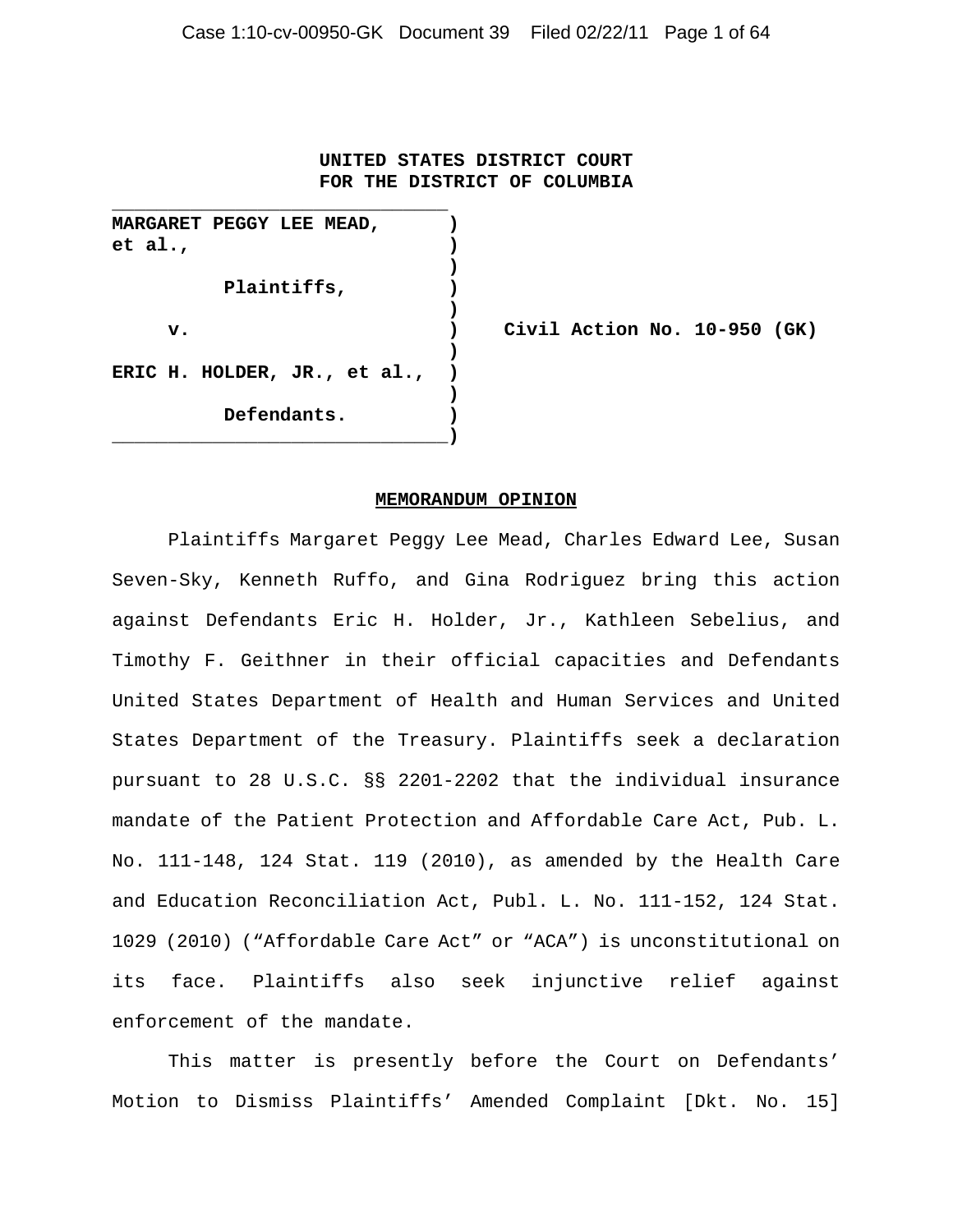## Case 1:10-cv-00950-GK Document 39 Filed 02/22/11 Page 2 of 64

pursuant to Federal Rule of Civil Procedure  $12(b)(6)$ .<sup>1</sup> On January 31, 2011, oral argument was heard on Defendants' Motion. Upon consideration of the Motion, Opposition, Reply, the arguments presented by the parties in open court, and the entire record herein, and for the reasons set forth below, the Motion to Dismiss is **granted**.

The present litigation is one of many similar lawsuits challenging the Affordable Care Act in United States District Courts around the country. The controversy surrounding this legislation is significant, as is the public's interest in the substantive reforms contained in the Act. It is highly likely that a decision by the United States Supreme Court will be required to resolve the constitutional and statutory issues which have been raised. Needless to say, this Court's personal views on the

 $1$  In their August 20, 2010, Motion to Dismiss, Defendants also moved for dismissal under Federal Rule of Civil Procedure 12(b)(1), arguing that Plaintiffs lacked standing, that this case was not ripe for judicial review, and that this case was barred by the Anti-Injunction Act, 26 U.S.C. § 7421. See Defs.' Mot. at 9-16 [Dkt. No. 15]. On January 21, 2011, Defendants filed a Notice stating that they do not intend to pursue their Rule 12(b)(1) arguments. See Notice Regarding Mot. to Dismiss [Dkt. No. 34]. The Court therefore will deem the Defendants' arguments concerning the Anti-Injunction Act waived and will not consider them. However, because the parties cannot waive any defect in this Court's jurisdiction, the arguments concerning standing and ripeness will still be addressed. See Ashcroft v. Iqbal, 129 S.Ct. 1937, 1945, 173 L.Ed.2d 868 (2009) ("Subject-matter jurisdiction cannot be forfeited or waived and should be considered when fairly in doubt.") (citations omitted).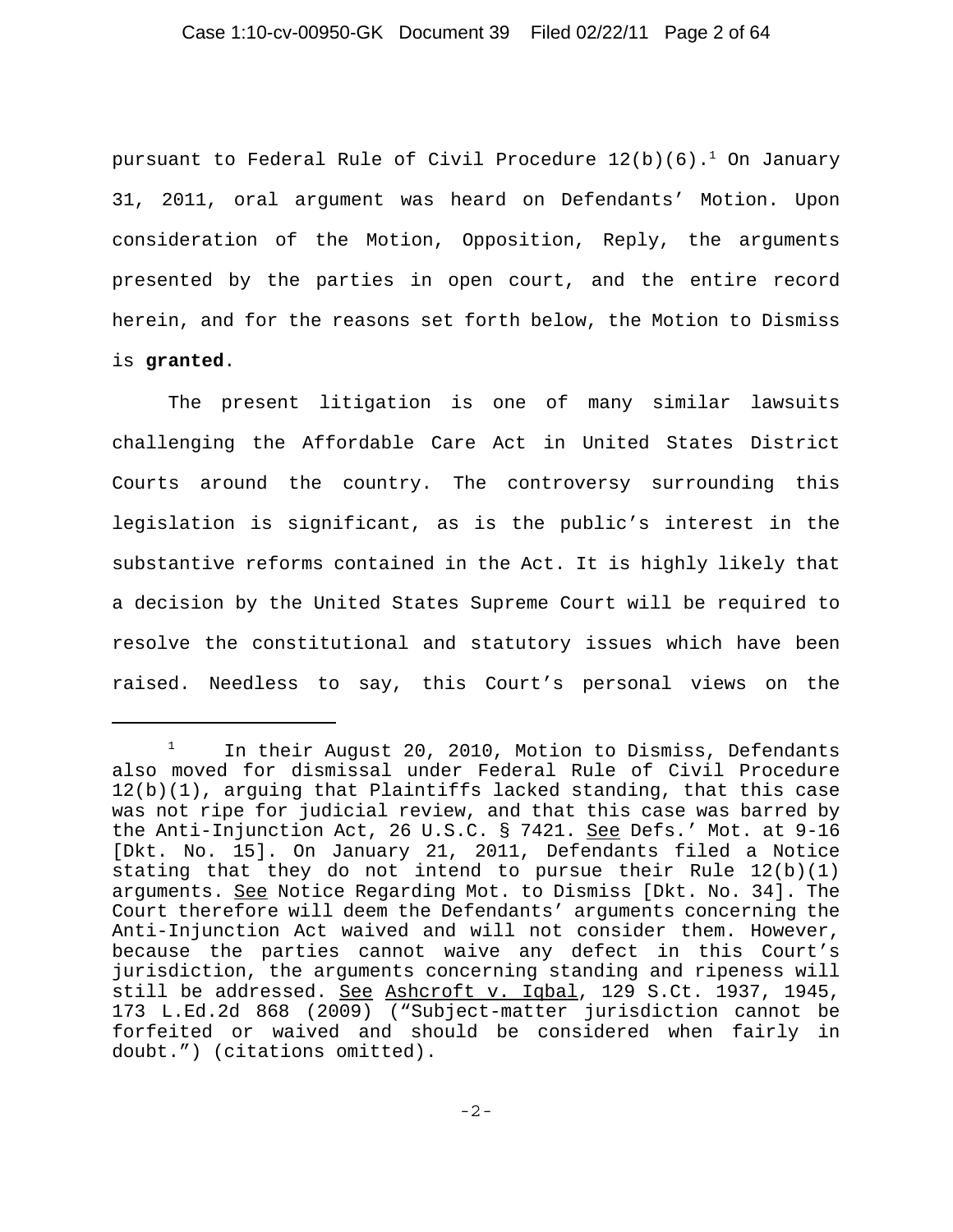### Case 1:10-cv-00950-GK Document 39 Filed 02/22/11 Page 3 of 64

necessity, prudence, or effectiveness of the Affordable Care Act are of no moment whatsoever. The only issues concerning the ACA presently before this Court are those raised by the parties: namely, whether § 1501 passes muster under the Constitution of the United States, and whether it violates the Religious Freedom Restoration Act of 1993, 42 U.S.C. § 2000bb et seq. ("RFRA").

#### **I. Background**

On March 23, 2010, President Barack Obama signed the Affordable Care Act into law in an effort to curb rising health care costs and to provide greater coverage for the more than 45 million Americans who were uninsured during 2009. See Cong. Budget Office, Key Issues in Analyzing Major Health Insurance Proposals 1 (2008), available at http://www.cbo.gov/ftpdocs/99xx/ doc9924/12-18-keyissues.pdf. The ACA contains many provisions designed to improve access to the national health care market, reduce health care costs, and increase coverage for those who now lack protection. For example, the ACA (1) creates state-operated health benefit exchanges which enable individuals and small businesses to obtain price-competitive health insurance, see ACA §§ 1311, 1321, (2) expands Medicaid coverage, see ACA § 2001, (3) prohibits insurance companies from denying or increasing the price of coverage to individuals with pre-existing medical conditions, from limiting the amount of coverage available, and from rescinding

-3-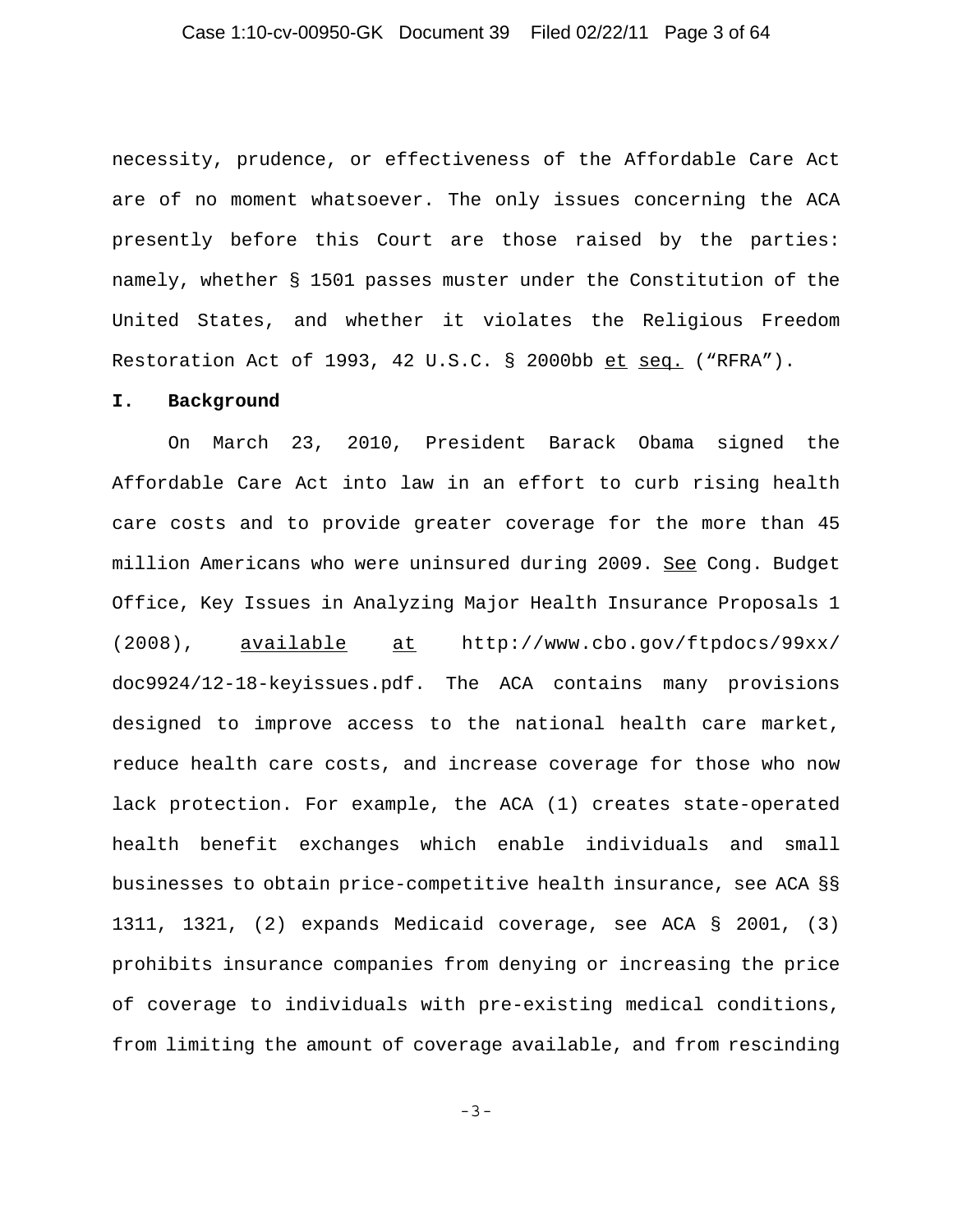## Case 1:10-cv-00950-GK Document 39 Filed 02/22/11 Page 4 of 64

coverage when an individual becomes sick, see ACA §§ 1001, 1201, (4) requires that large employers offer health insurance to their employees, see ACA § 1511, and (5) waives all Medicare coinsurance and copayment fees for a multitude of preventive services, including screening for depression, colon cancer, breast cancer, and cervical cancer, see ACA § 4104.

Plaintiffs challenge § 1501 of the Affordable Care Act, entitled "Requirement to Maintain Minimum Essential Coverage." See ACA § 1501 (adding 26 U.S.C. § 5000A) ("individual mandate"); id. § 10106 (amending findings in § 1501). Section 1501 requires "individuals," as defined under the ACA, $^2$  "for each month beginning after 2013 [to] ensure that the individual, and any dependent of the individual who is an applicable individual, is covered under minimum essential coverage for such month." 26 U.S.C. § 5000A(a). If an individual fails to obtain such minimum essential coverage, he or she must include with their annual federal tax payment a

Under the ACA, the term "individual" excludes those who qualify for a religious conscience exemption under  $\S 1311(d)(4)(H)$ , are members of a health care sharing ministry, or are incarcerated. 26 U.S.C. § 5000A(d). In addition, § 1501 exempts from its penalty provision those individuals for whom the annual cost of the required coverage exceeds eight percent of their household income, individuals whose household income falls below the poverty line, members of Indian tribes, and individuals deemed to have suffered a hardship with respect to their capability to obtain coverage. Id.  $$5000A(e)$ .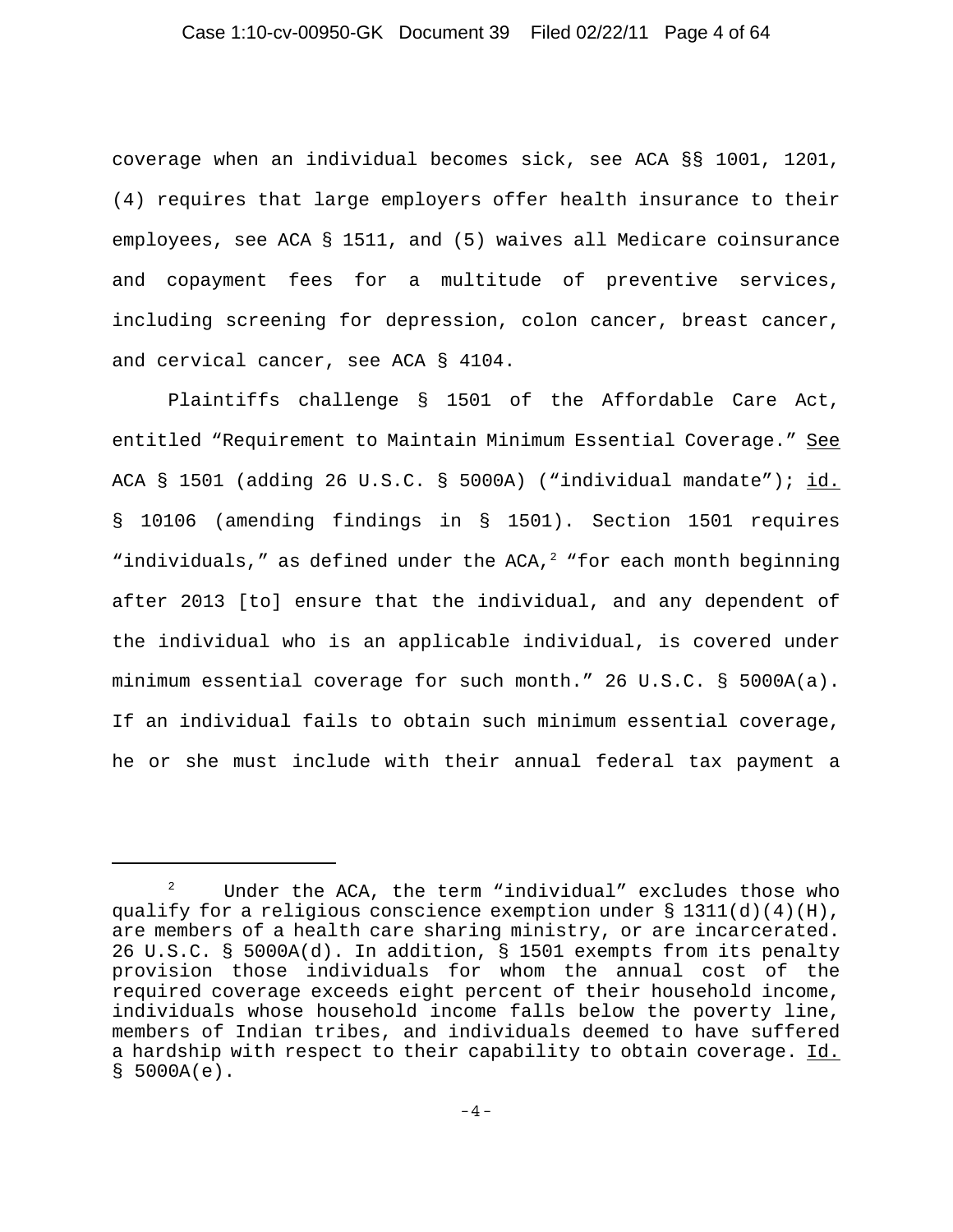"shared responsibility payment," which is a "penalty" consisting of a fixed dollar amount. Id. §§ 5000A(b), (c).

In short, § 1501 establishes a requirement that, beginning in 2014, each individual obtain health care coverage or pay a monetary penalty. This individual mandate is a critical element in Congress's comprehensive plan to reduce the spiraling health care costs that this country has experienced and is expected to experience in the future. Indeed, Congress specifically concluded that "[t]he requirement is essential to creating effective health insurance markets in which improved health insurance products that are guaranteed issue and do not exclude coverage of preexisting conditions can be sold." ACA § 1501(a)(2)(I), as amended by § 10106. Thus, the individual mandate provision must be viewed not as a stand-alone reform, but as one piece of a larger package of reforms meant to revamp the national health care market by creating new procedures and institutions to reduce overall costs. See ACA § 1501(a)(2)(H), as amended by § 10106. Put differently, many of the reforms contained in the Affordable Care Act rely on the individual mandate--or, more specifically, the reduction in health insurance premiums that the mandate is intended to produce--to help support their own financial viability.

Plaintiffs are individual federal taxpayers who specifically allege that they can afford health insurance coverage, but that

-5-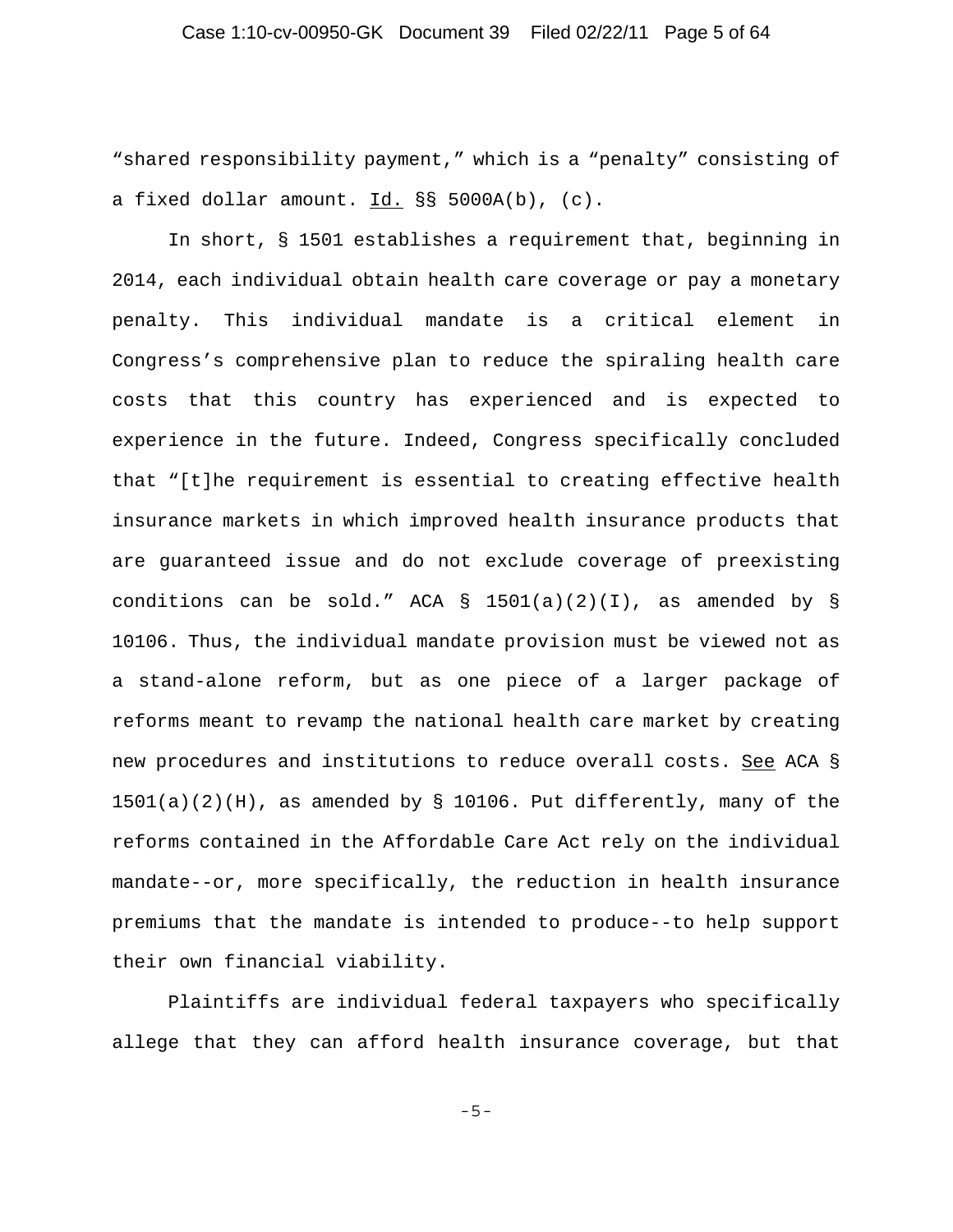they have chosen not to purchase it in the past and do not wish to purchase it in the future. Plaintiff Mead is a sixty-two year-old, self-employed resident of North Carolina who has not had health insurance for approximately eighteen years. Am. Compl. ¶¶ 11-14 [Dkt. No. 10]. Plaintiff Lee is a sixty year-old, unemployed resident of Texas who has not had health insurance for approximately twenty-two years, although he could obtain coverage under the plan held by his wife, who is employed. Id.  $\P\P$  23-26. Plaintiff Seven-Sky is a fifty-three year-old, self-employed resident of New York who has not had health insurance for at least six years. Id. ¶¶ 37-39. Plaintiff Ruffo is a forty-nine year-old, self-employed resident of Texas who has not had health insurance for at least five years. Id.  $\P\P$  51-54. Finally, Plaintiff Rodriguez is a thirty-six year-old resident of Texas who is a stay-at-home mother of three children and who has not had health insurance for approximately ten years. Id. ¶¶ 63-75.

According to Plaintiffs, they are all "generally in good health." Id. ¶¶ 12, 25, 39, 53, 65. While Plaintiffs Ruffo and Rodriguez do intend to consume medical services in the future, they object to § 1501 because they would prefer to pay for those services out of pocket. Plaintiffs Mead, Lee, and Seven-Sky, on the other hand, allege that they will continue to refuse all medical services for the remainder of their lives.

-6-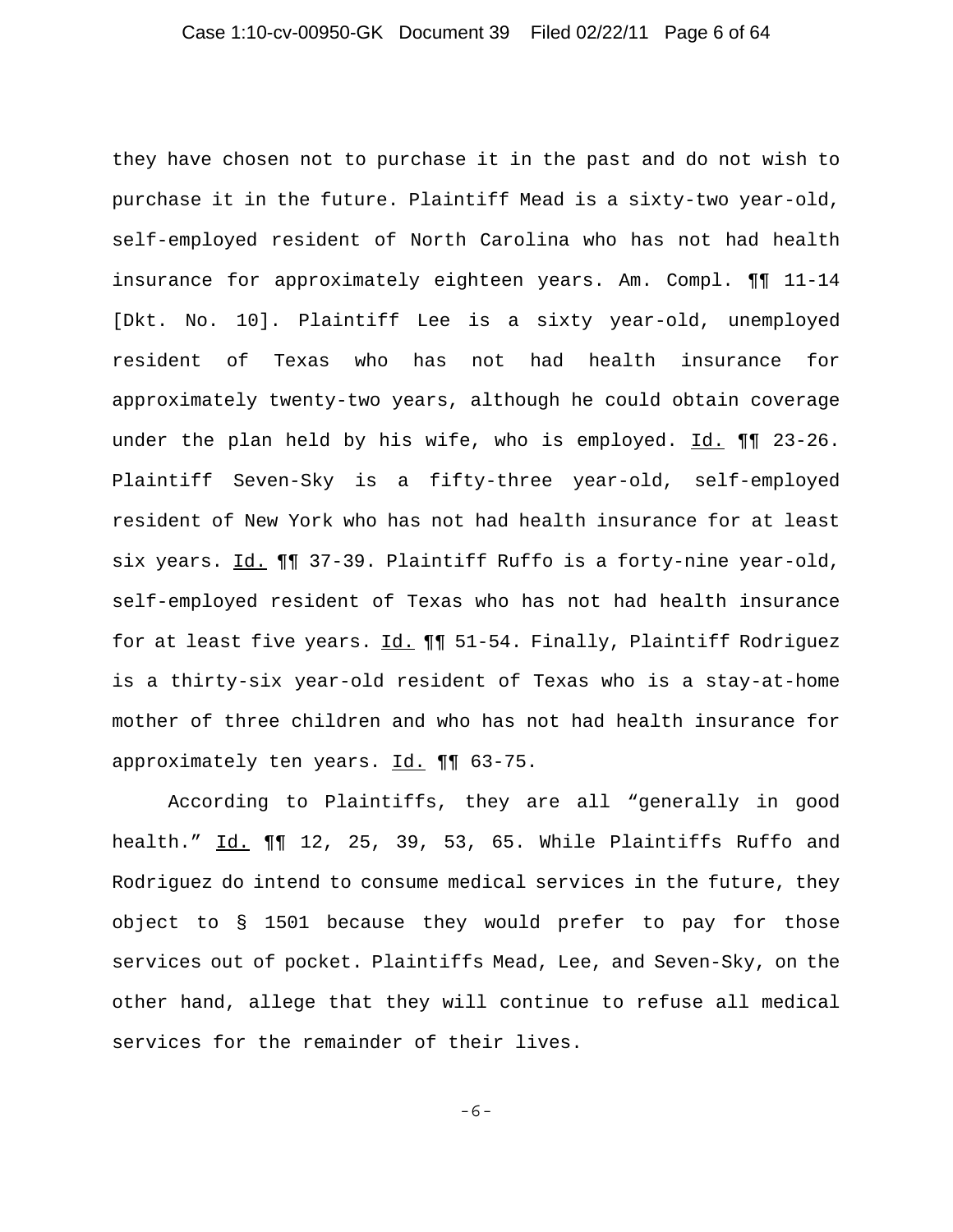### Case 1:10-cv-00950-GK Document 39 Filed 02/22/11 Page 7 of 64

None of the Plaintiffs currently qualify for Medicare or Medicaid, and Plaintiffs Mead, Lee, and Seven-Sky have stated that they will not enroll in Medicare once they do qualify. Id. ¶¶ 11, 24, 38, 52, 64. Plaintiffs contend that they also do not qualify for any of the exemptions under the ACA, and that it is thus "highly likely" that they will be required to either purchase health insurance or make an annual shared responsibility payment beginning in 2014. Id. 11 14, 27, 41, 55, 67.

Plaintiffs strenuously object to the Act's individual mandate because they believe that the federal government lacks the constitutional authority to require them either to purchase health insurance or pay a substantial penalty. According to Plaintiffs, the individual mandate provision will impose annual shared responsibility payments through 2020 costing Plaintiffs Mead, Lee, Seven-Sky, and Ruffo a minimum of \$3,895 each and Plaintiff Rodriguez a minimum of \$11,685, for a total cost to Plaintiffs of \$27,265 in this period. Plaintiffs claim that anticipation of these costs has compelled them to "adjust their fiscal affairs" in the present. Id. 14.

Plaintiffs also object to the individual mandate on religious grounds. Plaintiffs Mead, Lee, and Seven-Sky believe that God will provide for their physical, spiritual, and financial well-being, and that "[b]eing forced to buy health insurance conflicts with

-7-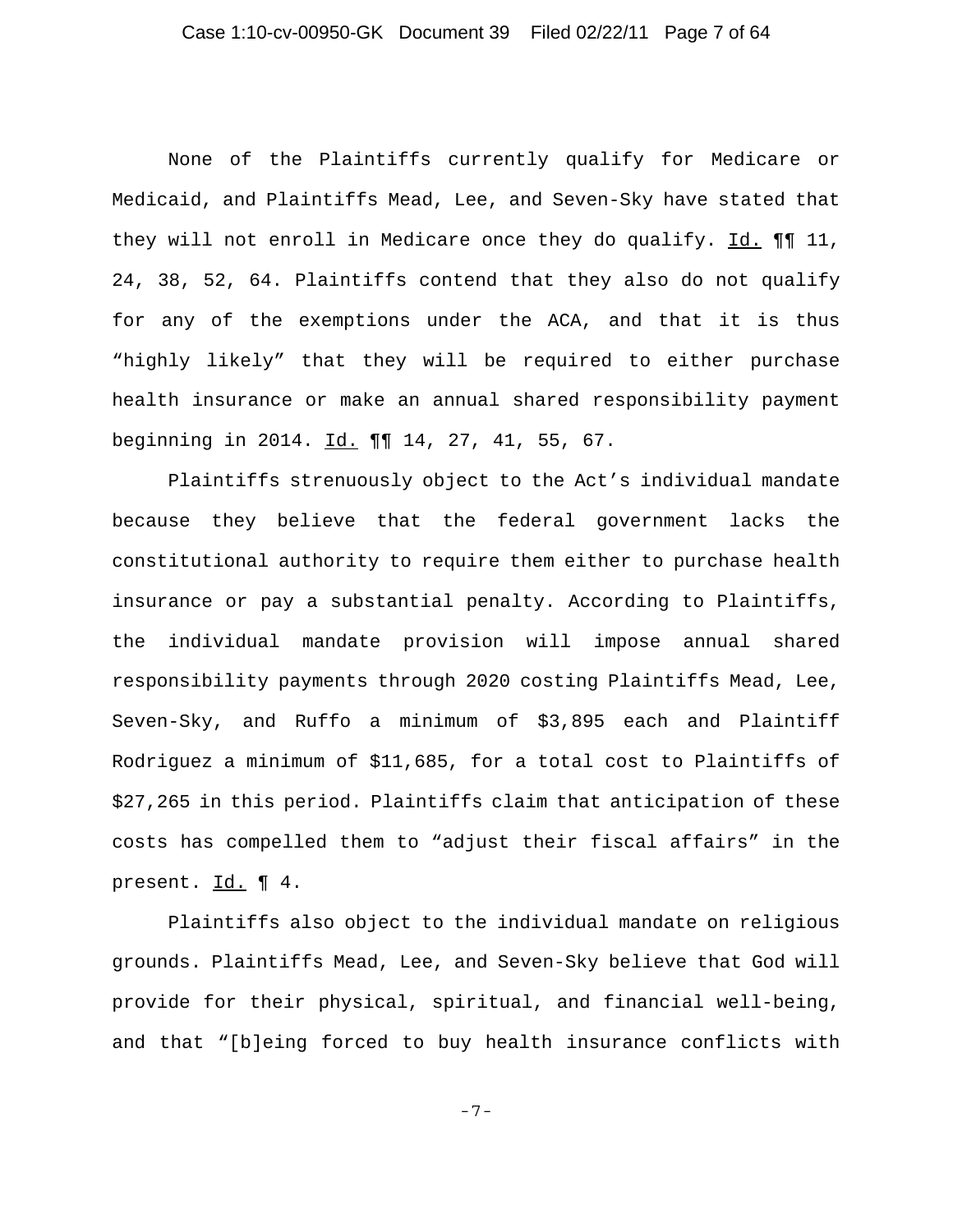## Case 1:10-cv-00950-GK Document 39 Filed 02/22/11 Page 8 of 64

[their] religious faith because [they] believe[] that [they] would be indicating that [they] need[] a backup plan and [are] not really sure whether God will, in fact, provide for [their] needs." Id. ¶¶ 16, 29, 43. Plaintiffs Ruffo and Rodriguez do not wish to purchase health insurance because it is contrary to their beliefs in a holistic approach to medicine. Id. ¶ 56, 68. Rodriguez specifically objects on the ground that health insurance would not cover many of the medical services and health products she currently pays for out of pocket. $3$   $Id.$  ¶ 69.

Based on these objections, Plaintiffs assert in their Amended Complaint that the Act's individual mandate and its related enforcement provisions exceed Congress's power under Article I of the Constitution and, consequently, that these provisions are unconstitutional and unenforceable. In the alternative, Plaintiffs argue that the individual mandate violates their rights as set forth in RFRA.

On August 20, 2010, Defendants filed the present Motion to Dismiss under Federal Rule of Civil Procedure  $12(b)(6)$ .<sup>4</sup> The Government argues that the Amended Complaint fails to state a claim

<sup>&</sup>lt;sup>3</sup> Plaintiff Rodriguez does not specify which services that she currently pays for out of pocket would not be covered by health insurance.

<sup>4</sup> As noted earlier, Defendants have, for all practical purposes, withdrawn their Motion to Dismiss under Rule 12(b)(1). See supra n.1.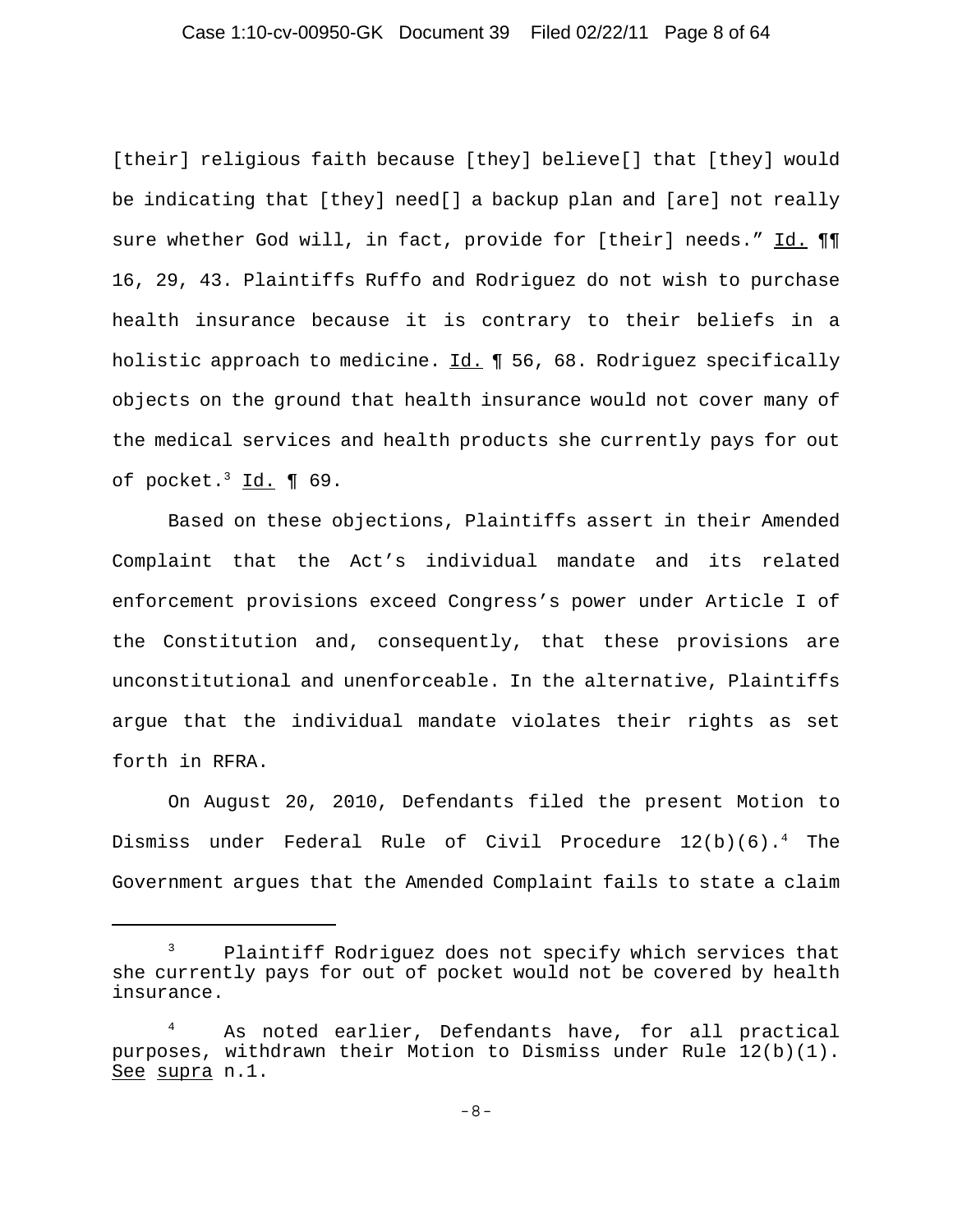because Congress does have authority under the Commerce Clause and the General Welfare Clause of Article I of the Constitution to enact § 1501, and because § 1501 does not violate RFRA.

#### **II. Standard of Review**

Under Rule 12(b)(6), a plaintiff need only plead "enough facts to state a claim to relief that is plausible on its face" and to "nudge[] [his or her] claims across the line from conceivable to plausible." Bell Atl. Corp. v. Twombly, 550 U.S. 544, 570, 127 S.Ct. 1955, 167 L.Ed.2d 929 (2007). "[A] complaint [does not] suffice if it tenders naked assertions devoid of further factual enhancement." Iqbal, 129 S.Ct. at 1949 (internal quotations omitted) (citing Twombly, 550 U.S. at 557, 127 S.Ct. 1955). Instead, the complaint must plead facts that are more than "merely consistent with" a defendant's liability; "the pleaded factual content [must] allow[] the court to draw the reasonable inference that the defendant is liable for the misconduct alleged." Id. at 1940.

"[O]nce a claim has been stated adequately, it may be supported by showing any set of facts consistent with the allegations in the complaint." Twombly, 550 U.S. at 563, 127 S.Ct. 1955. Under the standard set forth in Twombly, a "court deciding a motion to dismiss must . . . assume all the allegations in the complaint are true (even if doubtful in fact) . . . [and] must give

-9-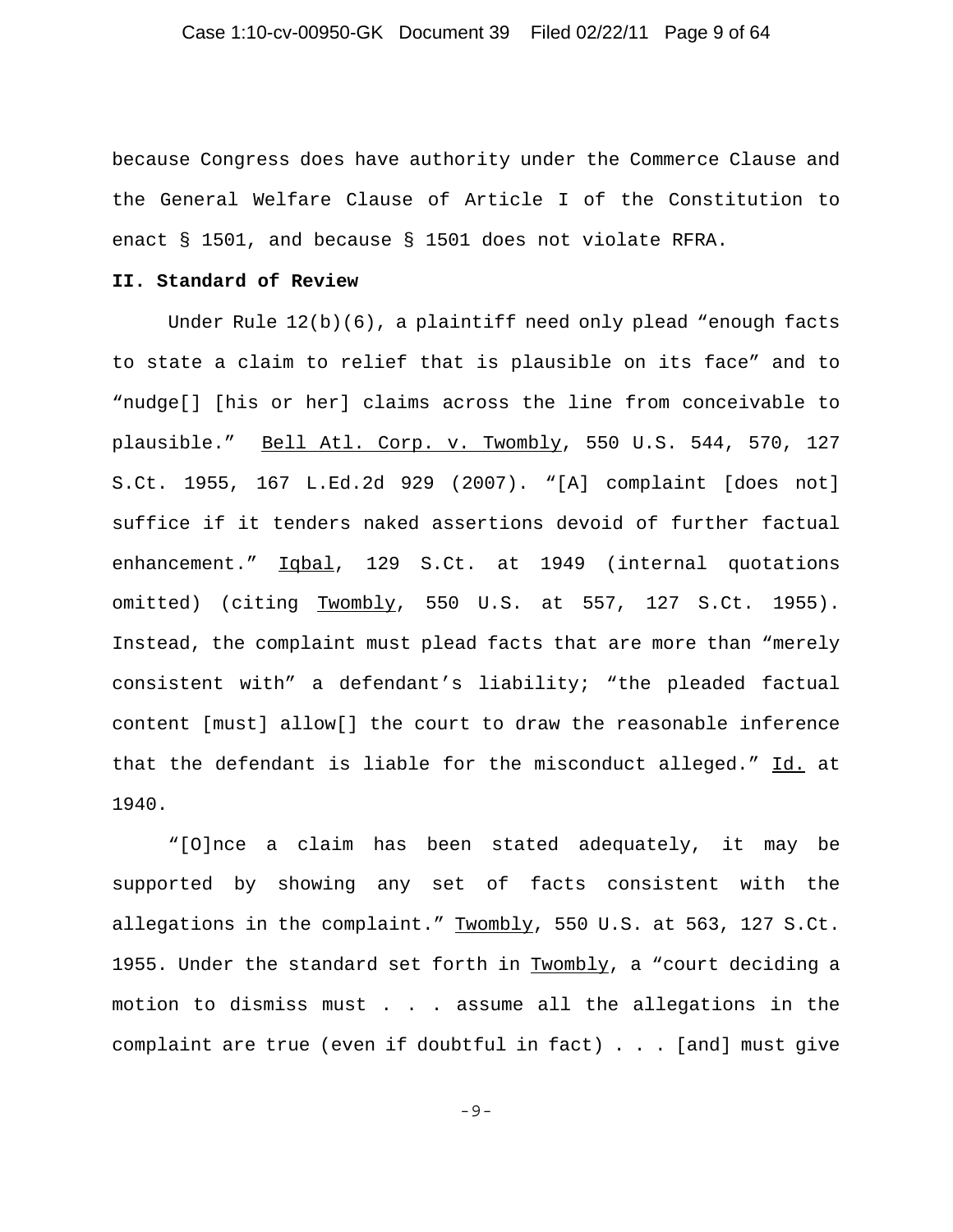### Case 1:10-cv-00950-GK Document 39 Filed 02/22/11 Page 10 of 64

the plaintiff the benefit of all reasonable inferences derived from the facts alleged." Aktieselskabet AF 21. November 2001 v. Fame Jeans Inc., 525 F.3d 8, 18 (D.C. Cir. 2008) (internal quotations marks and citations omitted); see also Tooley v. Napolitano, 586 F.3d 1006, 1007 (D.C. Cir. 2009) (declining to reject or address the government's argument that Iqbal invalidated Aktieselskabet). Of course, if a claim does not rest on sound legal conclusions, it does not state "a plausible claim for relief," regardless of the facts alleged. Iqbal, 129 S.Ct. at 1950.

#### **III. Analysis**

The Court will first address its subject matter jurisdiction over this case, before turning to the parties' legal arguments concerning Plaintiffs' substantive claims.

#### **A. Article III Subject Matter Jurisdiction**

On January 21, 2011, Defendants gave notice to this Court of their intent not to pursue their arguments that the Amended Complaint should be dismissed under Federal Rule of Civil Procedure 12(b)(1) for lack of subject matter jurisdiction. Although Defendants have waived these arguments, every federal court must satisfy itself of its own subject matter jurisdiction, which is limited by Article III of the Constitution. See FW/PBS, Inc. v. Dallas, 493 U.S. 215, 230-31, 110 S.Ct. 596, 107 L.Ed.2d 603

-10-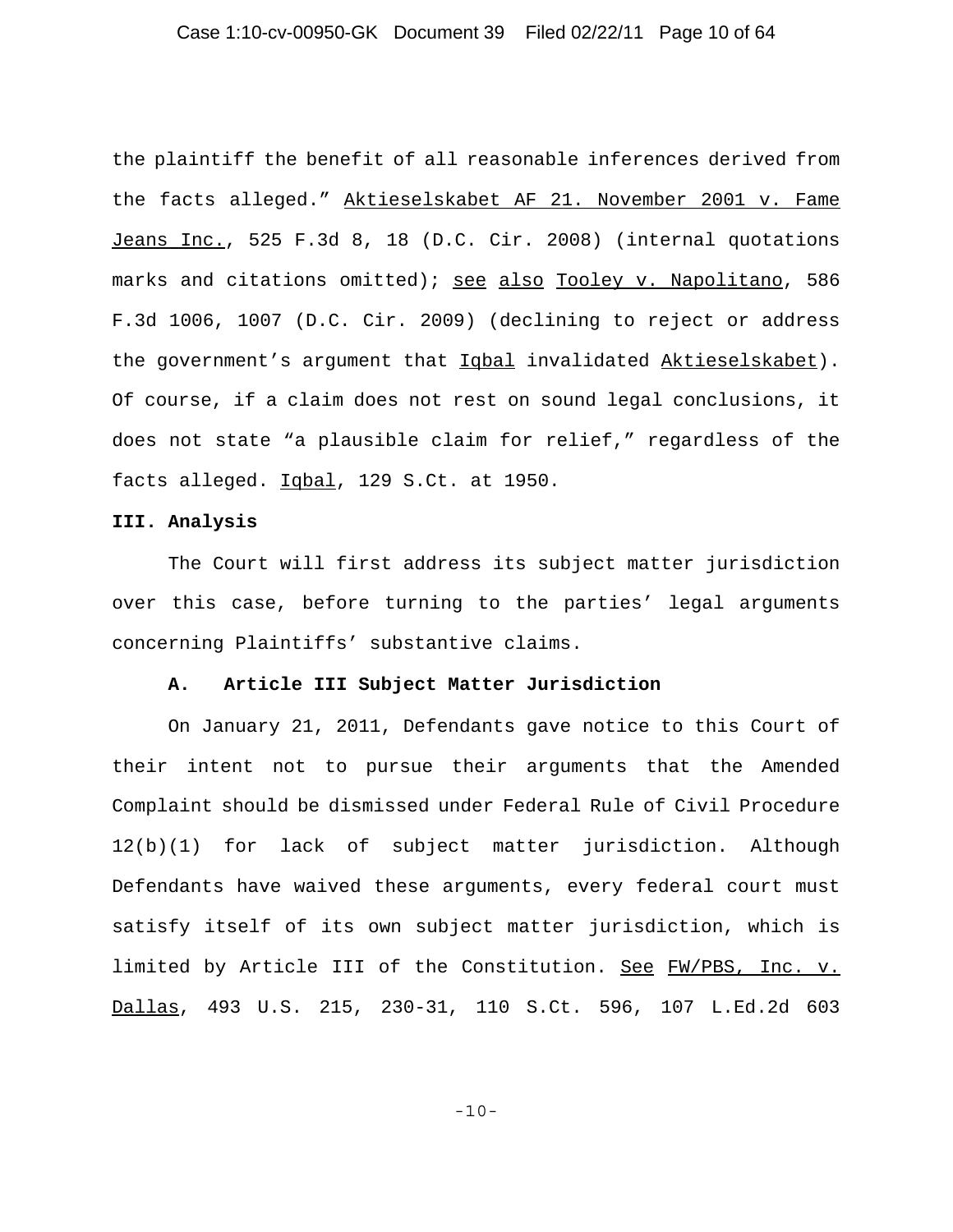(1990). Therefore, this Court must determine whether it has jurisdiction.

Article III of the United States Constitution limits federal jurisdiction to actual cases and controversies. "Three inter-related judicial doctrines--standing, mootness, and ripeness- -ensure that federal courts assert jurisdiction only over" such disputes. Worth v. Jackson, 451 F.3d 854, 855 (D.C. Cir. 2006). Two of those doctrines formerly asserted by Defendants, standing and ripeness, have been the topic of extended discussion in the district court opinions deciding motions to dismiss in similar challenges to the ACA made across the country, $5$  and will now be considered in the context of this case.

<sup>5</sup> See Goudy-Bachman v. United States Dep't of Health and Human Svs., No. 10-cv-763, 2011 WL 223010, at \*4-8 (M.D. Pa. Jan. 24, 2011); New Jersey Physicians, Inc. v. Obama, No. 10-cv-1489, 2010 WL 5060597, at \*3-8 (D.N.J. Dec. 8, 2010); Liberty Univ., Inc. v. Geithner, No. 6:10-cv-00015, 2010 WL 4860299, at \*3-8 (W.D. Va. Nov. 30, 2010); State of Florida ex rel. McCollum v. United States Dep't of Health and Human Servs., 716 F.Supp.2d 1120, 1144-50 (N.D. Fla. 2010); Thomas More Law Ctr. v. Obama, 720 F.Supp.2d 882, 887- 90 (E.D. Mich. 2010); United States Citizens Ass'n v. Sebelius, No. 10-cv-1065, 2010 WL 4947043, at \*3-5 (N.D. Ohio Nov. 22, 2010); Baldwin v. Sebelius, No. 10-cv-1033, 2010 WL 3418436, at \*1-5 (S.D. Cal. Aug. 27, 2010); see also Virginia ex rel. Cuccinelli v. Sebelius, 702 F.Supp.2d 598, 602-08 (E.D. Va. 2010) (discussing standing and ripeness in challenge brought by Commonwealth of Virginia, rather than any individual plaintiffs).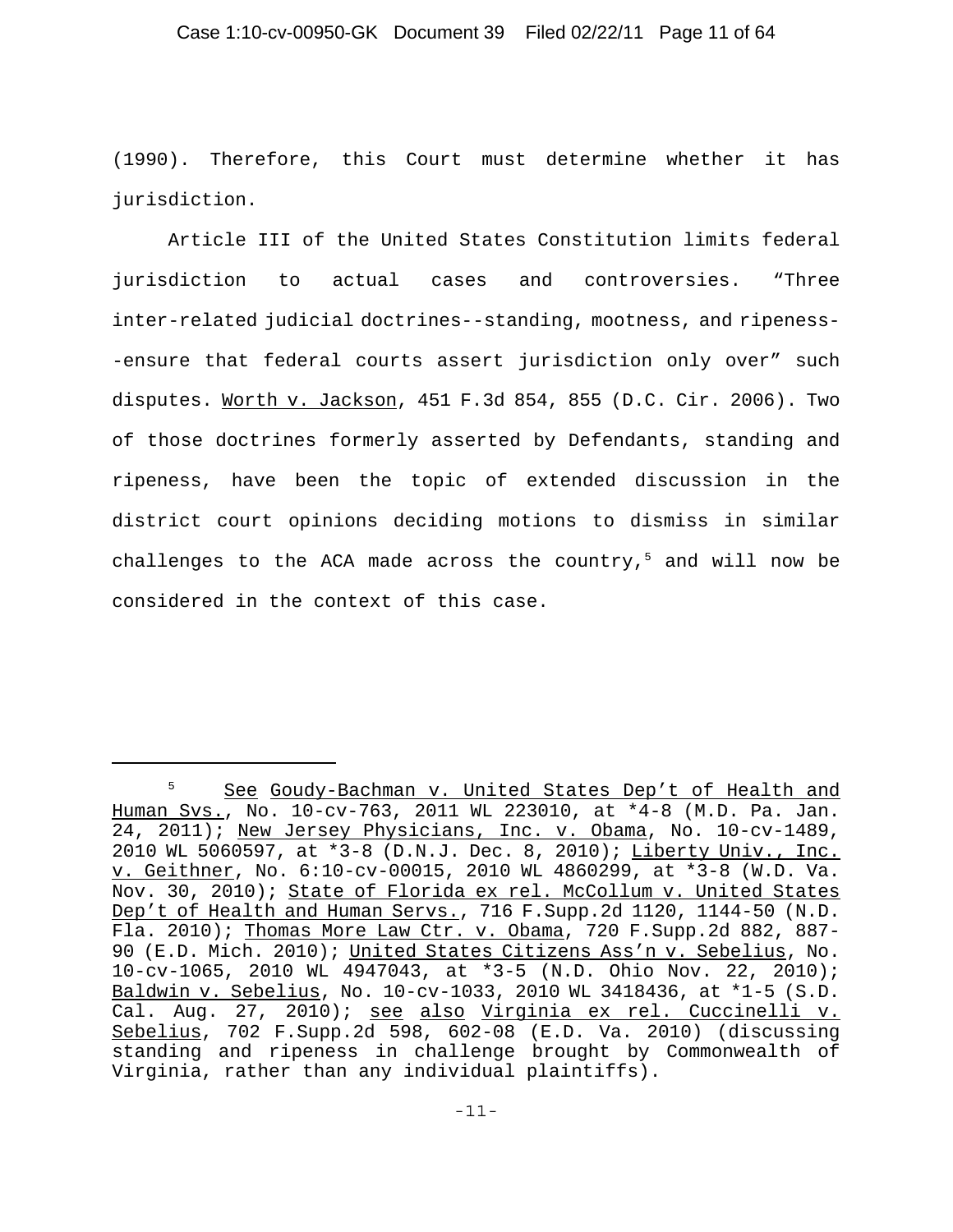#### **1. Standing**

In Lujan v. Defenders of Wildlife, the Supreme Court established the following three requirements for Article III standing:

> First, the plaintiff must have suffered an injury in fact-an invasion of a legally protected interest which is (a) concrete and particularized, and (b) actual or imminent, not conjectural or hypothetical. Second, there must be a causal connection between the injury and the conduct complained of--the injury has to be fairly ... trace[able] to the challenged action of the defendant, and not ... th[e] result [of] the independent action of some third party not before the court. Third, it must be likely, as opposed to merely speculative, that the injury will be redressed by a favorable decision.

504 U.S. 555, 560-61, 112 S.Ct. 2130, 119 L.Ed.2d 351 (1992) (internal quotations and citations omitted). In this case, the issues regarding standing relate only to the first element, namely the requirement that Plaintiffs suffer an injury in fact.

Plaintiffs allege two separate injuries arising from the individual mandate provision of the ACA in their Amended Complaint. First, Plaintiffs allege a future injury based on the Act's requirement that, beginning in 2014, they make annual shared responsibility payments for having failed to obtain minimum essential coverage. Second, Plaintiffs allege that the ACA is causing actual injury now by forcing them to rearrange their finances at this time in order to prepare for enforcement of the

-12-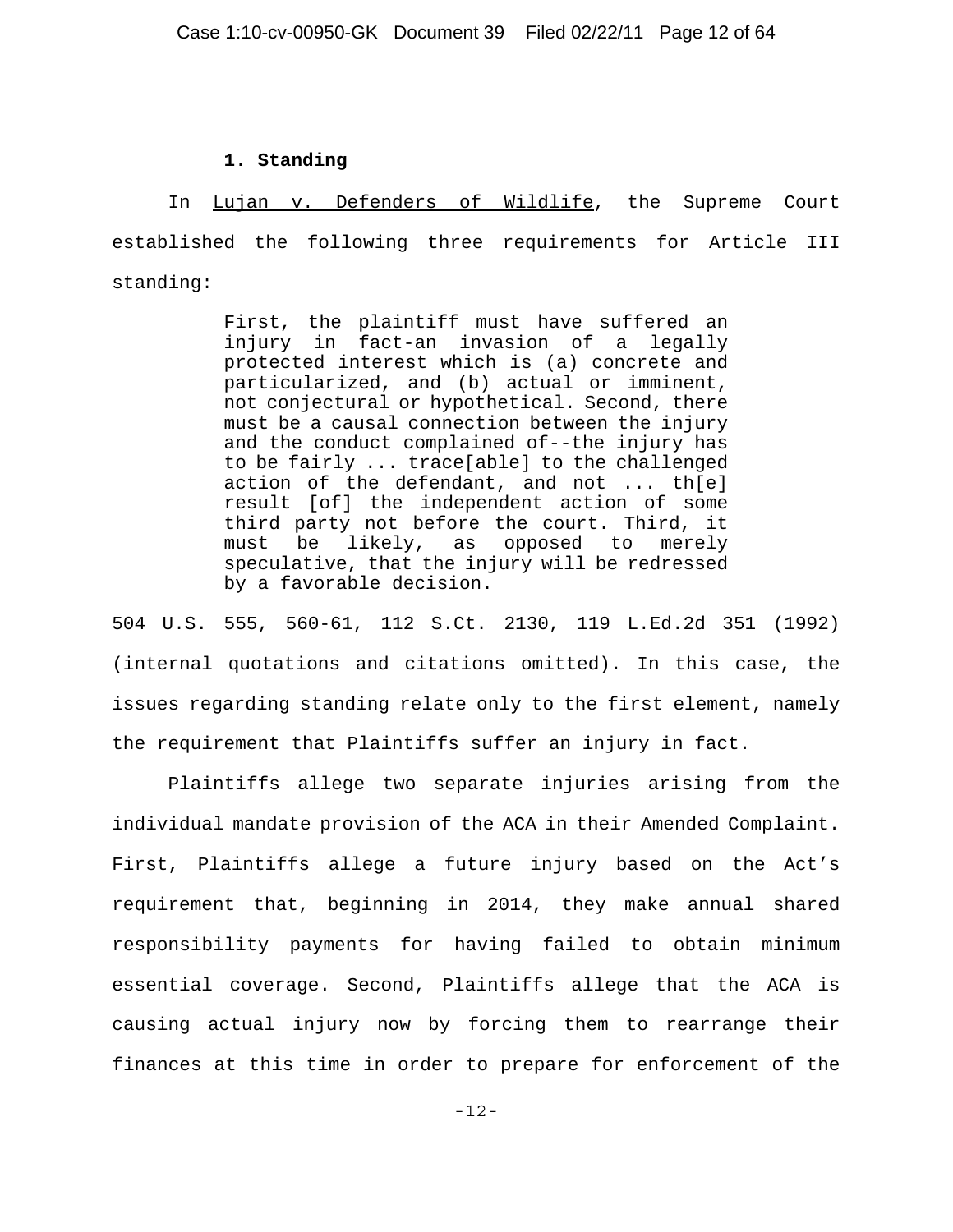individual mandate in 2014. The question before this Court is whether either of these claimed injuries establishes Plaintiffs' standing in this case.

### **a. Future Injury**

The Court will first consider whether Plaintiffs' alleged threat of future injury in the form of shared responsibility payments is "actual or imminent," and not "conjectural and hypothetical." Id. at 560, 112 S.Ct. 2130 (internal quotations and citations omitted). Specifically, the Court must decide whether Plaintiffs have demonstrated that the individual mandate will apply to them in 2014, given the possibility that intervening events could result in their exemption from the minimum coverage requirement. Of course, if Plaintiffs are found to be exempt from the minimum coverage requirement in 2014, their claimed injury- payment of the penalty--will not occur.

For example, Plaintiff Mead may not be subject to the individual mandate in 2014 because she will likely be eligible for Medicare Part A by that time. See Defs.' Mot. at 11 ("Plaintiff Mead . . . will likely be subject to automatic entitlement to Medicare Part A by 2014, thus satisfying the minimum coverage requirement."). In addition, the other Plaintiffs "might find employment by 2014 that provides adequate health [care] coverage, find that their economic situation has deteriorated to the point

-13-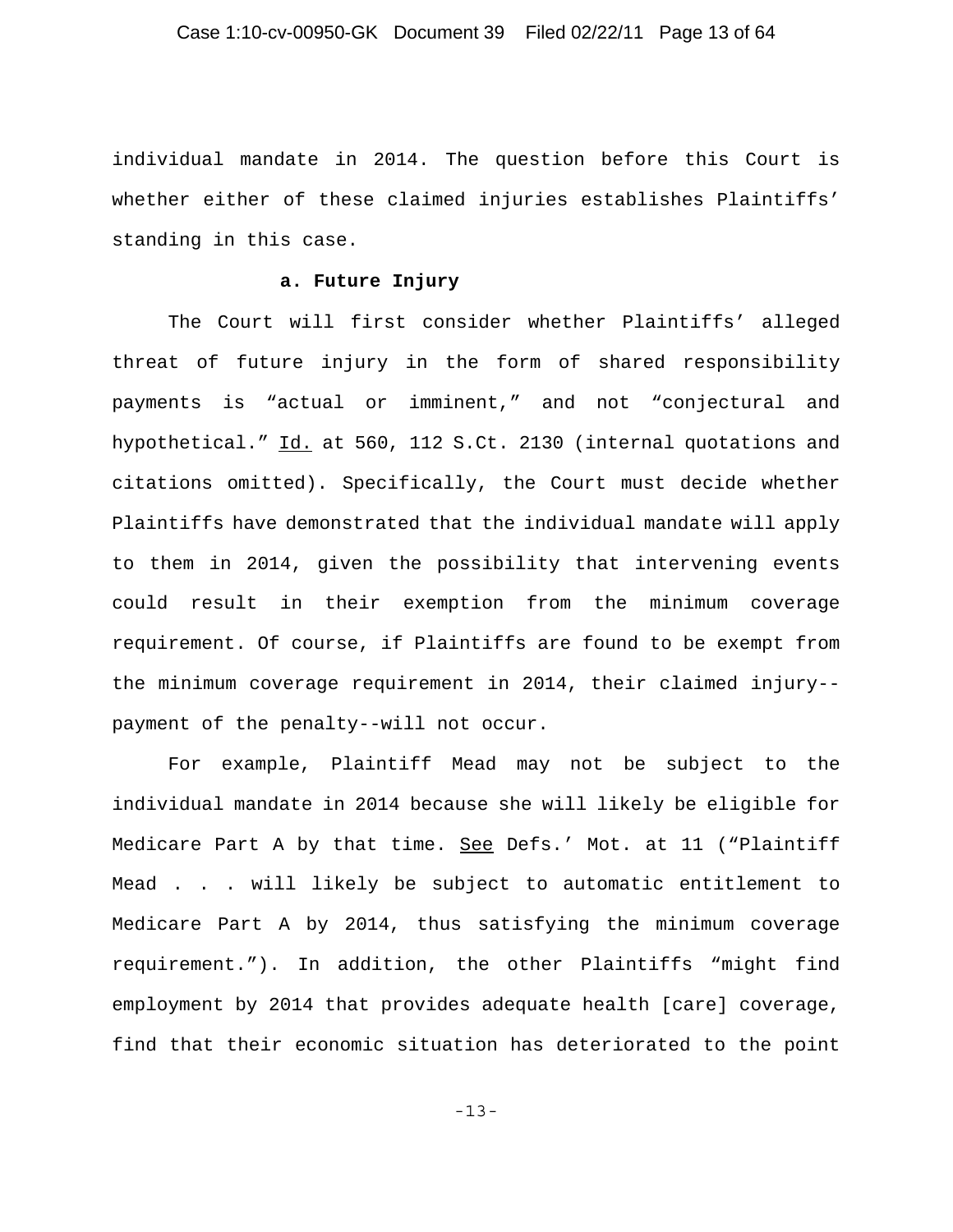### Case 1:10-cv-00950-GK Document 39 Filed 02/22/11 Page 14 of 64

where they qualify for Medicaid or a financial hardship exemption, or discover that they have changed their minds about the necessity of health insurance due to such possible life events as a serious illness." Id. at 11-12 (internal citation and footnote omitted). In short, the argument is that the facts alleged in the Amended Complaint may change between now and 2014, and therefore this Court risks "deciding a case in which no injury would have occurred at all." Lujan, 504 U.S. at 564 n.2, 112 S.Ct. 2130.

Section 1501 of the ACA provides that Medicare Part A will satisfy the minimum coverage requirement. See 26 U.S.C. §  $5000A(f)(1)(A)$ . Thus, if Plaintiff Mead is covered under Medicare Part A in 2014, it appears that she would not be subject to the Act's penalty provision. However, Mead alleges that she will nevertheless refuse to enroll in Medicare once she qualifies.

The Social Security Act provides that "[e]very individual who has attained age 65 and is entitled to monthly [Social Security] benefits . . . shall be entitled to hospital insurance benefits under Part A of [the Medicare Act]." 42 U.S.C. § 426(a). To be entitled to Social Security benefits, Mead must file an application. See 42 U.S.C. § 402. If Mead does apply for Social Security benefits, her enrollment in Medicare Part A becomes automatic. In addition, she may not opt out of Medicare Part A and still maintain her Social Security benefits; if she chooses to

-14-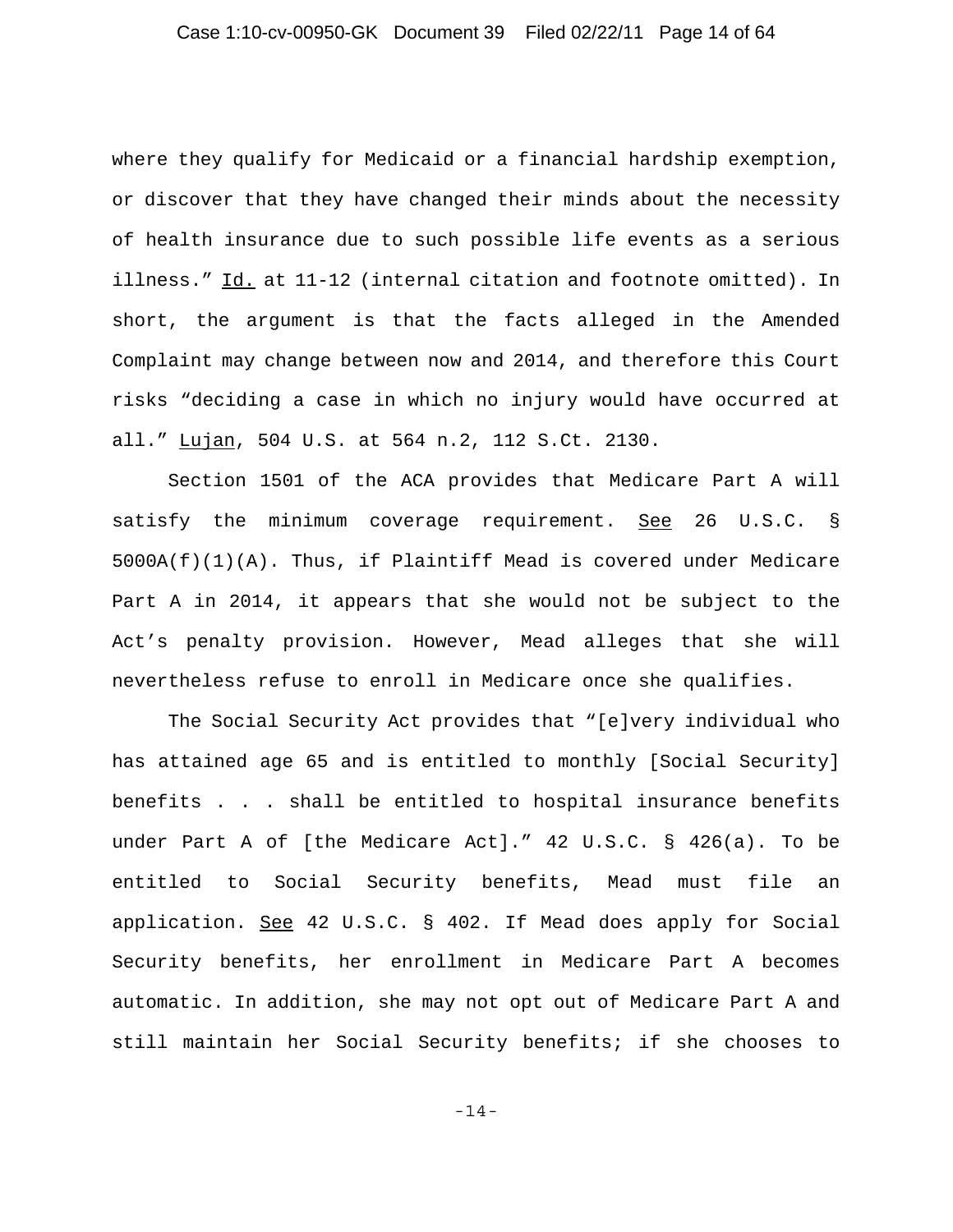### Case 1:10-cv-00950-GK Document 39 Filed 02/22/11 Page 15 of 64

maintain her Social Security benefits, she will remain enrolled in Medicare Part A. See Social Security Administration, POMS Section HI 00801.002 Waiver of HI Entitlement by Monthly Beneficiary, available at http://policy.ssa.gov/poms.nsf/lnx/0600801002; Hall v. Sebelius, 689 F.Supp.2d 10, 15-16 (D.D.C. 2009) (rejecting in part a challenge to Social Security Administration requirement that individuals who receive Social Security benefits must also receive Medicare Part A coverage).

The Amended Complaint states that Mead will refuse to enroll in Medicare Part A, but it does not allege that she will forgo her Social Security benefits. See Am. Compl. ¶ 11. In the absence of such an allegation, the Court is not persuaded that there is a substantial probability that she will reject her monthly Social Security checks and therefore not be covered under Medicare Part A in 2014. Thus, it is unlikely that Plaintiff Mead will be subject to § 1501's penalty provision in 2014, which compels the conclusion that she lacks standing in this case.

Still, if just one of the other Plaintiffs has standing to raise the claims alleged in the Amended Complaint, this Court has subject matter jurisdiction. Watt v. Energy Action Educ. Found., 454 U.S. 151, 160, 102 S.Ct. 205, 70 L.Ed.2d 309 (1981). As discussed above, the other Plaintiffs' circumstances could also change before 2014 so that they either are no longer subject to the

-15-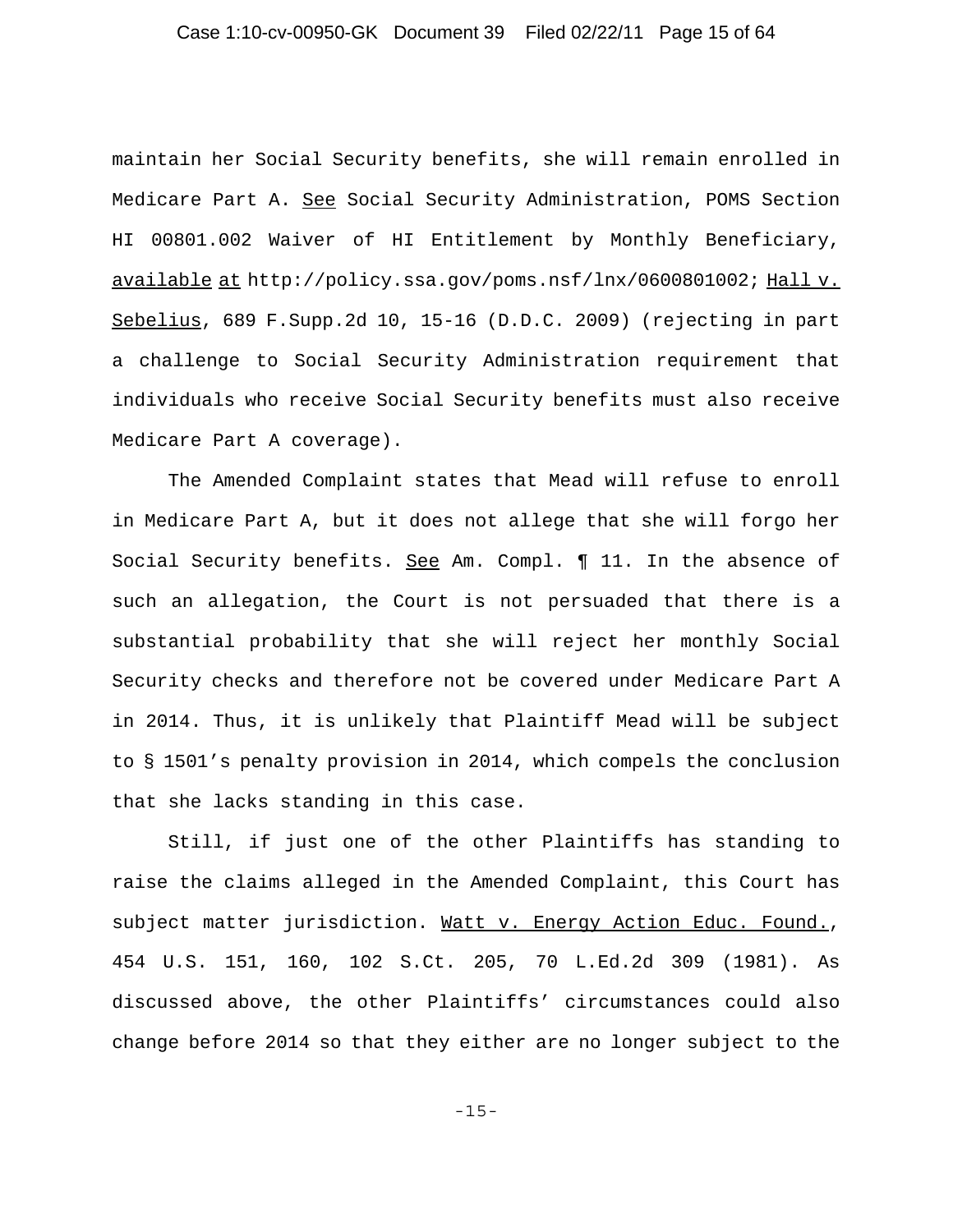minimum essential coverage requirement or they satisfy it. However, this Court agrees with Judge Vinson in McCollum that:

> Such 'vagaries' of life are always present, in almost every case that involves a preenforcement challenge. If the defendants' position were correct, then courts would essentially never be able to engage in preenforcement review. Indeed, it is easy to conjure up hypothetical events that could occur to moot a case or deprive any plaintiff of standing in the future.

McCollum, 716 F.Supp.2d at 1147 (emphasis in original). Indeed, as our Court of Appeals has made clear, a plaintiff need only establish the elements of standing by a "substantial probability," not with certainty. Sierra Club v. EPA, 292 F.3d 895, 899 (D.C. Cir. 2002).

The possible changes in the facts of this case are by no means certain, or even likely to occur. By the same token, there is a substantial probability that Plaintiffs will remain subject to 26 U.S.C. § 5000A(a) in 2014. In addition, whether Plaintiffs will be subject to the individual mandate in the future does not depend on such future contingencies as third-party actions. This case is therefore distinguishable from cases in which the alleged future injuries are truly speculative. See, e.g., Public Citizen, Inc. v. NHTSA, 489 F.3d 1279, 1290 (D.C. Cir. 2007);<sup>6</sup> Gulf Restoration

In Public Citizen, four individual tire manufacturers, a tire industry trade association, and an organization advocating for consumer safety challenged a National Highway Traffic Safety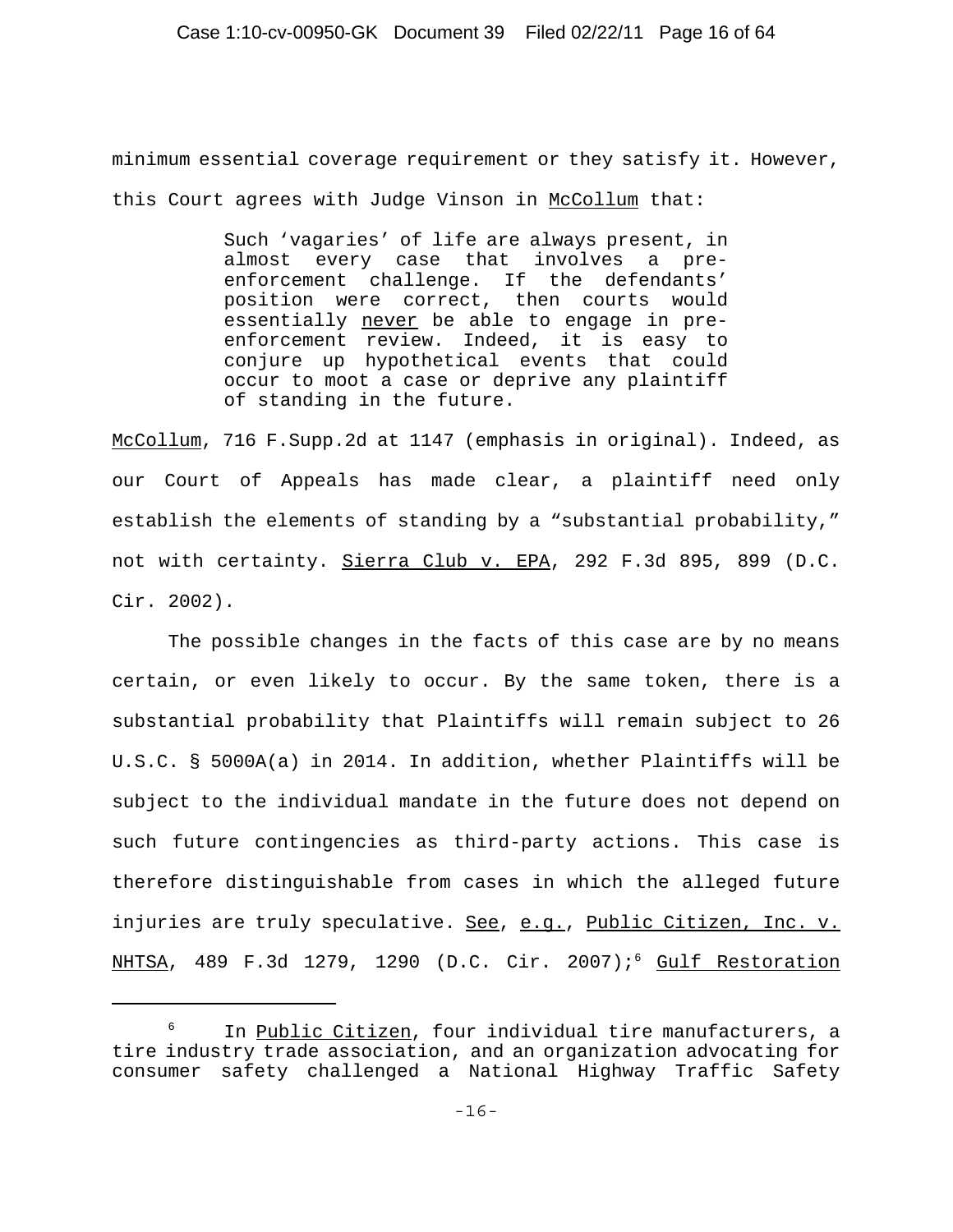Network, Inc. v. Nat'l Marine Fisheries Serv., 730 F.Supp.2d 157, 165-67 (D.D.C. 2010). Consequently, Plaintiffs have alleged facts sufficient to show a substantial probability that they will remain without health insurance coverage in 2014 and that they will thereafter be required by the ACA to make annual shared responsibility payments.

A separate issue, however, is whether Plaintiffs' alleged future injury is imminent. It first bears noting that, unlike the plaintiffs in Lujan, Plaintiffs in this case have given a definite point in time by which their injury will occur, namely 2014, the effective date of the Act's individual mandate provision. Thus, injury is not alleged at "some indefinite future time," which would indicate a lack of imminence. Lujan, 504 U.S. at 2139 n.2, 112 S.Ct. 2130.

Administration performance standard for tire pressure monitors. See 489 F.3d 1279. The standard imposed no requirements upon any of those petitioners, but only on automobile manufacturers, none of whom were a party to the lawsuit. The petitioners' claimed injuries instead arose from an alleged increased risk of car accidents. The court rejected the tire industry petitioners' "increased-risk-ofharm" claim, concluding that such injury was speculative because it turned on both the occurrence of an accident and the victim's subsequent decision to bring a product liability claim against tire manufacturers. However, the court did not close the door to the organization's increased-risk-of-harm claim, but sought further information that would demonstrate "at least both (i) a substantially increased risk of harm and (ii) a substantial probability of harm with that increase taken into account." Id. at 1296 (emphasis in original).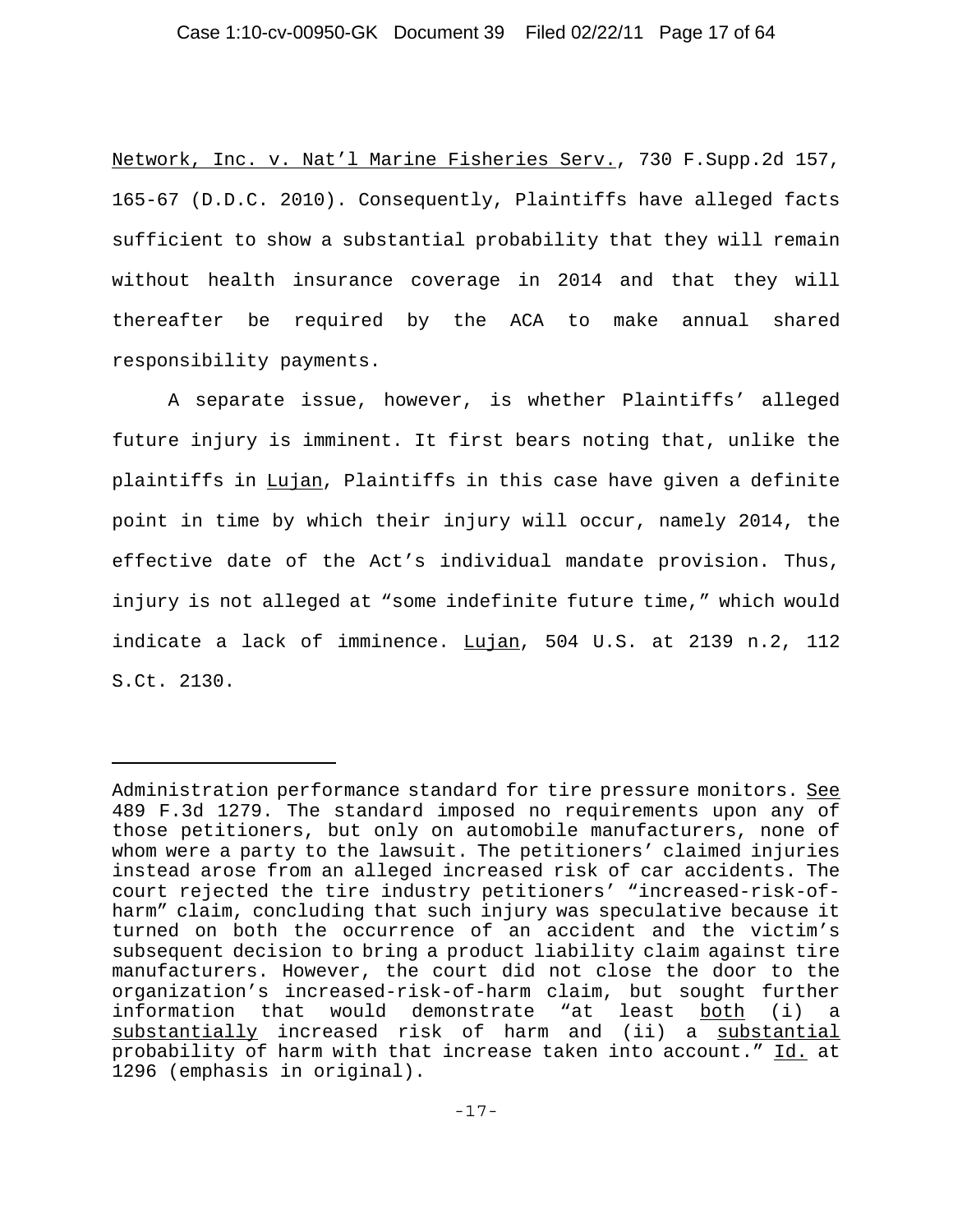Still, Plaintiffs' alleged injuries are temporally remote. In McConnell v. FEC, the Supreme Court concluded that an FEC regulation which would not affect the plaintiff Senator until five years in the future was "too remote temporally to satisfy Article III standing." 540 U.S. 93, 226, 124 S.Ct. 619, 157 L.Ed.2d 491 (2003); see also Shays v. FEC, 414 F.3d 76, 122-23 (D.C. Cir. 2005) (noting that directly regulated parties do not have automatic standing absent showing of imminent injury). Thus, McConnell suggests that an injury which is several years in the future may not be imminent, and therefore insufficient to establish standing.

As the Court noted in Lujan, however, imminence is an "elastic concept" that does not lend itself to mathematical precision. Lujan, 504 U.S. at 564 n.4, 112 S.Ct. 2130. In addition, it is significant that our Circuit held, in a case decided shortly after McConnell, $^7$  that temporal remoteness alone does not automatically defeat standing. In Village of Bensenville v. FAA, our Court of

Although the threatened injury in Village of Bensenville was significantly more remote than that in McConnell, the court never cited McConnell in its opinion. See Village of Bensenville v. FAA, 376 F.3d 1114 (D.C. Cir. 2004). It is hard to believe that the Court of Appeals was not fully aware of that decision. One possible reason for this omission is that, in Village of Bensenville, the FAA had made a final decision to approve the challenged fees. Thus, the fee's application to plaintiffs was nearly certain, although it was many years in the future. Id. at 1119. In contrast, in McConnell, it was not as clear that the challenged regulation would apply to the plaintiff, as its application depended on a number of factors such as the plaintiff's decision to seek re-election. 540 U.S. at 226, 124 S.Ct. 619.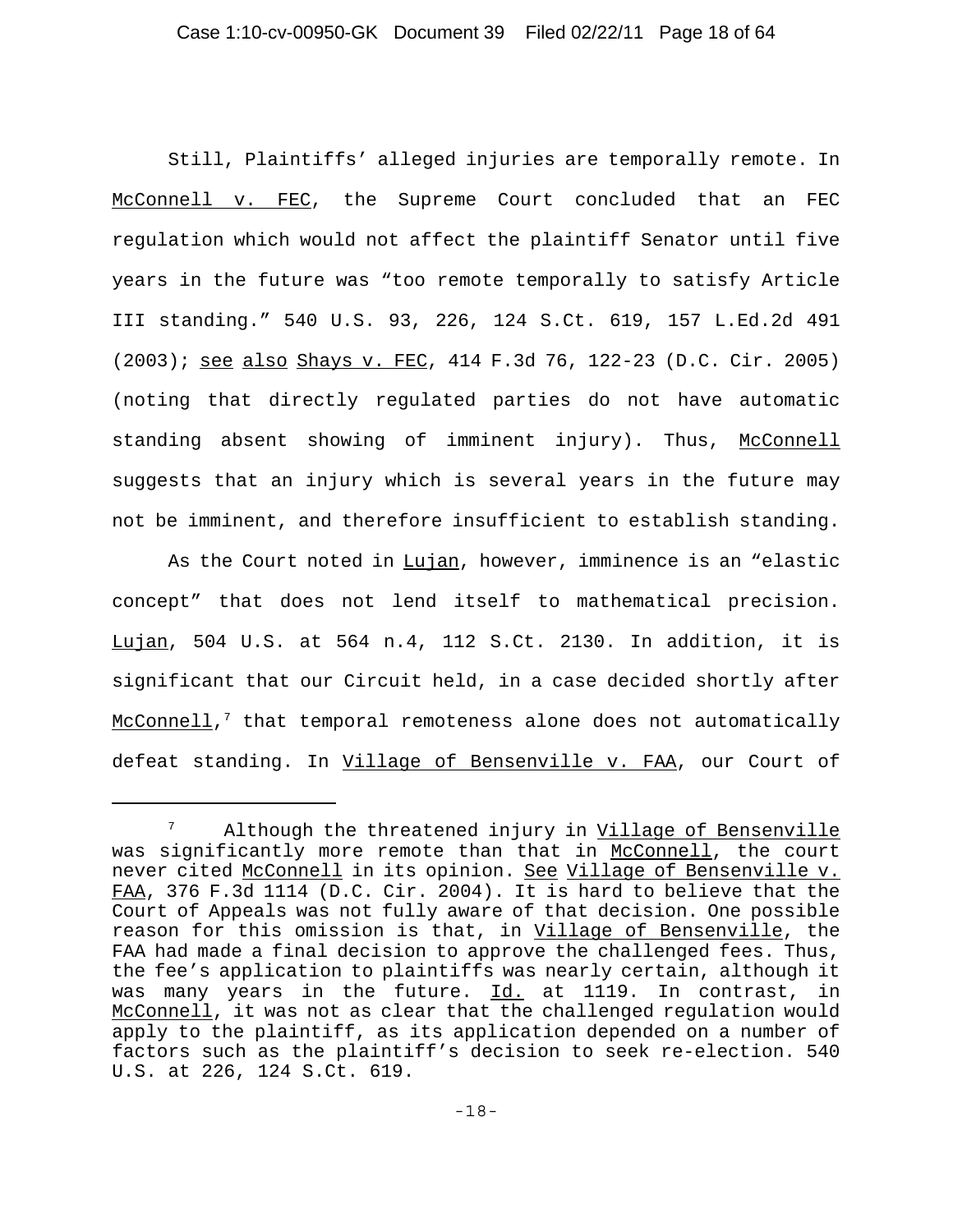Appeals found standing where the plaintiffs were challenging a fee scheduled to be collected thirteen years in the future because "[t]he FAA's order is final and, absent action by us, come 2017 Chicago will begin collecting the passenger facility fee; accordingly, 'the impending threat of injury [to the municipalities] is sufficiently real to constitute injury-in-fact and afford constitutional standing.'" 376 F.3d 1114, 1119 (D.C. Cir. 2004) (quoting Wyo. Outdoor Council v. United States Forest Serv., 165 F.3d 43, 51 (D.C. Cir. 1999)). In this case, the ACA's individual mandate provision is similarly final and, absent action by the courts or Congress, the federal government will begin to impose penalties on qualifying individuals who refuse to obtain minimum essential coverage in 2014.

Although it cannot be said with absolute certainty that Plaintiffs will qualify as individuals subject to the minimum essential coverage requirement in 2014, such a conclusion is not required. All that is required is that Plaintiffs allege a substantial probability that they will be subject to the ACA's requirement to maintain minimum essential coverage in 2014. Sierra Club, 292 F.3d at 899 (stating that plaintiff need not prove merits of case, but only demonstrate that there is a "substantial probability that local conditions will be adversely affected and thereby injure a member of the organization") (citation and

-19-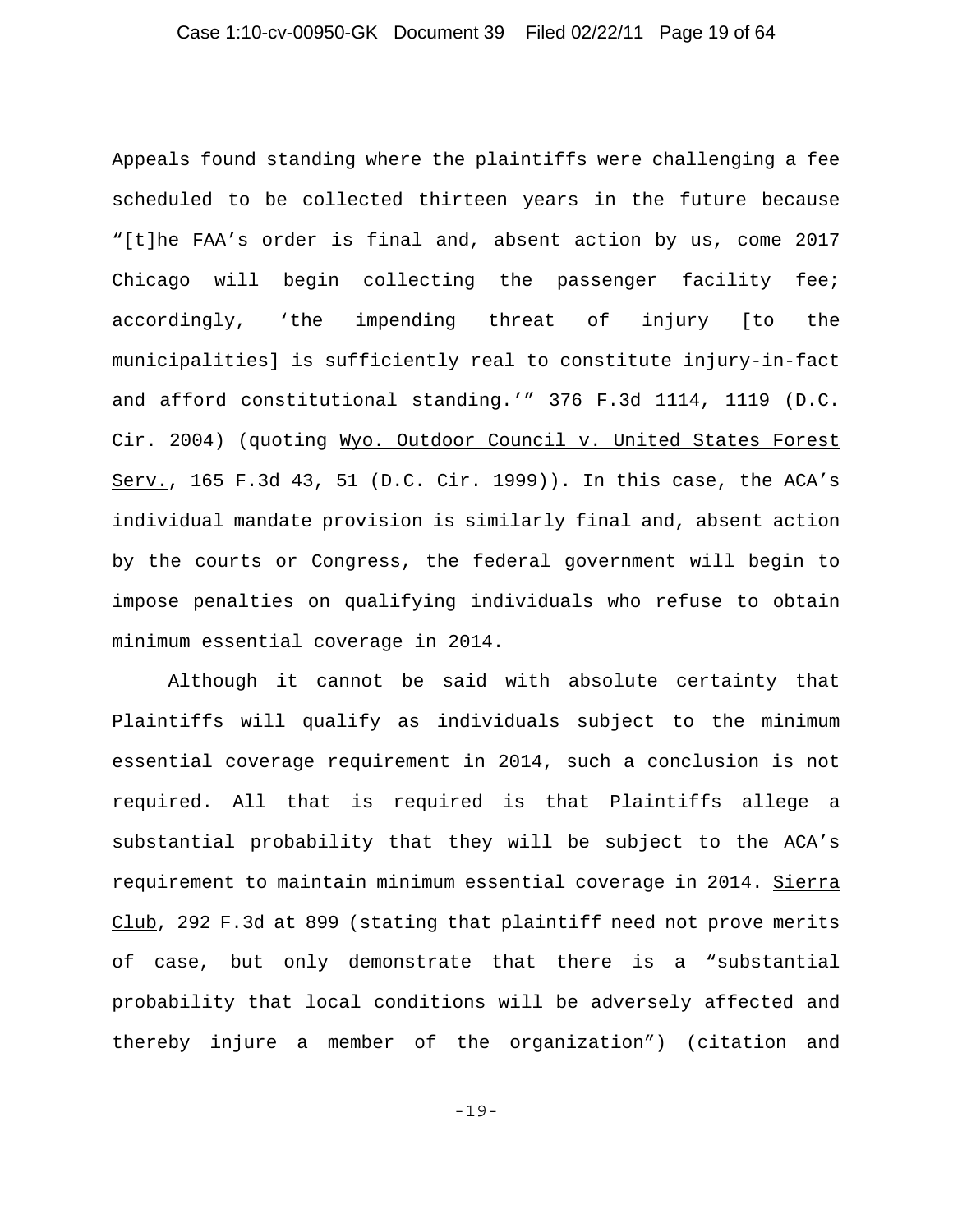### Case 1:10-cv-00950-GK Document 39 Filed 02/22/11 Page 20 of 64

internal quotations omitted). Because the Court finds that Plaintiffs have met this standard, it concludes that they have demonstrated a concrete, particularized, and imminent future injury: payment of a penalty under 26 U.S.C. § 5000A(b) for having failed to satisfy section § 5000A(a)'s requirement.

### **b. Actual Injury**

As noted above, in addition to alleging future injury, Plaintiffs also allege actual injury: the requirement that they adjust their finances now by setting aside money to pay the anticipated penalties. It is established that the taking of current measures to ensure future compliance with a statute can constitute an injury: "The present or near-future costs of complying with a statute that has not yet gone into effect can be an injury in fact sufficient to confer standing." Liberty Univ., 2010 WL 4860299, at \*5 (discussing Virginia v. Am. Booksellers Ass'n, Inc., 484 U.S. 383, 392-93, 108 S.Ct. 636, 98 L.Ed.2d 782 (1988)).

Indeed, as Plaintiffs allege in their Amended Complaint, being forced to set aside money now prevents them from using that money for discretionary spending, charitable donations, or paying debts, thus requiring them to "adjust [their] lifestyle[s] accordingly." Am. Compl. ¶¶ 20, 34, 48, 60, 73. For example, Plaintiff Rodriguez specifically alleges that she is prevented from saving money for her children's college education because she must set aside funds

-20-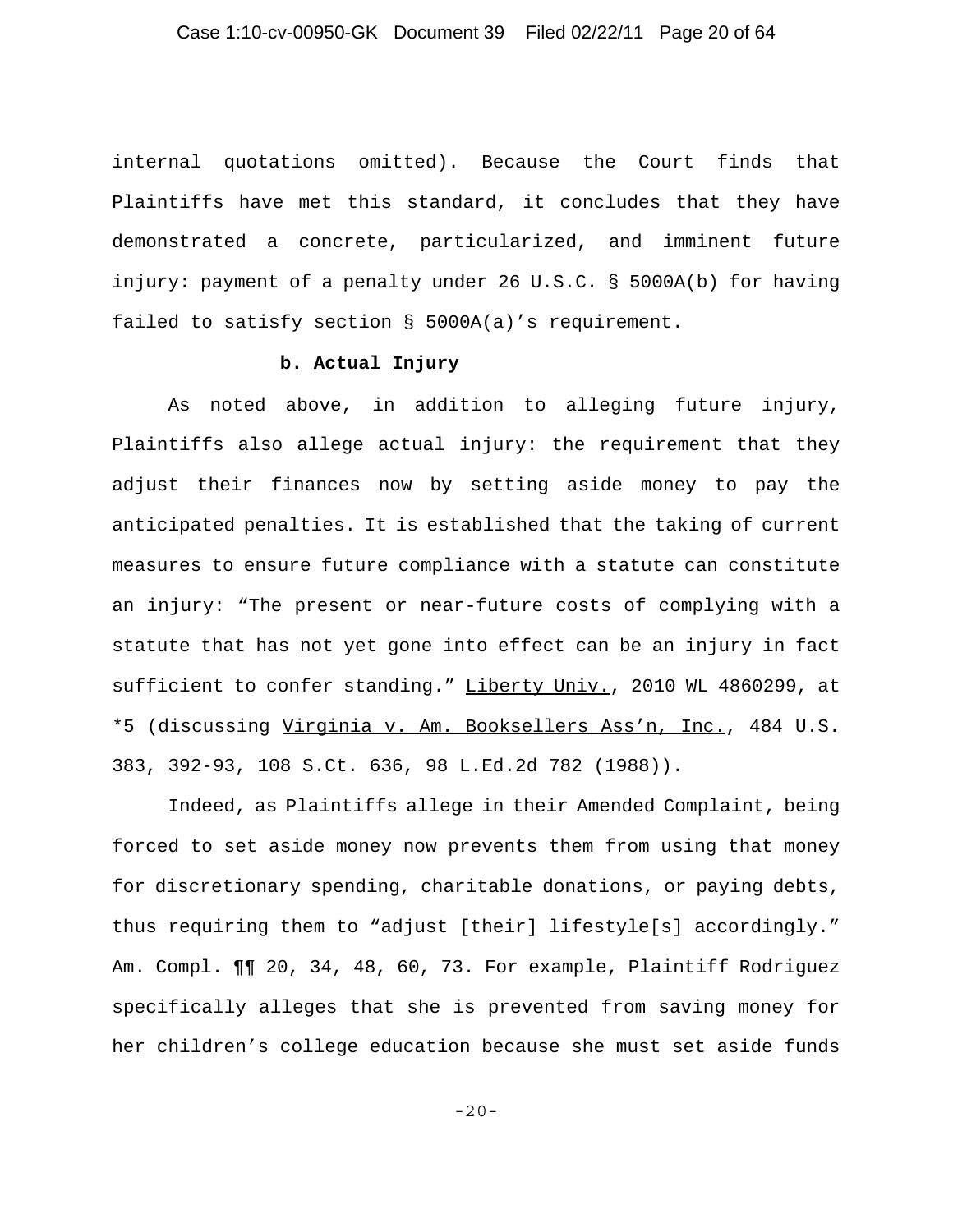### Case 1:10-cv-00950-GK Document 39 Filed 02/22/11 Page 21 of 64

now in order to pay the Act's penalties. Id. 173. As this example demonstrates, a burden is placed on those individuals who anticipate being subject to the Act's individual mandate penalty. Plaintiffs have therefore suffered an injury in fact.

To summarize, then, Plaintiffs have alleged two distinct injuries: (1) a future injury fairly traceable to the enforcement of the ACA beginning in 2014, when they are forced to make annual shared responsibility payments, and (2) a present injury resulting from their needing to rearrange their finances now in anticipation of those mandatory payments. Plaintiffs therefore have demonstrated their Article III standing to bring this challenge to the ACA.

#### **2. Ripeness**

Next, this Court will consider whether it lacks subject matter jurisdiction over Plaintiffs' challenge because the case is not yet ripe for review. Like the Article III case and controversy requirements for standing, a plaintiff must suffer present or imminent injury in fact to establish Constitutional ripeness. See Wyo. Outdoor Council, 165 F.3d at 48 ("Just as the constitutional standing requirement for Article III jurisdiction bars disputes not involving injury-in-fact, the ripeness requirement excludes cases not involving present injury."). "If a threatened injury is sufficiently 'imminent' to establish standing, the constitutional requirements of the ripeness doctrine will necessarily be

-21-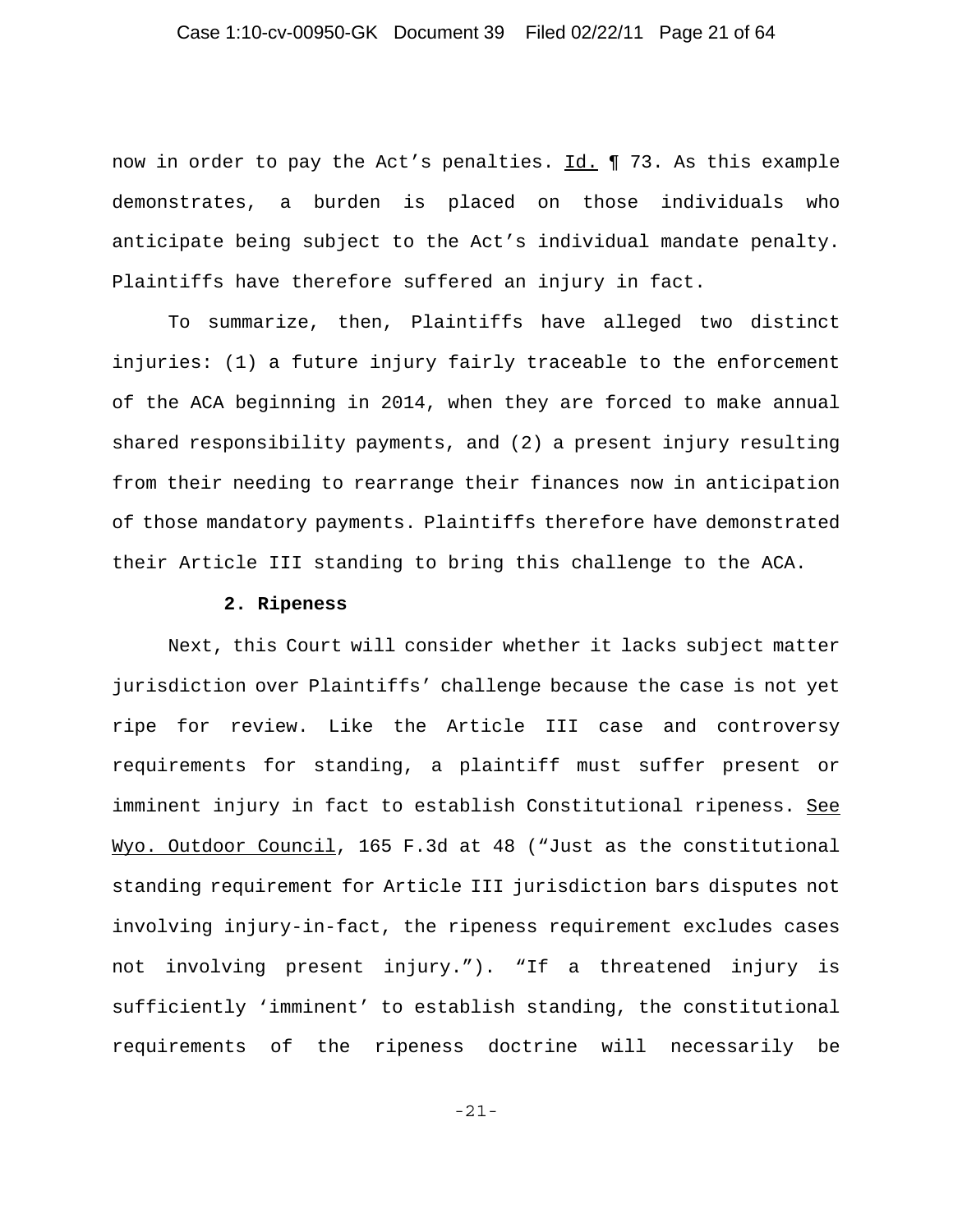### Case 1:10-cv-00950-GK Document 39 Filed 02/22/11 Page 22 of 64

satisfied. At that point, only the prudential justiciability concerns of ripeness can act to bar consideration of the claim." Nat'l Treasury Employees Union v. United States, 101 F.3d 1423, 1428 (D.C. Cir. 1996).

Having found both a present injury and a sufficiently imminent threatened injury to establish Plaintiffs' standing in this case, the Court next considers the doctrine of prudential ripeness. Courts apply a two-pronged balancing test to determine whether a case is ripe for adjudication. See Abbott Laboratories v. Gardner, 387 U.S. 136, 149, 87 S.Ct. 1507, 18 L.Ed.2d 681 (1967). First, a court must evaluate the "fitness of the issue for judicial decision." Id. Second, a court must consider "the hardship to the parties of withholding [its] consideration." Id.

A case is fit for judicial resolution when it does not depend upon "contingent future events that may not occur as anticipated, or indeed may not occur at all." Thomas v. Union Carbide Agric. Prods. Co., 473 U.S. 568, 580-81, 105 S.Ct. 3325, 87 L.Ed.2d 409 (1985). The possibility of intervening changes in Plaintiffs' circumstances which would exempt them from the individual mandate provision has been noted, but once again it does not persuade this Court that Plaintiffs' case is nonjusticiable:

> [A] litigant seeking shelter behind a ripeness defense must demonstrate more than a theoretical possibility that harm may be averted. The demise of a party or the repeal

> > -22-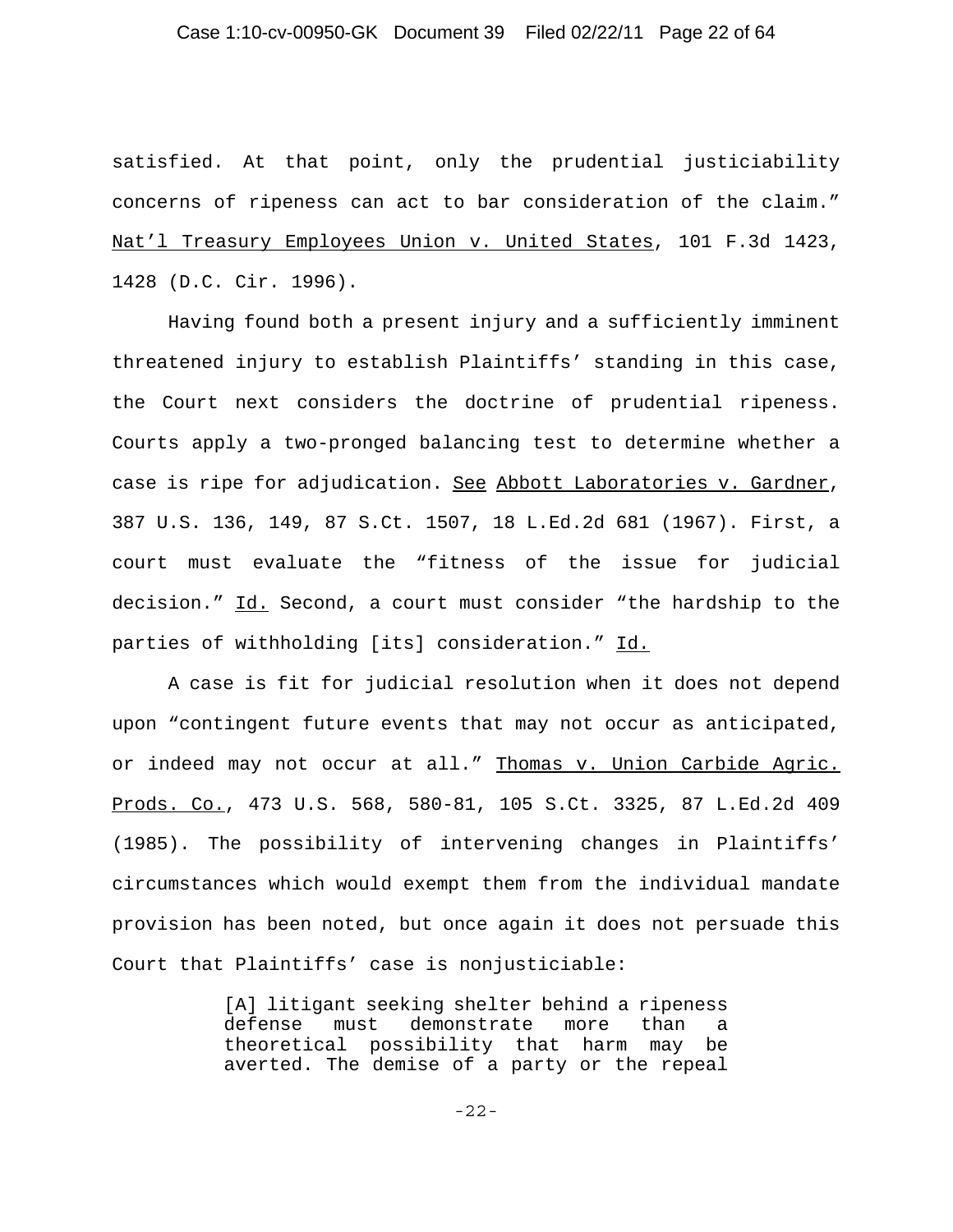of a statute will always be possible in any case of delayed enforcement, yet it is well settled that a time delay, without more, will not render a claim of statutory invalidity unripe if the application of the statute is otherwise sufficiently probable.

Riva v. Com. of Mass., 61 F.3d 1003, 1011 (1st Cir. 1995) (citations omitted). For the reasons already given, the application of the individual mandate to at least one of the Plaintiffs is sufficiently probable that the delay in its enforcement does not render their claims unripe.

In addition, Plaintiffs have also alleged a ripe, actual injury consisting of the impact on their current financial decision-making. That injury is being felt now, and is therefore not subject to contingent future events. Finally, the issues presented in this case are overwhelmingly legal, and it is well established that cases involving only purely legal issues are more fit for immediate review than those with key unresolved factual issues. Abbott Laboratories, 387 U.S. at 149, 87 S.Ct. 1507.

In short, the facts as alleged show that "there is a substantial controversy, between parties having adverse legal interests, of sufficient immediacy and reality to warrant the issuance of a declaratory judgment." Maryland Cas. Co. v. Pacific Coal & Oil Co., 312 U.S. 270, 273, 61 S.Ct. 510, 85 L.Ed. 826 (1941). The Court therefore concludes that this case is fit for judicial resolution.

-23-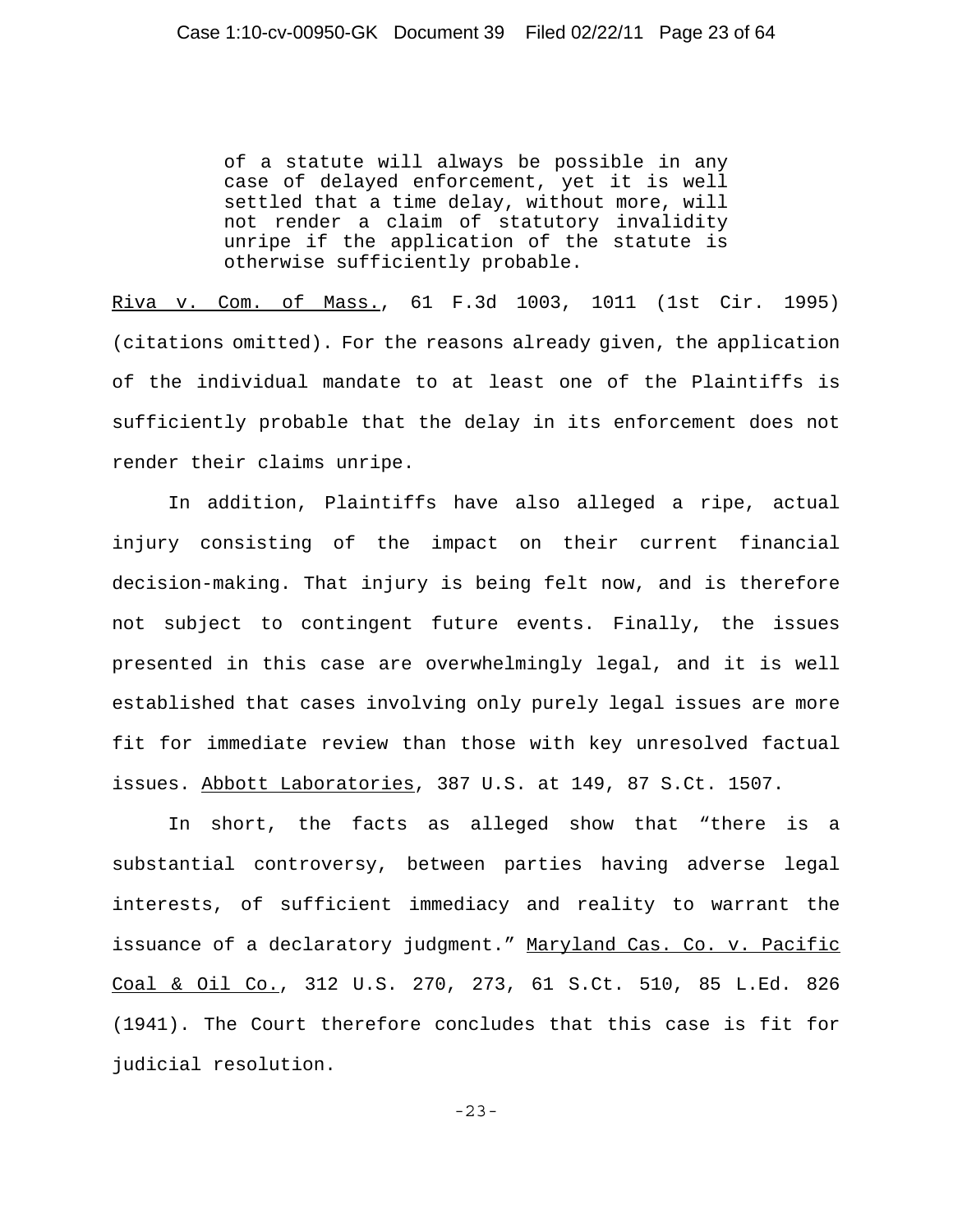With respect to the hardship prong, it is clear that the individual mandate provision has "a direct effect on the day-to-day business" of Plaintiffs. Abbott Laboratories, 387 U.S. at 152, 87 S.Ct. 1507. Plaintiffs must restructure their finances either to buy unwanted health insurance or to put aside money for future penalties. Pls.' Opp'n at 7. Thus, if this Court were to delay consideration of Plaintiffs' challenge, they would have to choose between using their money for other purposes now and risking their inability to pay future penalties under the Affordable Care Act, or needlessly saving money in the interim that could have been put to different uses. See Riva, 61 F.3d at 1012 (concluding that hardship prong was satisfied when plaintiff challenging future pension reduction would be forced, in absence of judicial review, to guess whether his benefits would not be reduced--thus finding himself inadequately prepared if they were--or whether they would be --thus needlessly "depriv[ing] himself in the intervening seven years").

For these reasons, the Court concludes that the present case is fit for judicial review and that delaying its review would result in further hardship to Plaintiffs. $^8$  Consequently, the Court

 $8$  Apart from the hardship which delaying resolution of this case would impose on Plaintiffs, "it certainly appears that the government has an interest in knowing sooner, rather than later, whether an essential part of its program regulating the national health care market is constitutional, although in this case it is not the government asking for the review." Thomas More Law Ctr., 720 F.Supp.2d at 890. In addition, as a practical matter, other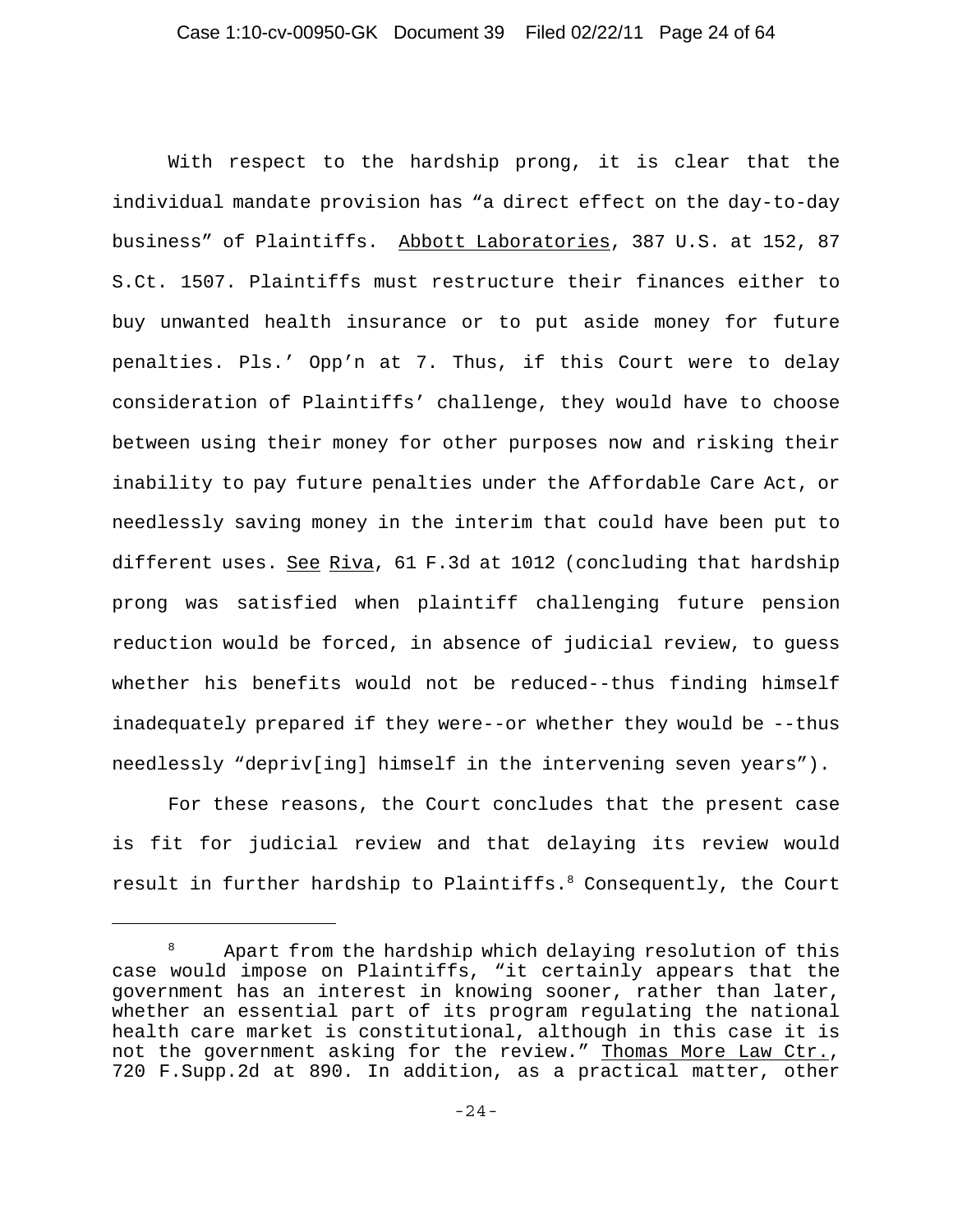holds that it has subject matter jurisdiction over Plaintiffs' case.

#### **B. Congress's Authority for Enacting the Individual Mandate**

Having determined that it has subject matter jurisdiction, the Court now turns to the parties' substantive arguments concerning the constitutionality of the ACA. Article I of the Constitution establishes that the legislative branch of the federal government shall be one of enumerated--and therefore limited--powers. See U.S. Const. art. I, § 8. Pursuant to the Tenth Amendment, any powers not granted to the federal government and not prohibited to the states by the Constitution are reserved to the states and to the people. U.S. Const. amend. X. By maintaining this separation between the federal government and the states, the far-seeing Framers of our Constitution intended to "'reduce the risk of tyranny and abuse from either front.'" United States v. Lopez, 514 U.S. 548, 552, 115 S.Ct. 1624, 131 L.Ed.2d 626 (1995) (quoting Gregory v. Ashcroft, 501 U.S. 452, 458, 111 S.Ct. 2395, 115 L.Ed.2d 410 (1991)).

Plaintiffs seek a declaration that § 1501 is unconstitutional on the basis that Congress exceeded its constitutional powers when it required individuals to either purchase health insurance or pay

actors in the health care market who are not parties to this litigation but must take significant steps to adapt to the ACA's reforms--including hospitals, doctors, and, of course, insurance companies--have a substantial interest in knowing whether the ACA passes constitutional muster.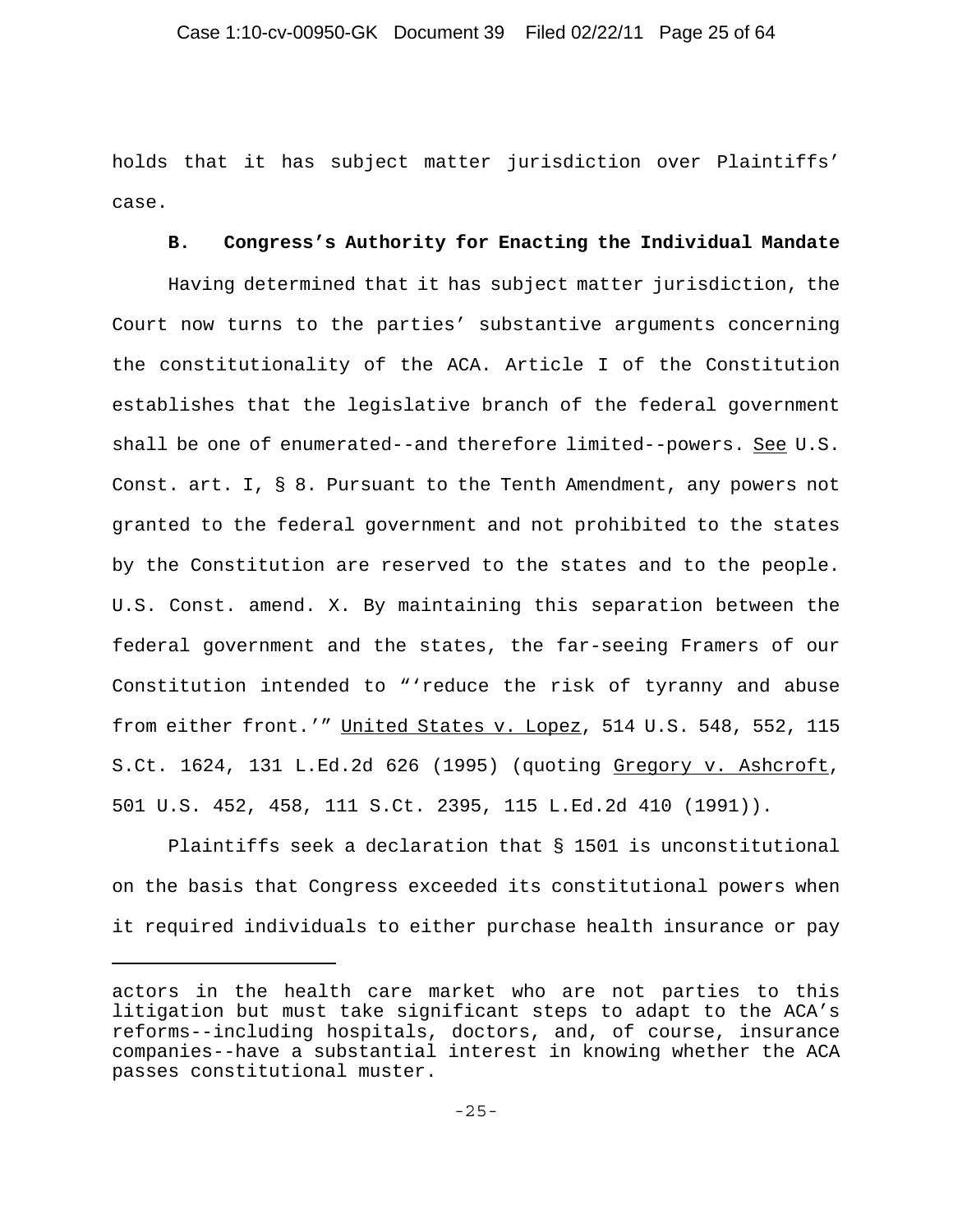### Case 1:10-cv-00950-GK Document 39 Filed 02/22/11 Page 26 of 64

a penalty. Because Plaintiffs are mounting a facial challenge to the ACA, they must satisfy the demanding requirement to demonstrate that "no set of circumstances exist under which the Act would be valid." United States v. Salerno, 481 U.S. 739, 745, 107 S.Ct. 2095, 95 L.Ed.2d 697 (1987). The Government moves for dismissal of Plaintiffs' challenge on the basis that it fails to state a claim because Article I, § 8 delegates to Congress the power to enact the individual mandate provision under the Commerce Clause, the Necessary and Proper Clause, and the General Welfare Clause. The Court will consider each of these claimed authorities for § 1501 in turn.

#### **1. Commerce Clause**

Article I, § 8 of the Constitution delegates to Congress the power "[t]o regulate Commerce with foreign Nations, and among the several States, and with the Indian Tribes." The earliest judicial pronouncement setting forth the breadth of the Commerce Clause was issued by Chief Justice Marshall in Gibbons v. Ogden, 9 Wheat. 1, 196, 6 L.Ed. 23 (1824), where he described it as "the power to regulate; that is, to prescribe the rule by which [interstate] commerce is to be governed."

Since Chief Justice Marshall's pronouncement, the Commerce Clause has greatly evolved as the country's economic system has become ever more dominated by commerce "among the several States."

-26-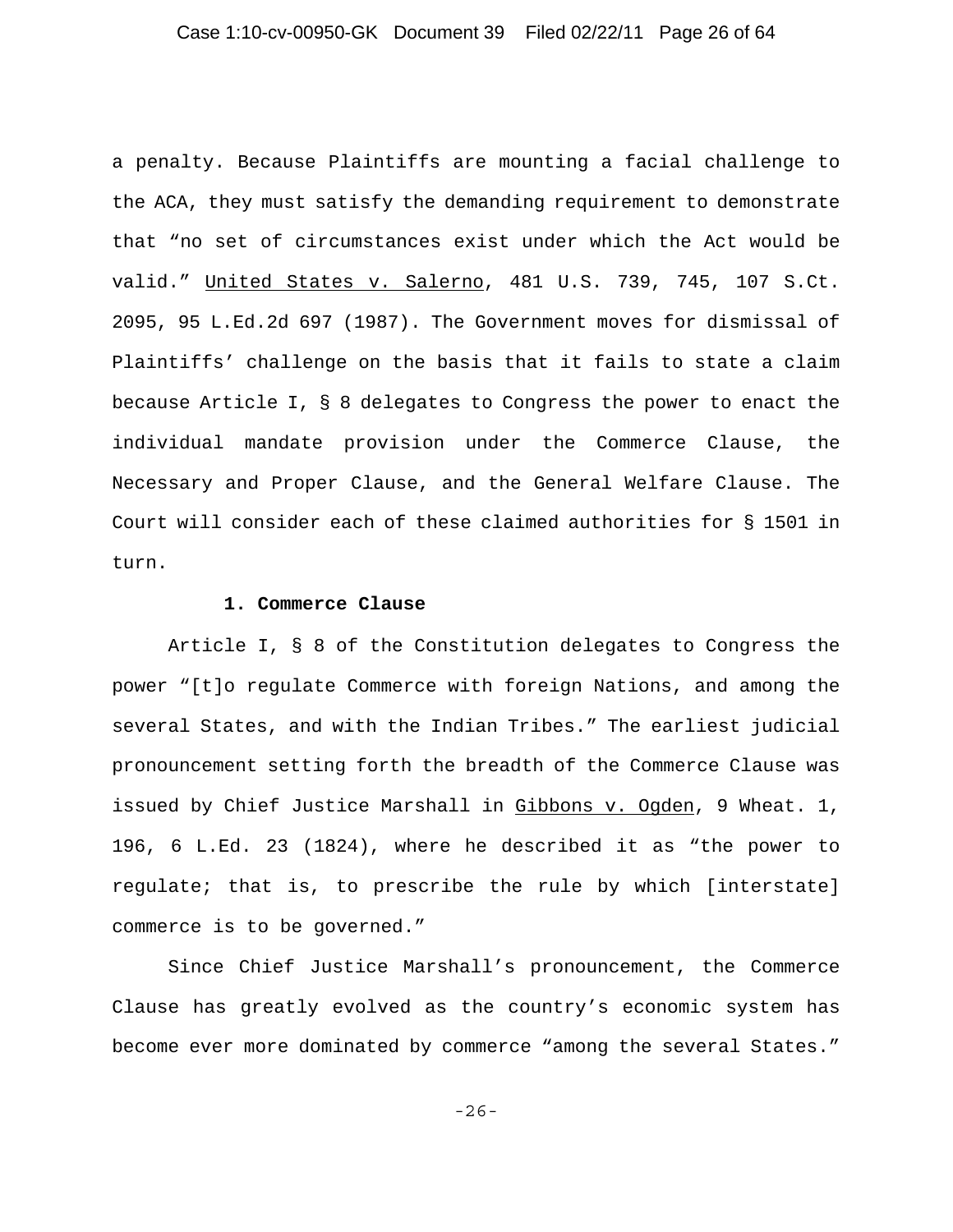In the first century of the United States's history, Congress used its Commerce Clause power primarily to ensure the survival of the federal republic by preventing the states from engaging in economic competition with one another. Thus, the earliest judicial decisions focused "almost entirely [on] the Commerce Clause as a limit on state legislation that discriminated against interstate commerce." Lopez, 514 U.S. at 553-54, 115 S.Ct. 1624. However, by the turn of the 20th century the Court's focus shifted to examining the extent of Congress's positive power to regulate, beginning with the enactment of--and subsequent challenges to--two major pieces of legislation: the 1887 Interstate Commerce Act, 24 Stat. 379, and the 1890 Sherman Antitrust Act, 26 Stat. 209, as amended, 15 U.S.C. § 1 et seq. See id.; State of Florida ex rel. Bondi, 2011 WL 285683, at \*14-15.

Following this shift in focus, the Supreme Court's interpretation of Congress's Commerce Clause power began to evolve in a line of cases decided in the 20th century. Because these cases established a number of basic principles applicable to this case, a brief discussion of them is necessary before turning to an analysis of the parties' specific arguments.

### **a. Long-Standing Principles of Commerce Clause Jurisprudence**

In the early 20th century, when the focus of Commerce Clause jurisprudence was only beginning to shift toward Congress's power

-27-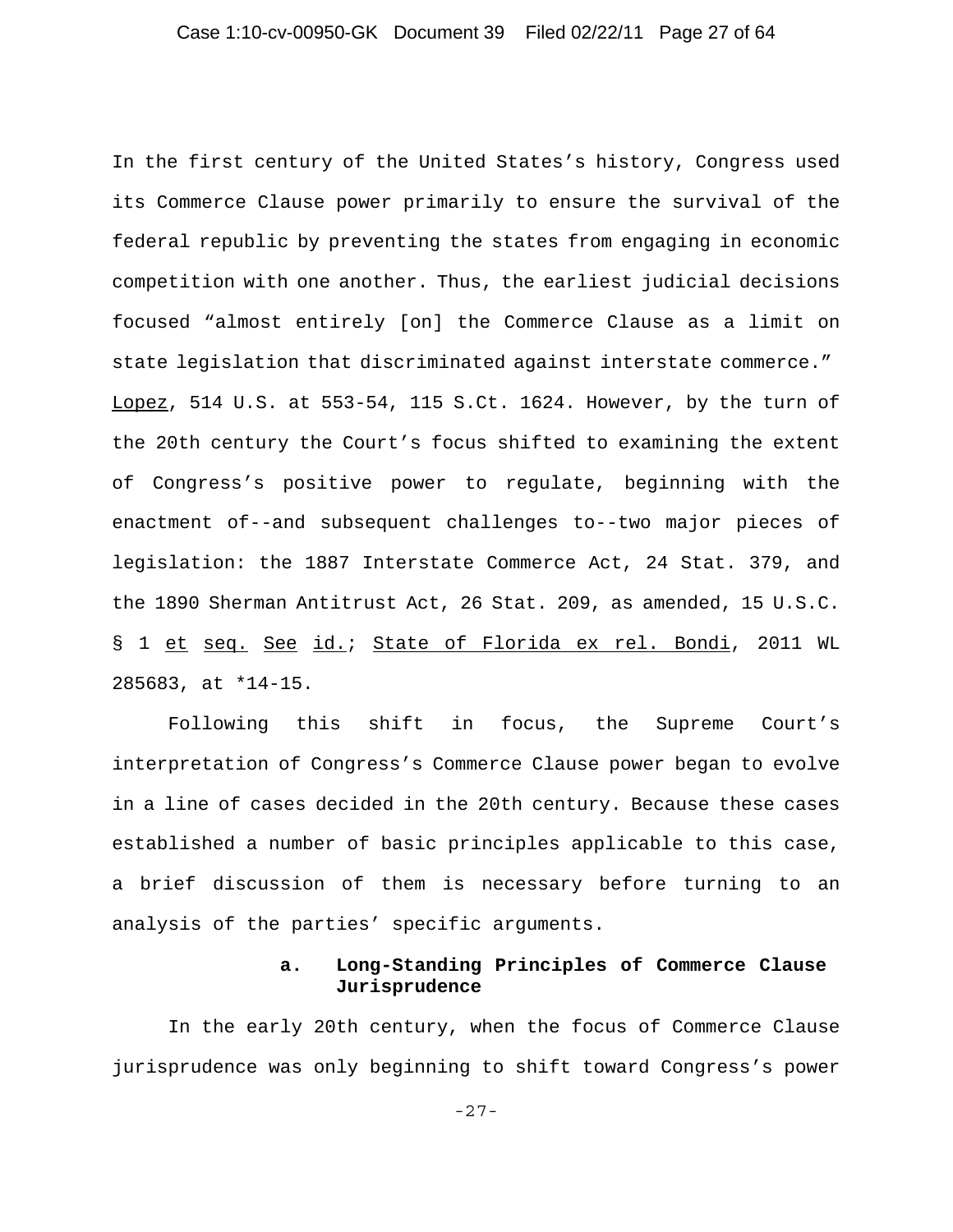### Case 1:10-cv-00950-GK Document 39 Filed 02/22/11 Page 28 of 64

to regulate, the Court's interpretation of this power was quite narrow. Famously, in A.L.A. Schechter Poultry Corp. v. United States, 295 U.S. 495, 550, 55 S.Ct. 837, 79 L.Ed. 1570 (1935), the Court struck down regulations determining employee hours and wages because such intrastate employment related only "indirectly" to interstate commerce.

However, beginning with a case decided in 1937, NLRB v. Jones & Laughlin Steel Corp., the Court's interpretation of the Commerce Clause power expanded to include regulation of those purely intrastate activities which have a substantial effect, whether direct or indirect, on interstate commerce. 301 U.S. 1, 36-37, 57 S.Ct. 615, 81 L.Ed. 893 (1937); see also United States v. Darby, 312 U.S. 100, 119-21, 61 S.Ct. 451, 85 L.Ed. 609 (1941) (reaffirming that Congress may regulate intrastate activities which affect interstate commerce); Lopez, 514 U.S. at 559, 115 S.Ct. 1624 (clarifying that activities must "substantially" affect interstate commerce to fall within the Commerce Clause power). In the seminal case of Perez v. United States, the Court therefore identified three strands of Commerce Clause power: (1) the power to regulate the channels of interstate commerce, (2) the power to protect the instrumentalities of interstate commerce and persons or things in its stream, and (3) the power to regulate activities substantially affecting interstate commerce. 402 U.S. 146, 150, 91 S.Ct. 1357,

-28-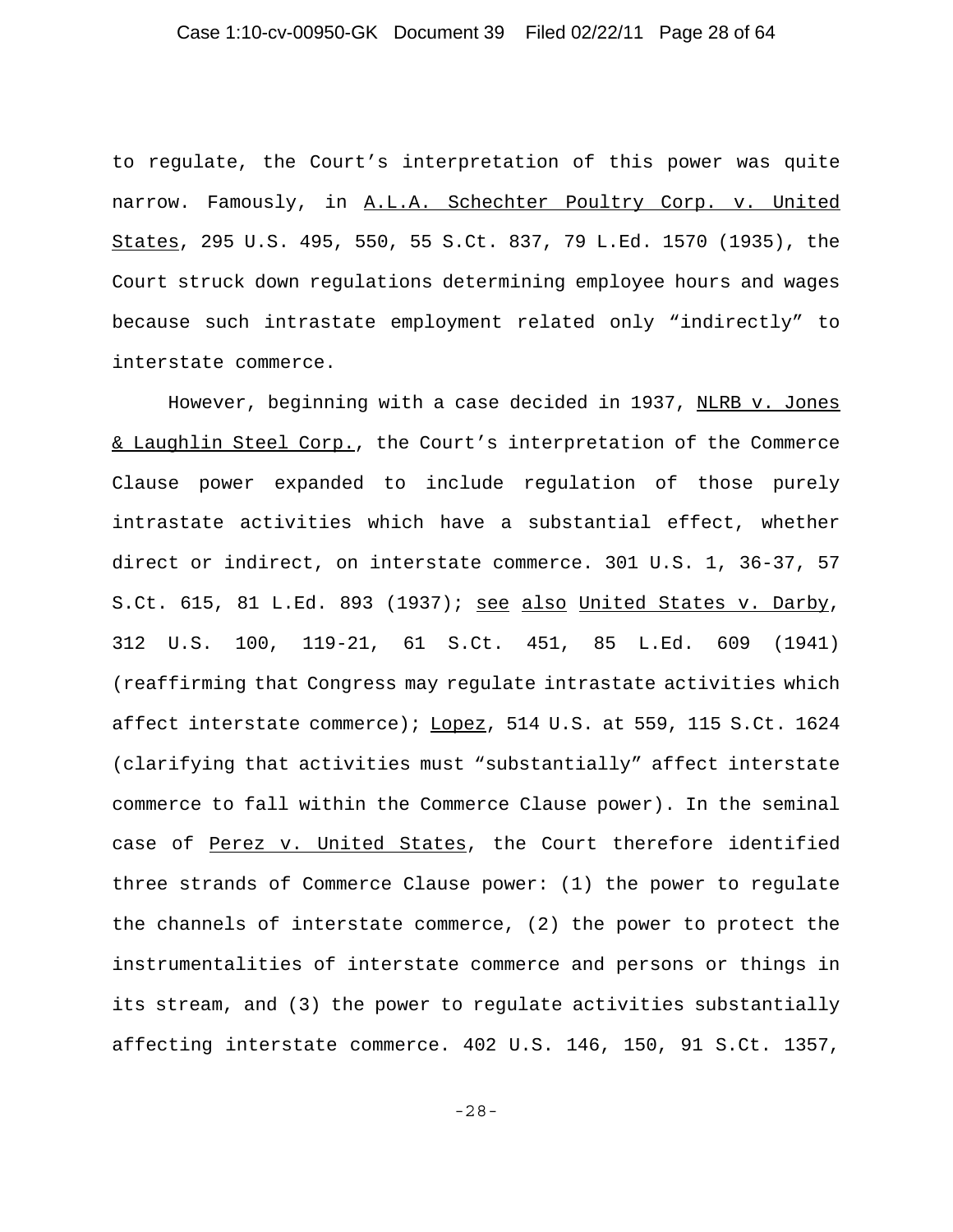1359, 28 L.Ed.2d 686 (1971). Defendants rely on this third category--the power to regulate activities substantially affecting interstate commerce--to argue that § 1501 falls within the well established parameters of the Commerce Clause.

In the wake of Jones & Laughlin Steel and Darby, several Commerce Clause cases have further explained this third strand of Congress's power. The earliest relevant case is Wickard v. Filburn, 317 U.S. 111, 63 S.Ct. 82, 87 L.Ed. 122 (1942), where a plaintiff wheat farmer challenged a penalty imposed on him pursuant to the Agricultural Adjustment Act of 1938 for harvesting wheat in excess of the amount allotted to him. The farmer alleged that the excess wheat was grown only for his personal consumption, and thus Congress lacked power under the Commerce Clause to impose the penalty because his activity was both local and non-commercial in nature.

The Supreme Court disagreed, concluding that the wheat "supplies a need of the man who grew it which would otherwise be reflected by purchases in the open market  $\ldots$  . . " Id. at 128, 63 S.Ct. 82. In other words, the wheat grown for personal consumption was found to distort the interstate wheat market by eliminating the demand of the farmer, who would otherwise be forced to purchase it on the open market. This effect was sufficient for Congress to step

-29-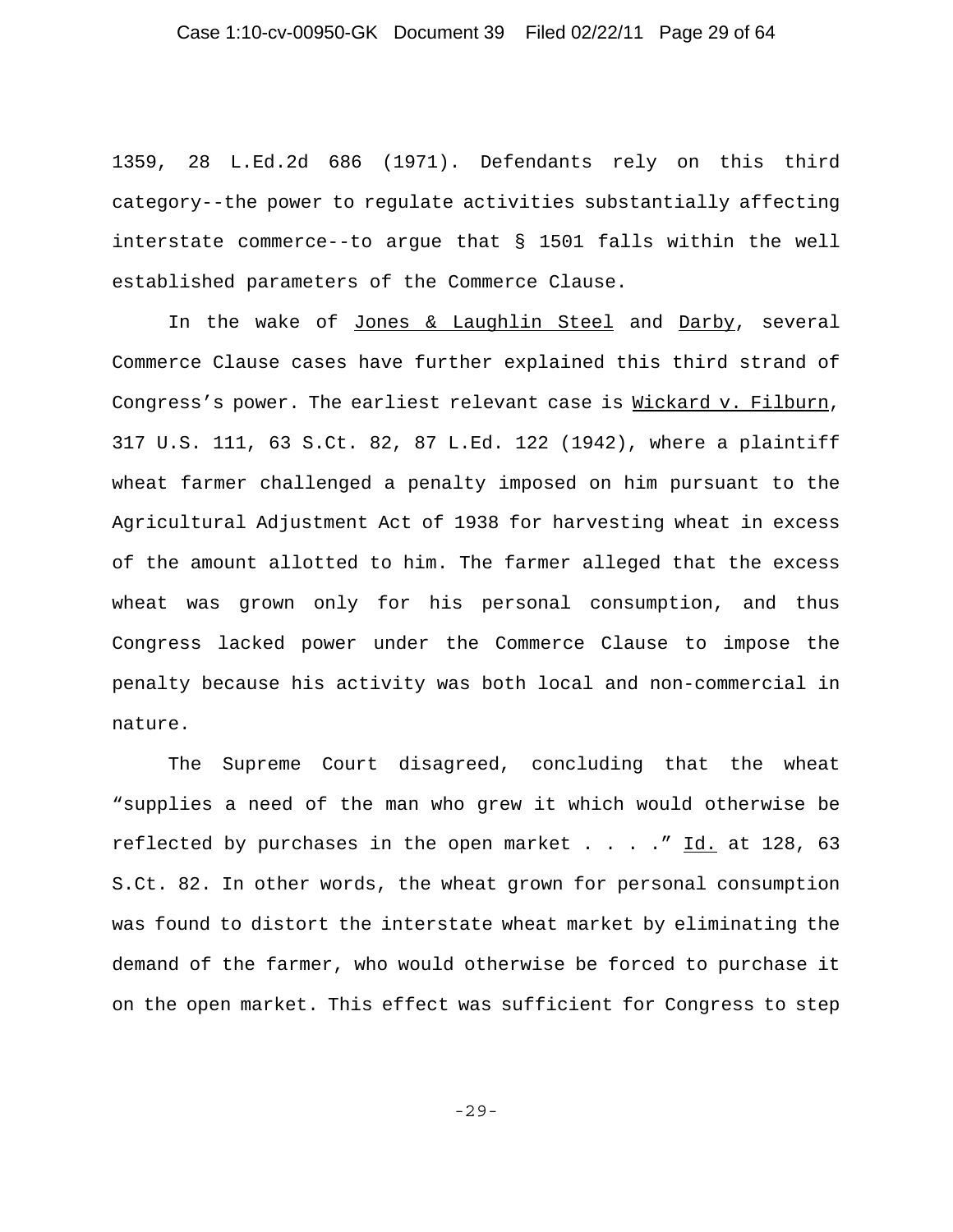### Case 1:10-cv-00950-GK Document 39 Filed 02/22/11 Page 30 of 64

in and prevent the farmer from harvesting wheat for personal consumption under its Commerce Clause power.

In reaching this conclusion, Wickard established two basic principles which are particularly applicable to this case. First, the Court held that "even if appellee's activity be local and though it may not be regarded as commerce, it may still, whatever its nature, be reached by Congress if it exerts a substantial economic effect on interstate commerce . . . . " Id. at 125, 63 S.Ct. 82. Wickard therefore signals that the prime focus of the Commerce Clause inquiry is the activity's effect on interstate commerce, not whether it is local or commercial.

Second, the Court held that the fact "[t]hat appellee's own contribution to the demand for wheat may be trivial by itself is not enough to remove him from the scope of federal regulation where, as here, his contribution, taken together with that of many others similarly situated, is far from trivial." Id. at 128, 63 S.Ct. 82. Put differently, an individual's activities may fall within the reach of Congress's Commerce Clause power even if, when considered alone, the effect on interstate commerce is negligible, so long as such activities, in the aggregate, have a substantial effect on such interstate commerce. Thus, courts may not "excise, as trivial, individual instances of the class," but must look to whether the larger class of activities regulated by Congress

-30-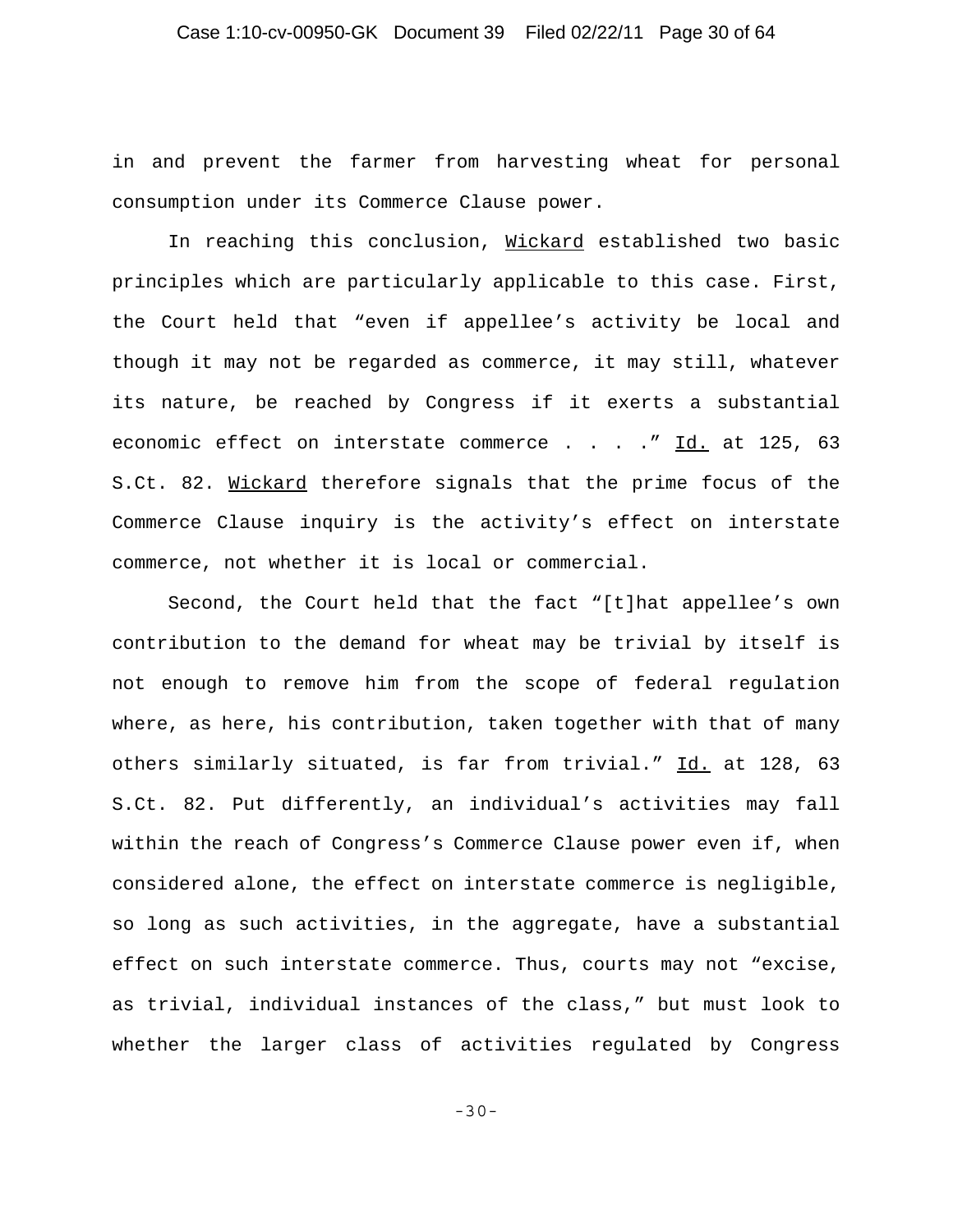### Case 1:10-cv-00950-GK Document 39 Filed 02/22/11 Page 31 of 64

substantially affects interstate commerce. Perez, 402 U.S. at 154, 91 S.Ct. 1357 (citation and internal quotations omitted); see also Gonzales v. Raich, 545 U.S. 1, 23, 125 S.Ct. 2195, 162 L.Ed.2d 1 (2005).

In two other cases decided more than fifty years after Wickard, the Court examined the outer bounds of Congress's power under the third strand of the Commerce Clause by focusing on whether the activity being regulated was "economic" in nature. In Lopez, the plaintiff challenged the Gun-Free School Zones Act of 1990, 18 U.S.C. § 922(q)(1)(A) (1988 ed., Supp. V), which criminalized the possession of a firearm in a school zone. The Court held that Congress had exceeded its authority in enacting the law because possession of a firearm "ha[d] nothing to do with 'commerce' or any sort of economic enterprise"; because the law itself was "not an essential part of a larger regulation of economic activity, in which the regulatory scheme could be undercut unless the intrastate activity were regulated"; and because the law contained no jurisdictional element to ensure it would affect only interstate, and not intrastate, commerce. 514 U.S. at 561, 115 S.Ct. 1624.

The Court also noted the lack of any congressional findings showing that handgun violence substantially affects interstate commerce. Finally, the Court refused to "pile inference upon

-31-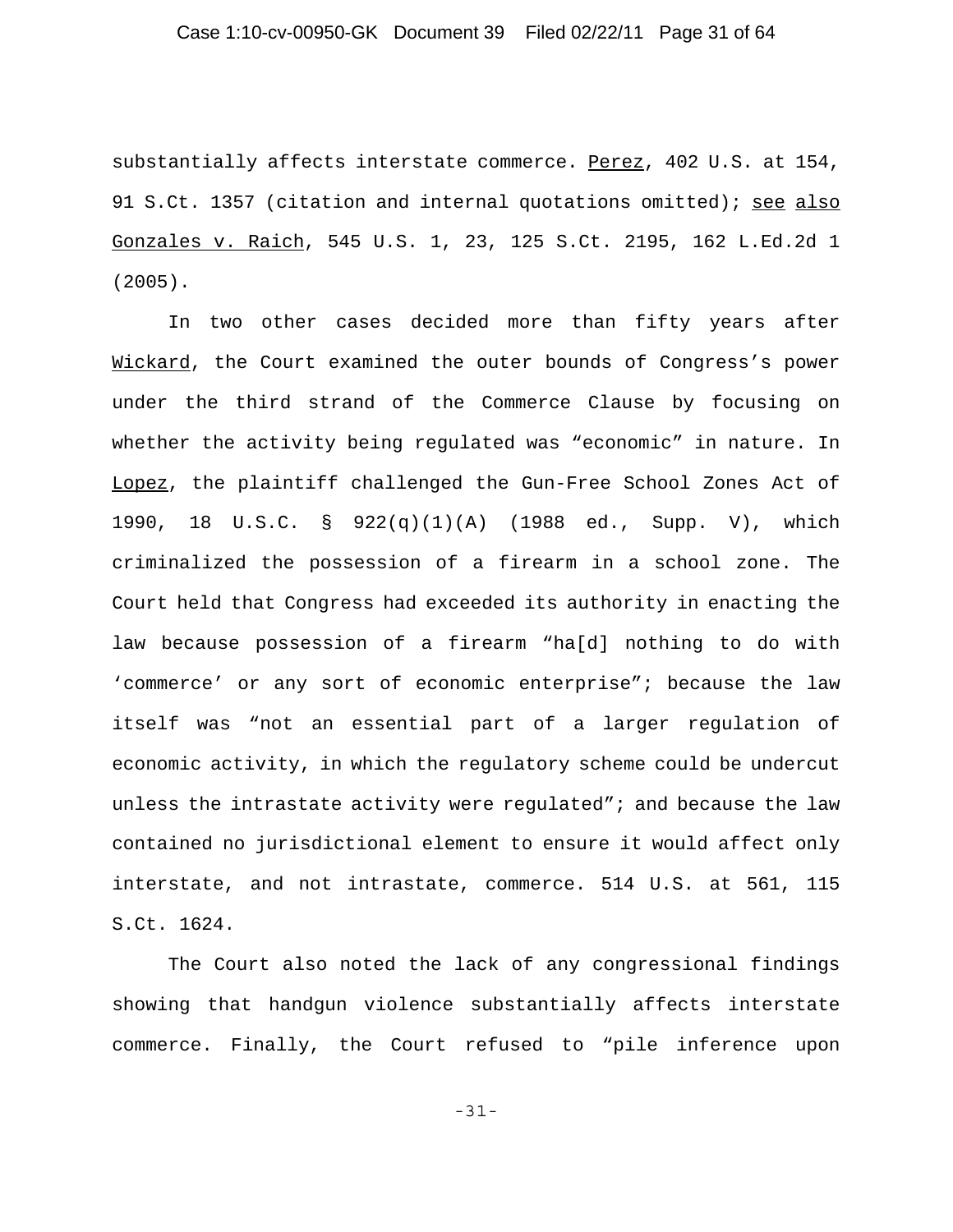### Case 1:10-cv-00950-GK Document 39 Filed 02/22/11 Page 32 of 64

inference" to connect handgun violence with interstate commerce because it concluded that upholding a law on the basis of such a logical stretch would erode the constitutional limits on Congress's power. Id. at 563-65, 115 S.Ct. 1624.

Ten years later, in Morrison, the Court reinforced Lopez's emphasis on the "economic" nature of the activity allegedly affecting interstate commerce when it struck down a section of the 1994 Violence Against Women Act ("VAWA"), 42 U.S.C. § 40302, which provided a federal civil cause of action for victims of gendermotivated violence. United States v. Morrison, 529 U.S. 598, 120 S.Ct. 1740, 146 L.Ed.2d 658 (2000). Reviewing its decision in Lopez, the Court concluded that "the noneconomic, criminal nature of the conduct at issue was central to our decision in that case." Id. at 610, 120 S.Ct. 1740. The Court further stated that "[w]hile we need not adopt a categorical rule against aggregating the effects of any noneconomic activity in order to decide these cases, thus far in our Nation's history our cases have upheld Commerce Clause regulation of intrastate activity only where that activity is economic in nature."  $Id.$  at 613, 120 S.Ct. 1740.

Because VAWA regulated activity--gender-motivated crimes of violence--that was not economic in nature, and because the statute did not include a jurisdictional element, the Morrison Court concluded that the law did not fall within Congress's Commerce

-32-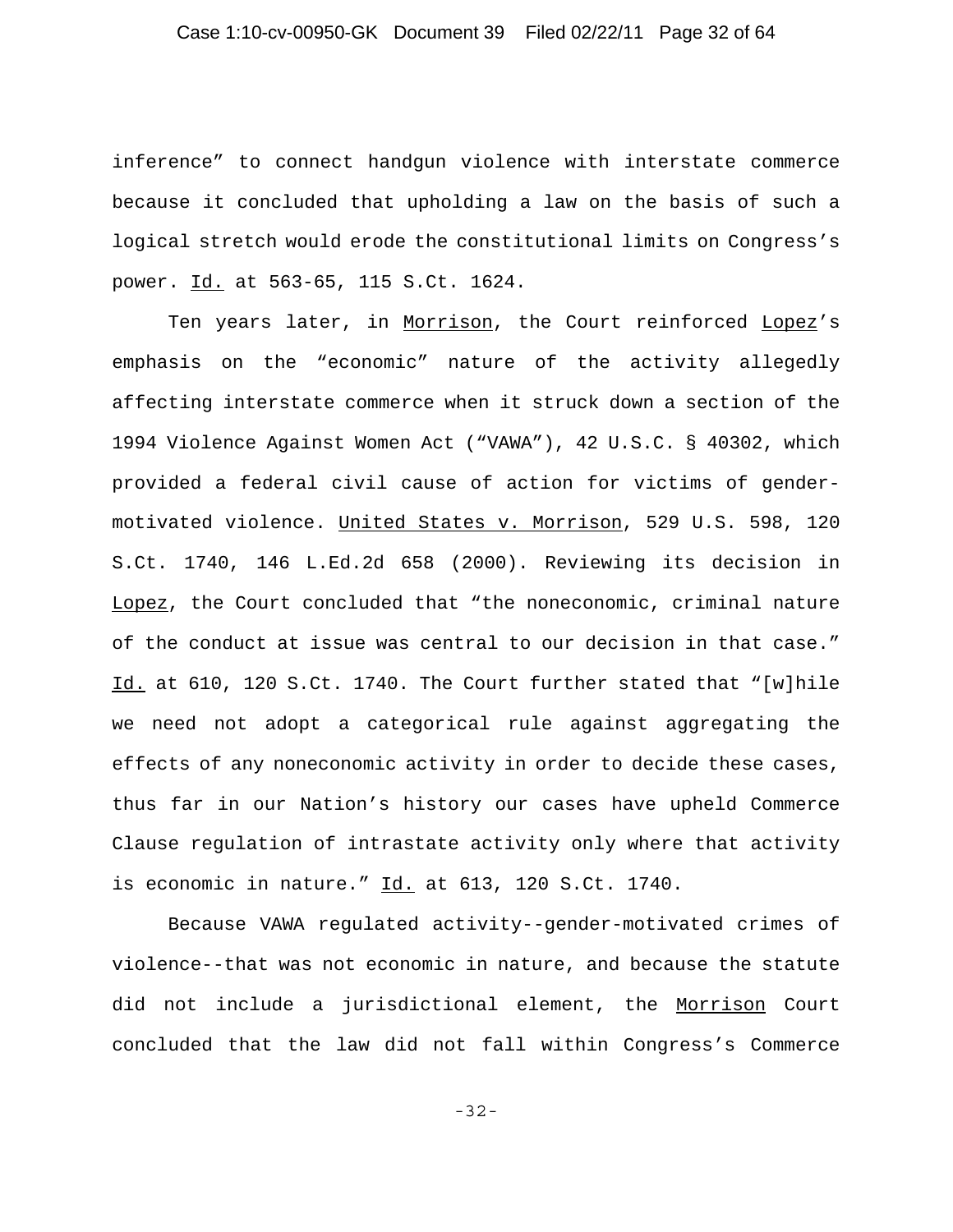### Case 1:10-cv-00950-GK Document 39 Filed 02/22/11 Page 33 of 64

Clause power. Although Congress did include in VAWA some findings on the impact of gender-motivated violence on the economy, the Court did not regard them as dispositive. Instead, the Court considered the link which Congress found between gender-motivated violence and interstate commerce to be too attenuated, and feared that upholding the law on such a basis could lead Congress to "use the Commerce Clause to completely obliterate the Constitution's distinction between national and local authority  $\ldots$  . . . " Id. at 615, 120 S.Ct. 1740.

Lopez and Morrison establish additional principles which must guide this Court's analysis. Most importantly, Lopez and Morrison make clear that Congress may not rely on its Commerce Clause power to regulate purely non-economic activities when the effect on interstate commerce is shown only by "pil[ing] inference upon inference." Lopez, 514 U.S. at 563-65, 115 S.Ct. 1624. Significantly, however, Lopez stated that a regulation may be upheld if it is "an essential part of a larger regulation of economic activity, in which the regulatory scheme could be undercut unless the intrastate activity were regulated." Id. at 561, 115 S.Ct. 1624.

Morrison also made clear that courts undertaking constitutional review must determine whether Congress had a rational basis that is not overly attenuated for concluding that

-33-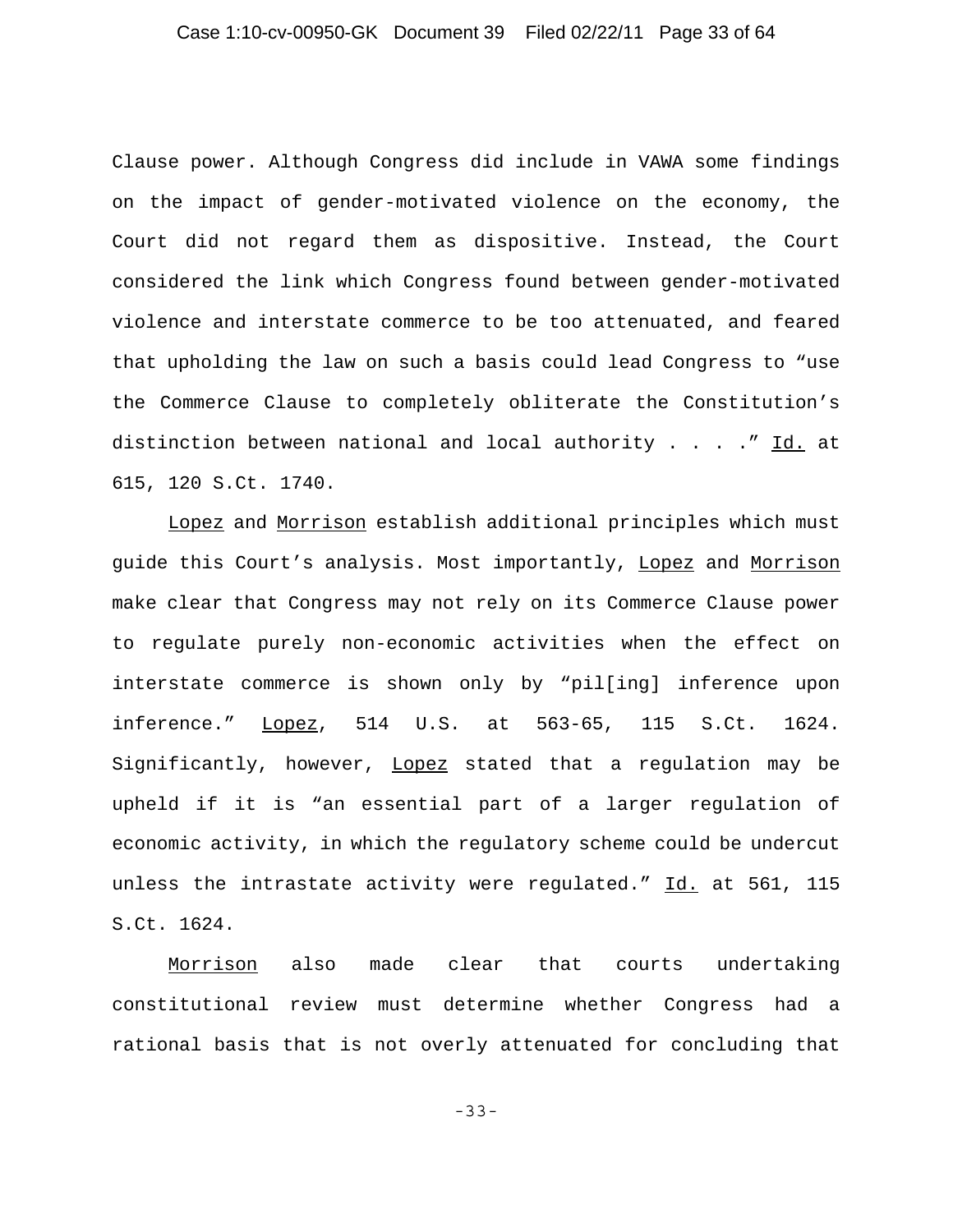the class of activity substantially affects interstate commerce. See Gonzales, 545 U.S. at 22, 125 S.Ct. 2195. In doing so, congressional findings regarding the regulated activity's impact on interstate commerce must be considered, although they are not necessarily dispositive. Morrison, 529 U.S. at 614-15, 120 S.Ct. 1740.

Finally, the most recent Commerce Clause case of significance to this lawsuit, Gonzales v. Raich, reaffirmed the continuing vitality of Wickard. Gonzales, 545 U.S. 1, 125 S.Ct. 2195. In Gonzales, two plaintiffs who were producing and consuming marijuana for their own medical treatment pursuant to California law challenged the Controlled Substances Act ("CSA"), a federal regulatory scheme which prohibits the intrastate manufacture and possession of marijuana. The Court upheld the CSA, noting the striking similarity of the facts in Gonzales to those in Wickard.

In Gonzales, the Court emphasized that the "case law firmly establishes Congress' power to regulate purely local activities that are part of an economic 'class of activities' that have a substantial effect on interstate commerce." Id. at 17, 125 S.Ct. 2195. The Court therefore distinguished Gonzales from Lopez and Morrison on the basis that the production and consumption of marijuana for medical treatment was a "quintessentially economic"

-34-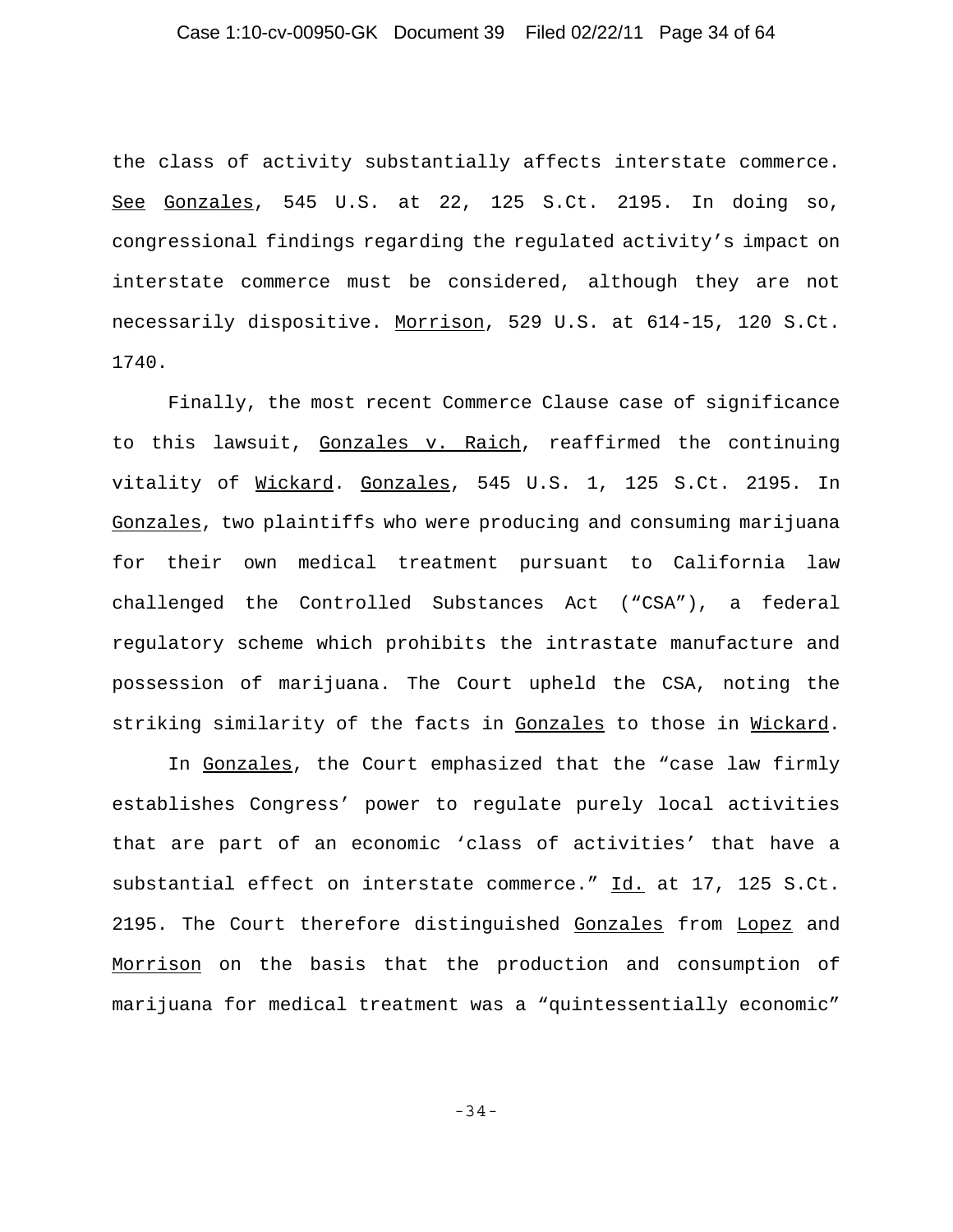activity, unlike the possession of a firearm or gender-motivated violence. Id. at 25, 125 S.Ct. 2195.

The Court also rejected the argument that, although the larger regulatory scheme contained in the CSA was constitutional, its particular application to the California plaintiffs' intrastate, non-commercial activities was not:

> We have never required Congress to legislate with scientific exactitude. When Congress decides that the total incidence of a practice poses a threat to a national market, it may regulate the entire class.

Id. at 17-18, 125 S.Ct. 2195. In sum, the Court held that Congress may regulate an entire class of activities if, in the aggregate, that class has a substantial effect on interstate commerce, even if particular instances of the activity do not. Id.

When considered together, as they must be, Wickard, Lopez, Morrison, and Gonzales establish three major lines of inquiry. See id. at 15, 125 S.Ct. 2195 ("[N]one of [the] Commerce Clause cases can be viewed in isolation."). First, the Court must consider whether the decision not to purchase health insurance is an "economic" one, like the activities in Wickard and Gonzales, or a "non-economic" one like those in Lopez and Morrison. Second, if the decision is economic, the Court must determine whether Congress had a rational basis for concluding that such decisions, when taken in the aggregate, substantially affect the national health care

-35-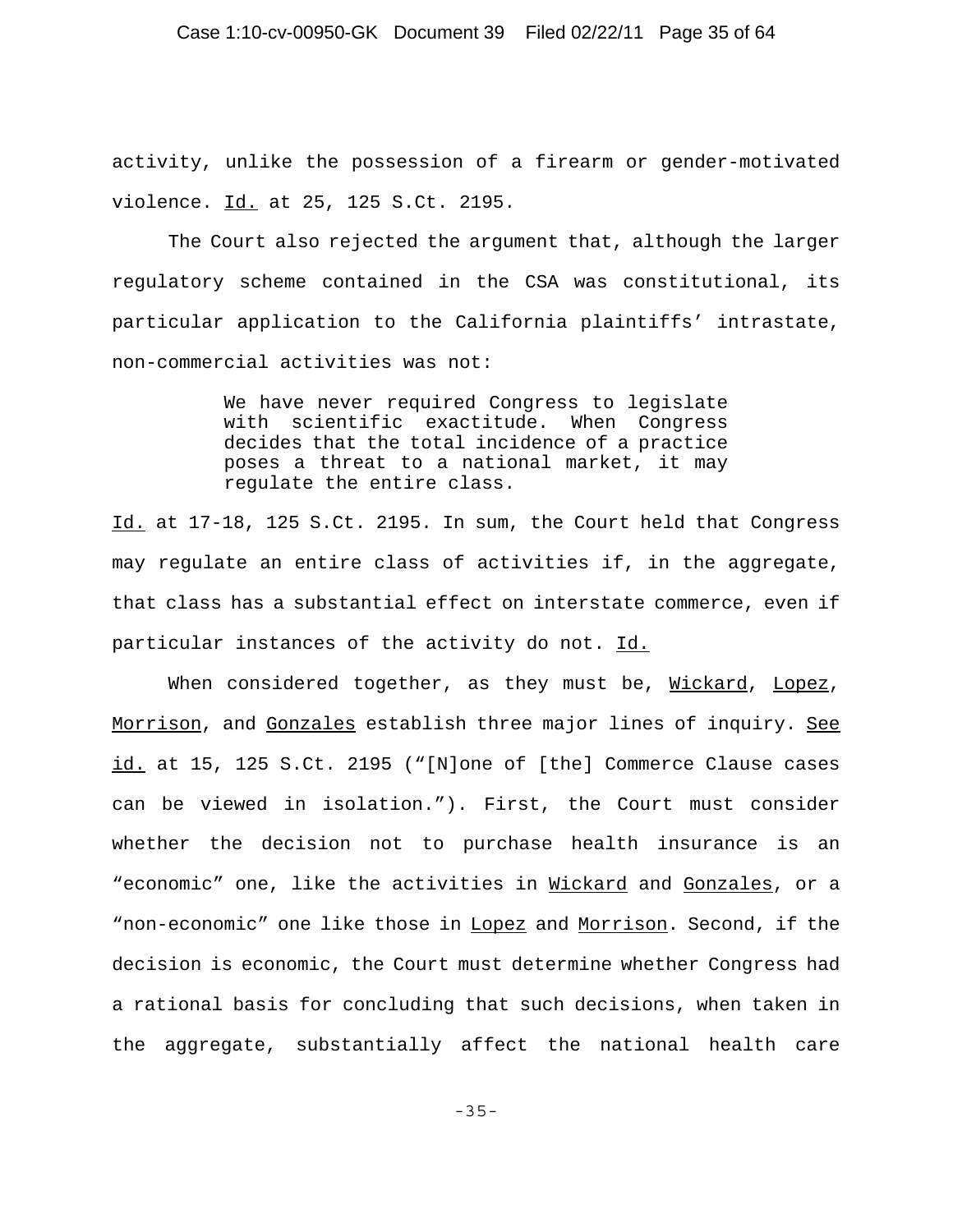### Case 1:10-cv-00950-GK Document 39 Filed 02/22/11 Page 36 of 64

market. Third, the activity may be found to be within the reach of Congress's Commerce Clause power if it is "an essential part of a larger regulation of economic activity, in which the regulatory scheme could be undercut unless the intrastate activity were regulated." Lopez, 514 U.S. at 561, 115 S.Ct. 1624.

## **b. Application of Long-Standing Principles of Commerce Clause Jurisprudence to Plaintiffs' Claim**

With these principles in mind, the Court now turns to its analysis of Defendants' 12(b)(6) Motion. In undertaking this analysis, the Court is mindful of the proper balance of power among the different branches of the federal government and, in particular, of its duty to apply a presumption of constitutionality when reviewing laws passed by Congress. See Morrison, 529 U.S. at 606, 120 S.Ct. 1740 ("Due respect for the decisions of a coordinate branch of Government demands that we invalidate a congressional enactment only upon a plain showing that Congress has exceeded its constitutional bounds."). At the same time, this Court must also be mindful of the Supreme Court's consistent warning that the outer limits of the Commerce Clause must be respected, lest "the distinction between what is national and what is local" be "obliterate[d]," resulting in "a completely centralized government." Jones & Laughlin Steel, 301 U.S. at 37, 57 S.Ct. 615.

-36-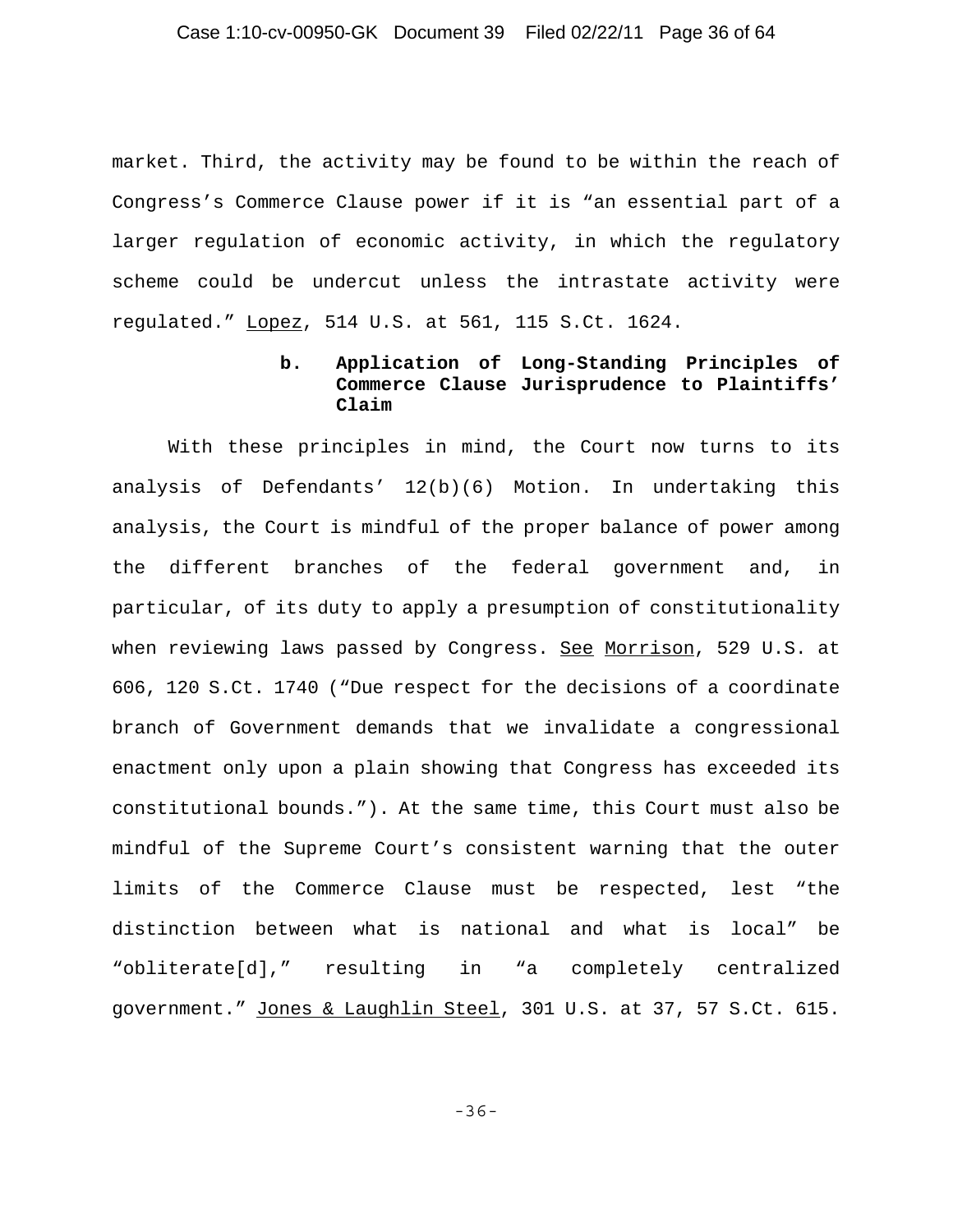### Case 1:10-cv-00950-GK Document 39 Filed 02/22/11 Page 37 of 64

When it enacted § 1501 of the Affordable Care Act, Congress made several findings, chief among them the general finding that "[t]he individual responsibility requirement provided for in this section . . . is commercial and economic in nature, and substantially affects interstate commerce." ACA  $\S$  1501(a)(1). Thus, there can be no doubt that it was the intent of Congress to invoke its Commerce Clause power in enacting § 1501.9

Congress's authority under the Commerce Clause to regulate the interstate insurance markets has long been established. United States v. South-Eastern Underwriters Ass'n, 322 U.S. 533, 552-53, 64 S.Ct. 1162, 88 L.Ed. 1440 (1944). In addition, there is nothing extraordinary about Congress's use of its Commerce Clause power to rein in the price of health insurance policies. "It is well established by decisions of this Court that the power to regulate commerce includes the power to regulate the prices at which commodities in that commerce are dealt in and practices affecting such prices." Wickard, 317 U.S. at 128, 63 S.Ct. 82. The question before this Court, then, is whether Congress's conclusion that §

<sup>&</sup>lt;sup>9</sup> While such congressional findings are not dispositive of this Court's inquiry into the constitutionality of § 1501, they can help to clarify the purpose of the statutory scheme. See Gonzales, 545 U.S. at 21, 125 S.Ct. 2195 ("[C]ongressional findings are certainly helpful in reviewing the substance of a congressional statutory scheme, particularly when the connection to commerce is not self-evident, and [] we will consider congressional findings in our analysis when they are available.").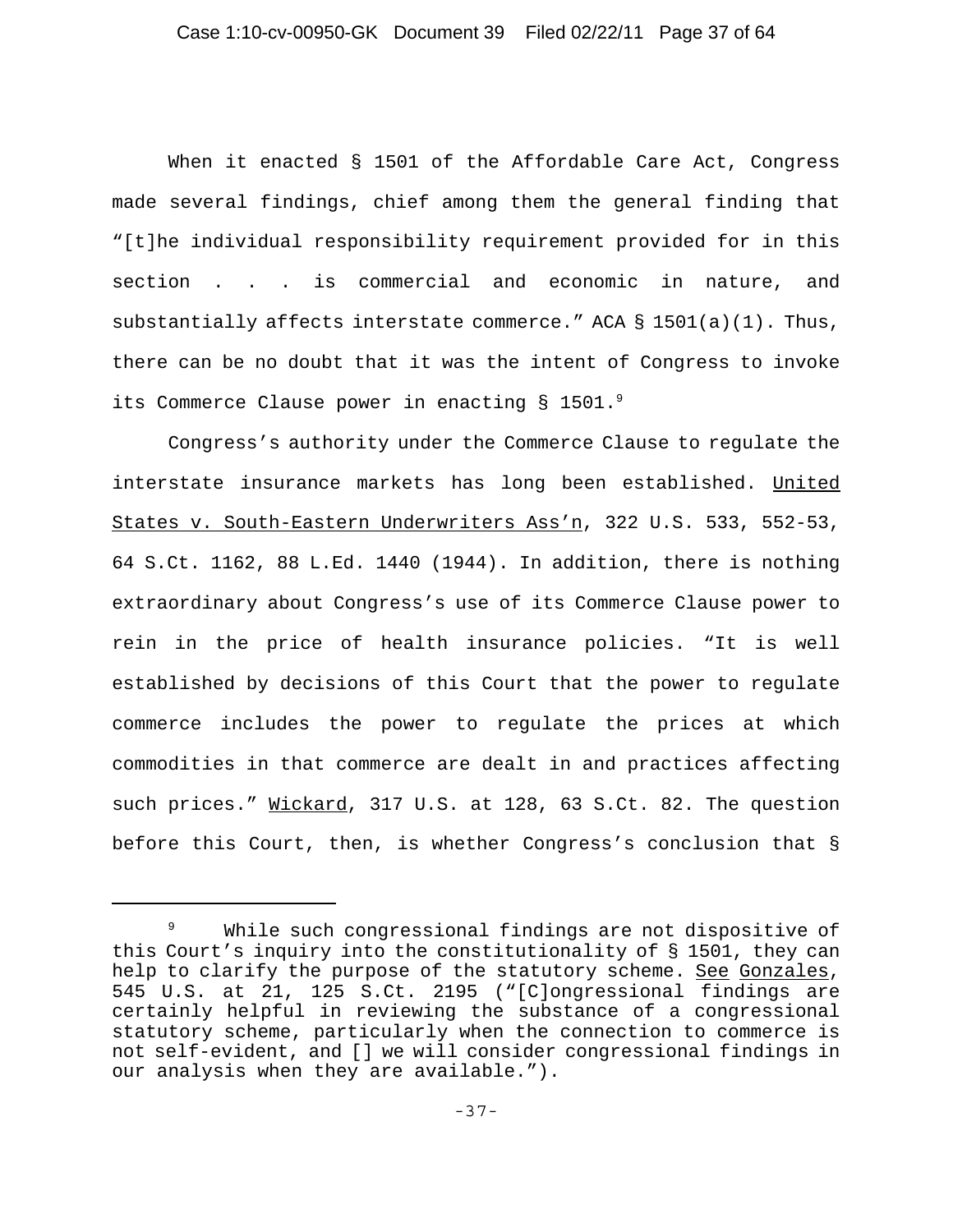1501 was within the reach of its Commerce Clause powers is in accord with the principles which have been well established in the Commerce Clause cases discussed above.

### **(1) An Individual's Decision to Purchase or Not to Purchase Health Insurance Is an "Economic" One**

The first question which must be answered is whether Plaintiffs' decisions not to purchase health insurance are "economic" in nature. As noted above, Congress has clear authority under the Commerce Clause to regulate the insurance markets because insurance policies are "commodities" in the flow of interstate commerce. South-Eastern Underwriters Ass'n, 322 U.S. at 552-53, 546-47, 64 S.Ct. 1162. Both the decision to purchase health insurance and its flip side--the decision not to purchase health insurance--therefore relate to the consumption of a commodity: a health insurance policy.

It therefore follows that both decisions, whether positive or negative, are clearly economic ones. See Gonzales, 545 U.S. at 25- 26, 125 S.Ct. 2195 ("'Economics' refers to 'the production, distribution, and consumption of commodities.'") (quoting Webster's Third New International Dictionary 720 (1966)). Thus, unlike Lopez and Morrison, which involved non-economic activity such as the possession of a firearm or gender-motivated violence, this case

-38-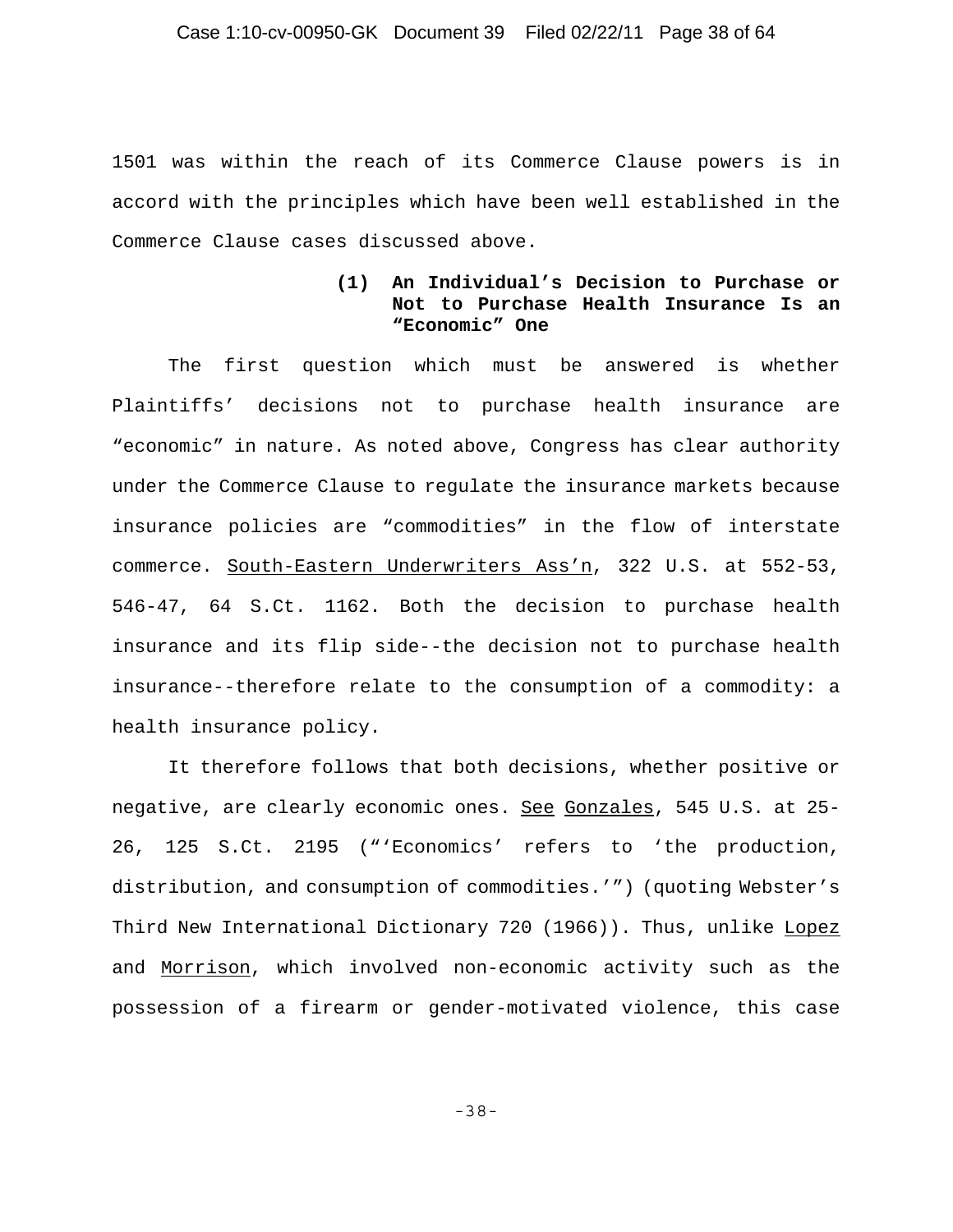involves an economic activity: deciding whether or not to purchase health insurance.

## **(2) In the Aggregate, the Decisions of Individuals to Forgo Health Insurance Substantially Affect the National Health Care Market**

Next, the Court must determine whether Congress had a rational basis for concluding that such decisions, when considered in the aggregate, substantially affect the national health insurance market. The findings on this subject could not be clearer: the great majority of the millions of Americans who remain uninsured consume medical services they cannot pay for, often resulting in personal bankruptcy. In fact, the ACA's findings state that "62% of all personal bankruptcies are caused in part by medical expenses." ACA  $\S$  1501(a)(2)(G), as amended by  $\S$  10106. Of even greater significance to the national economy is the fact that these uninsured individuals are, in fact, shifting the uncompensated costs of those services--which totaled \$43 billion in 2008--onto other health care market participants, as well as federal and state governments and American taxpayers. See ACA  $\S$ § 1501(a)(2)(F), (G), as amended by § 10106; Thomas More Law Ctr., 720 F. Supp. 2d at 894.

Because of this cost-shifting effect, the individual decision to forgo health insurance, when considered in the aggregate, leads to substantially higher insurance premiums for those other individuals who do obtain coverage. According to Congress, the

-39-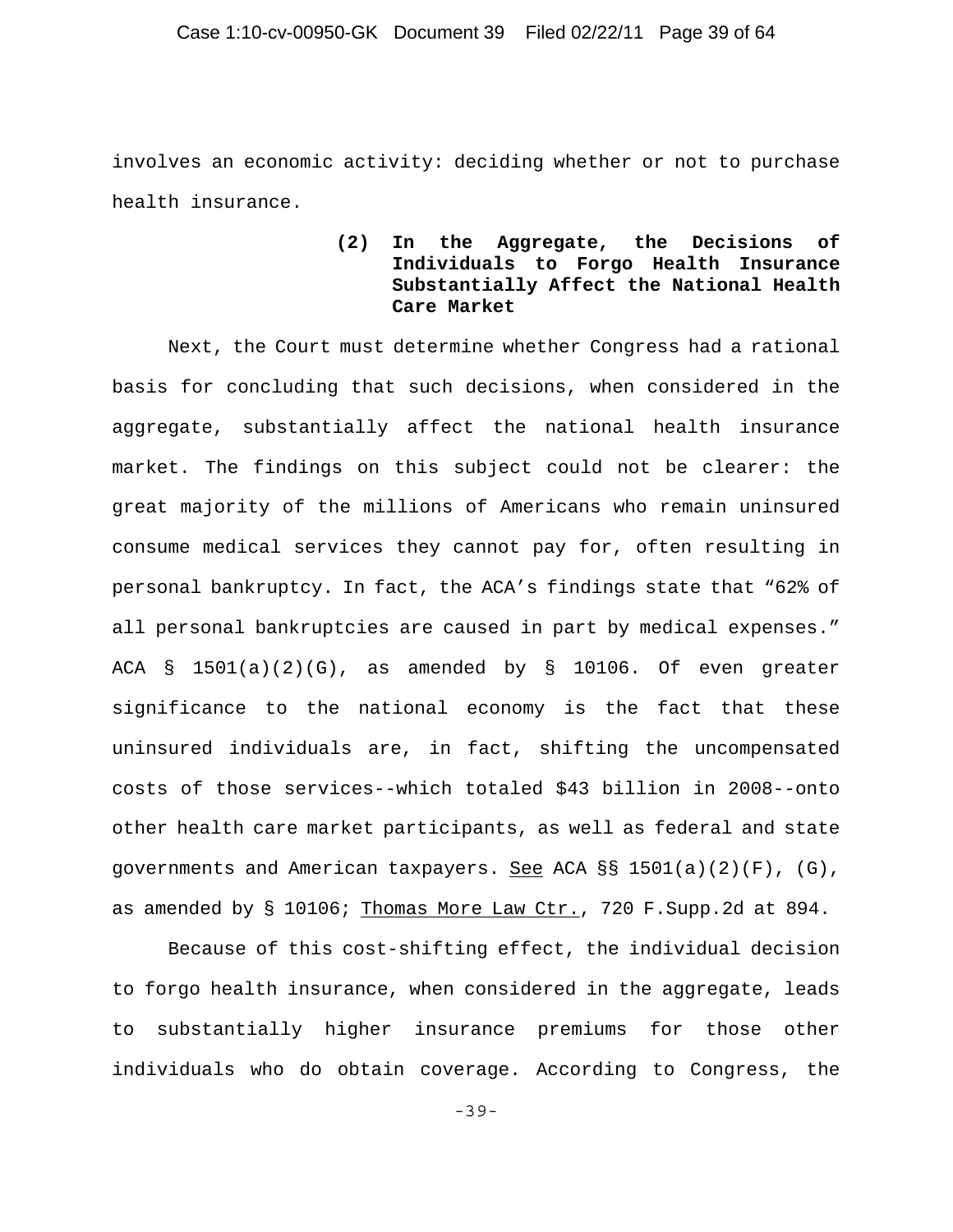## Case 1:10-cv-00950-GK Document 39 Filed 02/22/11 Page 40 of 64

uncompensated costs of caring for the uninsured are passed on by health care providers to private insurers, which in turn pass on the cost to purchasers of health insurance. "This costshifting increases family premiums by on average over \$1,000 a year." ACA §  $1501(a)(2)(F)$ , as amended by § 10106. Thus, the aggregate effect on interstate commerce of the decisions of individuals to forgo insurance is very substantial. $10$ 

Further, the effect on insurance premiums is not at all attenuated, as were the links between the regulated activities and interstate commerce in Lopez and Morrison. In this case, the link is strikingly similar to that described in Wickard: individuals are actively choosing to remain outside of a market for a particular commodity, and, as a result, Congress's efforts to stabilize prices for that commodity are thwarted. As Wickard demonstrates, the effects of such market-distorting behavior are sufficiently related to interstate commerce to justify Congress's efforts to stabilize the price of a commodity through its Commerce Clause power.

 $10$  To put it less analytically, and less charitably, those who choose--and Plaintiffs have made such a deliberate choice--not to purchase health insurance will benefit greatly when they become ill, as they surely will, from the free health care which must be provided by emergency rooms and hospitals to the sick and dying who show up on their doorstep. In short, those who choose not to purchase health insurance will ultimately get a "free ride" on the backs of those Americans who have made responsible choices to provide for the illness we all must face at some point in our lives.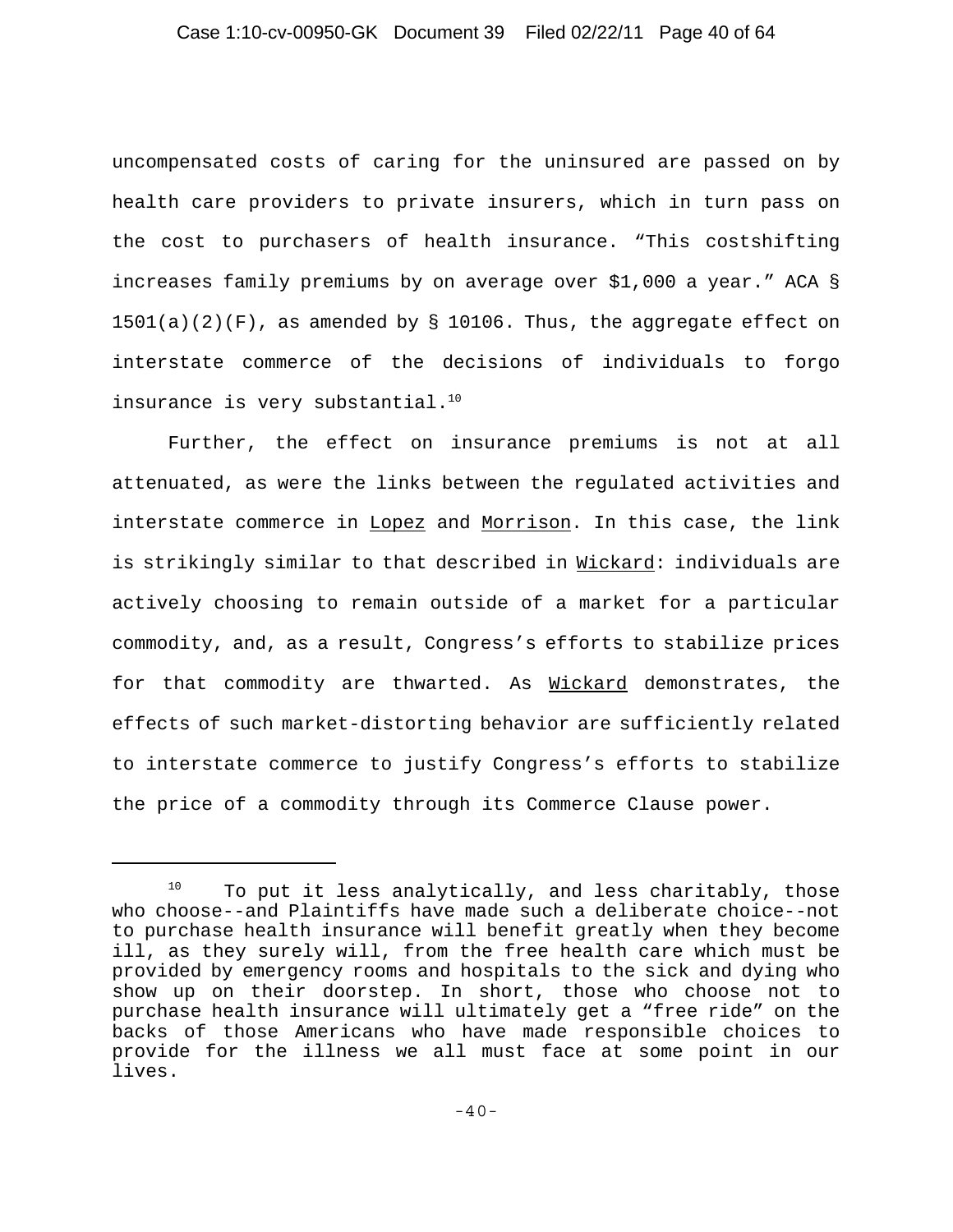## Case 1:10-cv-00950-GK Document 39 Filed 02/22/11 Page 41 of 64

For the foregoing reasons, the Court finds that Congress had a rational basis for its conclusion that the aggregate of individual decisions not to purchase health insurance substantially affects the national health insurance market. Consequently, Congress was acting within the bounds of its Commerce Clause power when it enacted § 1501 in order, as Chief Justice Marshall said, "to prescribe the rule by which [interstate] commerce is to be governed." Gibbons, 9 Wheat. at 196, 6 L.Ed. 23. Thus, Defendants' Motion to Dismiss on the basis that Plaintiffs have failed to state a constitutional claim is **granted**.

#### **(3) Necessary and Proper Clause**

The Necessary and Proper Clause delegates to Congress the power "[t]o make all Laws which shall be necessary and proper for carrying into Execution the foregoing Powers, and all other Powers vested by this Constitution in the Government of the United States, or in any Department or Officer thereof." U.S. Const., art. I § 8. This clause is best understood as "a caveat that the Congress possesses all the means necessary to carry out the specifically granted 'foregoing' powers of § 8 'and all other Powers vested by this Constitution,'" Kinsella v. United States ex rel. Singleton, 361 U.S. 234, 247, 80 S.Ct. 297, 4 L.Ed.2d 268 (1960) (quoting U.S. Const., art. I § 8), rather than as an independent source of congressional power.

-41-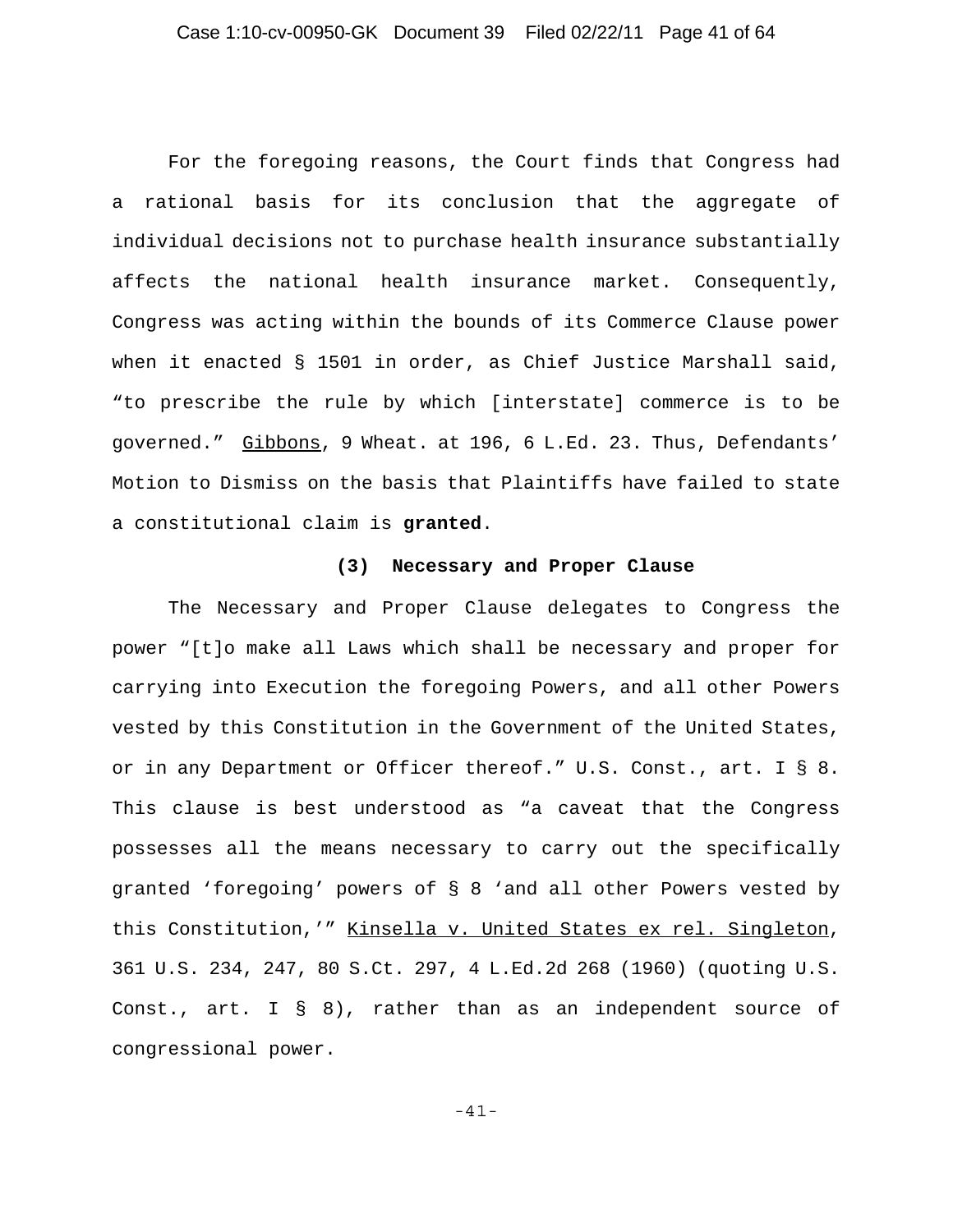As the Supreme Court recently noted, the Necessary and Proper Clause "grants Congress broad authority to enact federal legislation." United States v. Comstock, 130 S.Ct. 1949, 1956, 176 L.Ed.2d 878 (2010). "Let the end be legitimate, let it be within the scope of the constitution, and all means which are appropriate, which are plainly adapted to that end, which are not prohibited, but consist with the letter and spirit of the constitution, are constitutional." McCulloch v. Maryland, 4 Wheat. 316, 421, 4 L.Ed. 579 (1819). Courts look to see whether the challenged statute constitutes a means that is "rationally related to the implementation of a constitutionally enumerated power" when determining whether it falls within Congress's power under the Necessary and Proper Clause. Comstock, 130 S.Ct. at 1956. In the specific context of the Commerce Clause, the Supreme Court held in Lopez that regulation of intrastate economic activity may be upheld if it is found to constitute "an essential part of a larger regulation of economic activity, in which the regulatory scheme could be undercut unless the intrastate activity were regulated." Lopez, 514 U.S. at 561, 115 S.Ct. 1624.

As noted above, the individual mandate is best viewed not as a stand-alone reform, but as an essential element of the larger regulatory scheme contained in the ACA. For example, without the individual mandate, § 1001 of the ACA, which prohibits insurance

-42-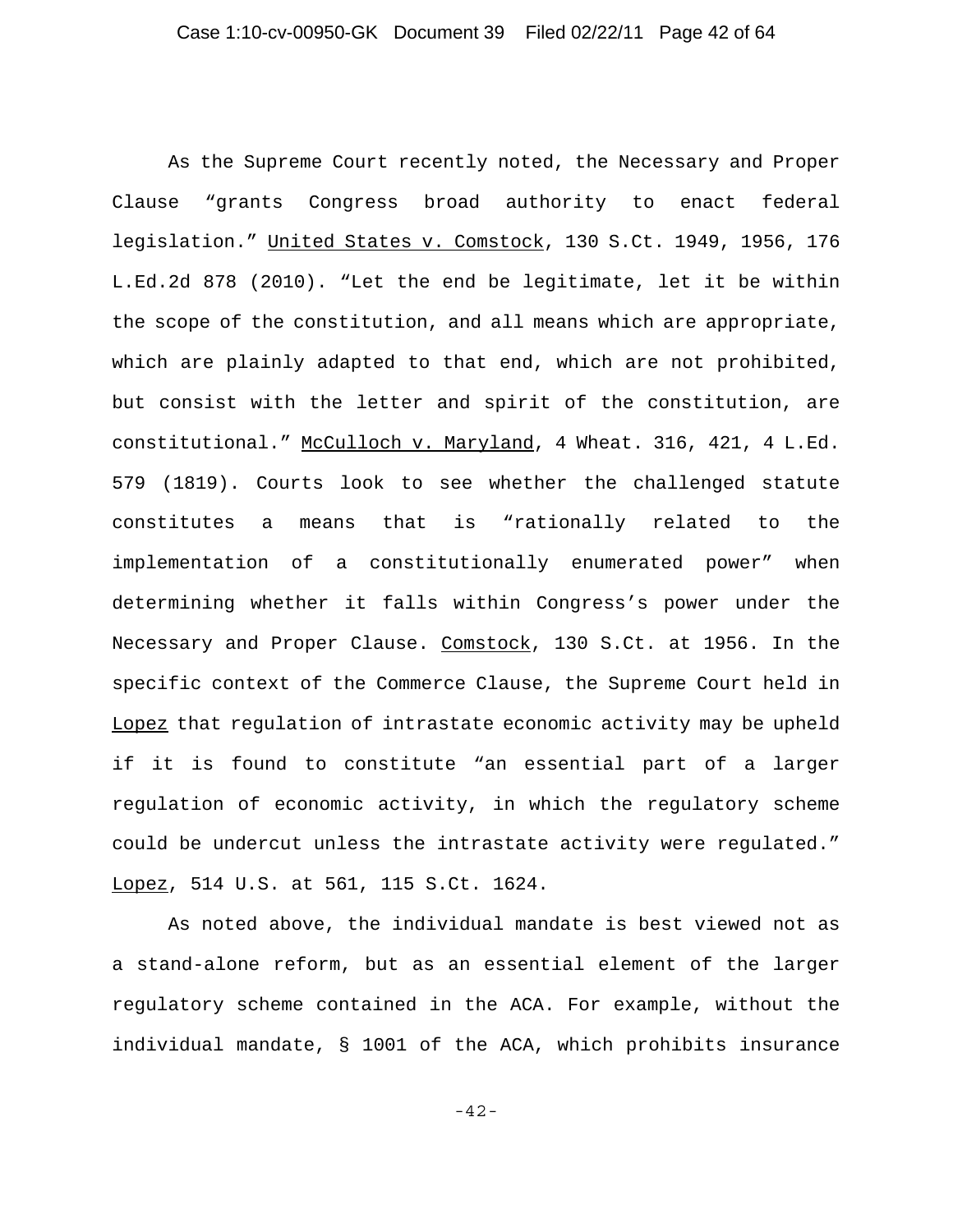companies from denying or limiting coverage on the basis of preexisting conditions, would otherwise create incentives for people to wait until they are sick or injured to obtain insurance. Not only might this increase the incidence of sickness by discouraging such individuals from obtaining preventive care, but insurance premiums would rise for all other individuals as a result. See Thomas More Law Ctr., 720 F. Supp. 2d at 895 ("As a result, the most costly individuals [the sick] would be in the insurance system and the least costly [the well] would be outside it. . . . aggravat[ing] current problems with cost-shifting and lead[ing] to even higher premiums."). Thus, without § 1501's individual mandate, the ACA's efforts to end discrimination in insurance on the basis of pre-existing conditions would be financially untenable.

For this reason, the individual mandate provision is an appropriate means which is rationally related to the achievement of Congress's larger goal of reforming the national health insurance system. In other words, § 1501 is a clear-cut example of "an essential part of a larger regulation of economic activity, in which the regulatory scheme could be undercut unless the intrastate activity were regulated." Lopez, 514 U.S. at 561, 115 S.Ct. 1624. Thus, the Court reaffirms its conclusion that Congress acted within the bounds of its Commerce Clause power, especially when

-43-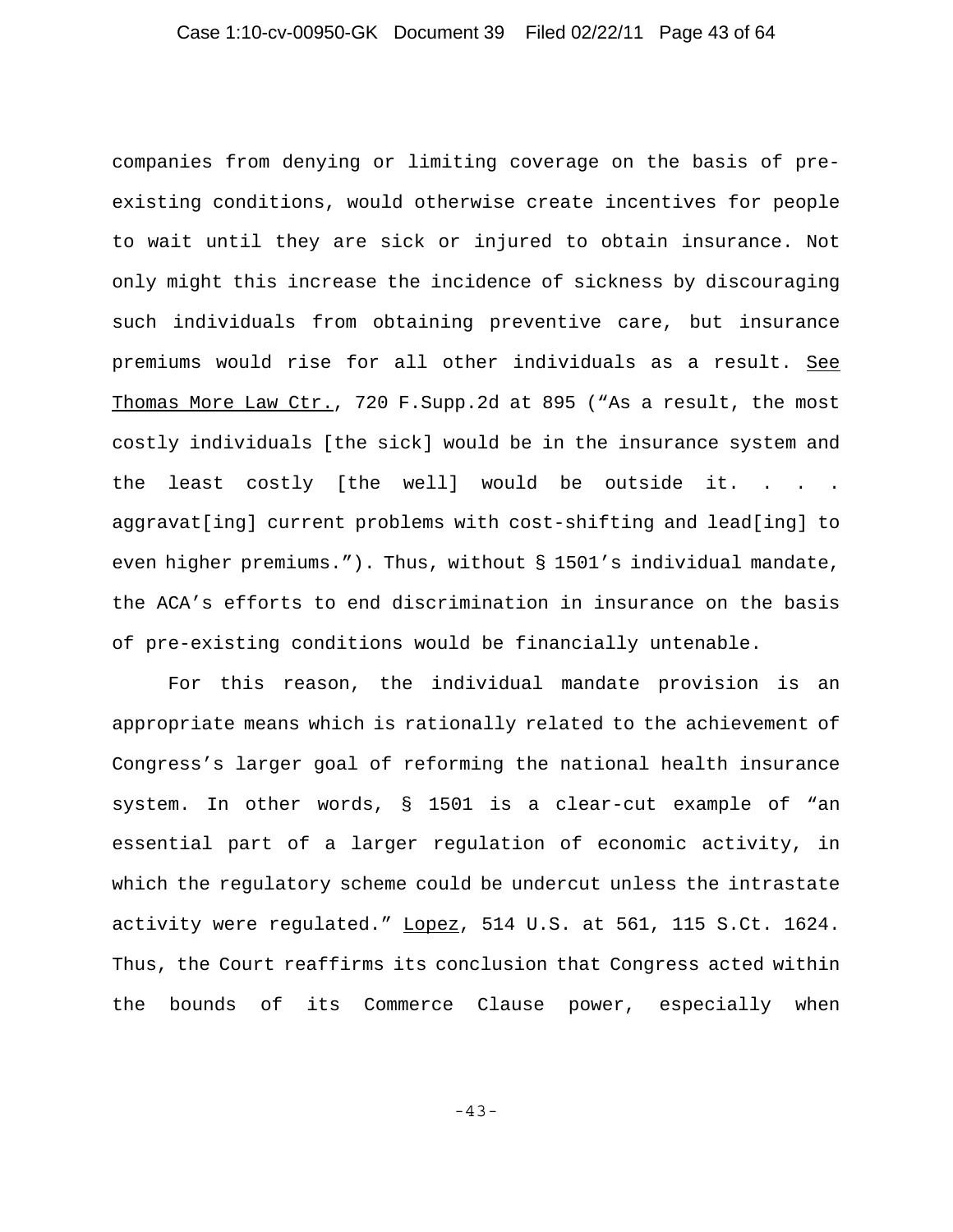### Case 1:10-cv-00950-GK Document 39 Filed 02/22/11 Page 44 of 64

considering the Necessary and Proper Clause, when it enacted § 1501.

As this analysis makes clear, the principles established by the Supreme Court in its Commerce Clause jurisprudence, which of course must guide this Court's analysis, compel the conclusion that § 1501 was enacted pursuant to Congress's Commerce Clause power. Defendants' Motion to Dismiss for failure to state a claim on the basis that the Commerce Clause, when considered together with the Necessary and Proper Clause, delegates to Congress the power to enact § 1501's individual mandate is therefore **granted**.

## **(4) Plaintiffs' Arguments Attempting to Distinguish this Case from Wickard and Gonzales Are Unpersuasive**

Despite the clear application of long-established Commerce Clause principles to this case, Plaintiffs attempt to distinguish it from Wickard and Gonzales in two ways. Specifically, Plaintiffs argue (1) that § 1501 is not a valid exercise of the Commerce Clause power because it reaches economic decision-making, which is "passive activity" not subject to regulation under the Commerce Clause case law, and (2) that, in any event, Congress cannot regulate the entire class of individuals included under § 1501 because some, including Plaintiffs, will either continue to pay out of pocket for medical services, rather than shift those costs onto others, or will refuse medical care altogether.

-44-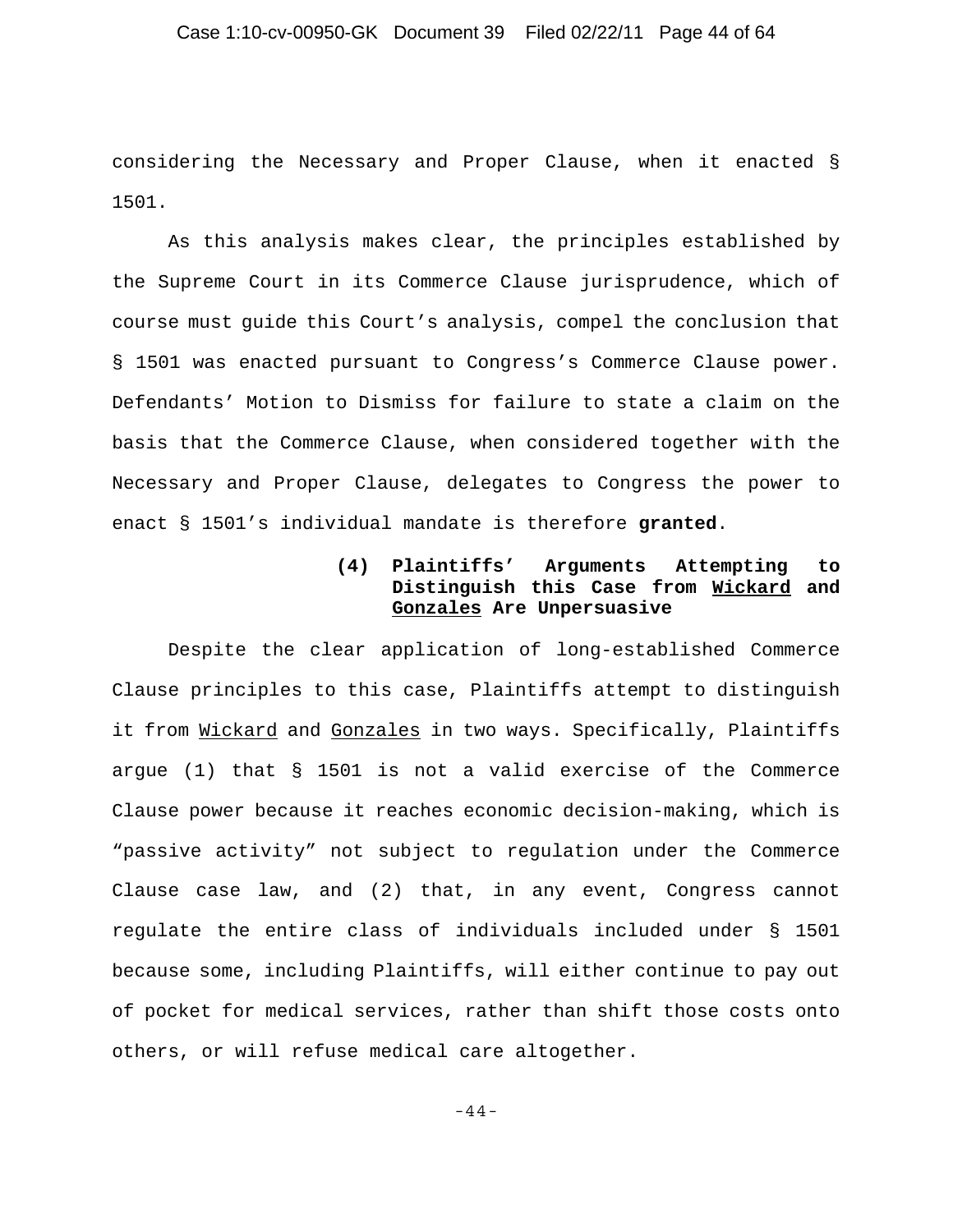## **(a) Economic Decision-Making Is an Activity Subject to Congress's Commerce Clause Power**

First, Plaintiffs define the conduct regulated by § 1501 as "being lawfully present in the United States without health insurance," which they contend is not activity at all, but rather "abstract economic decision-making." Pls.' Opp'n at 17. The core of Plaintiffs' challenge is that Congress may not, under the auspices of its Commerce Clause power, regulate such economic inactivity. See id. at 12-13.

As previous Commerce Clause cases have all involved physical activity, as opposed to mental activity, i.e. decision-making, there is little judicial guidance on whether the latter falls within Congress's power. See Thomas More Law Ctr., 720 F. Supp.2d at 893 (describing the "activity/inactivity distinction" as an issue of first impression). However, this Court finds the distinction, which Plaintiffs rely on heavily, to be of little significance. It is pure semantics to argue that an individual who makes a choice to forgo health insurance is not "acting," especially given the serious economic and health-related consequences to every individual of that choice. Making a choice is an affirmative action, whether one decides to do something or not do something. They are two sides of the same coin. To pretend otherwise is to ignore reality.

-45-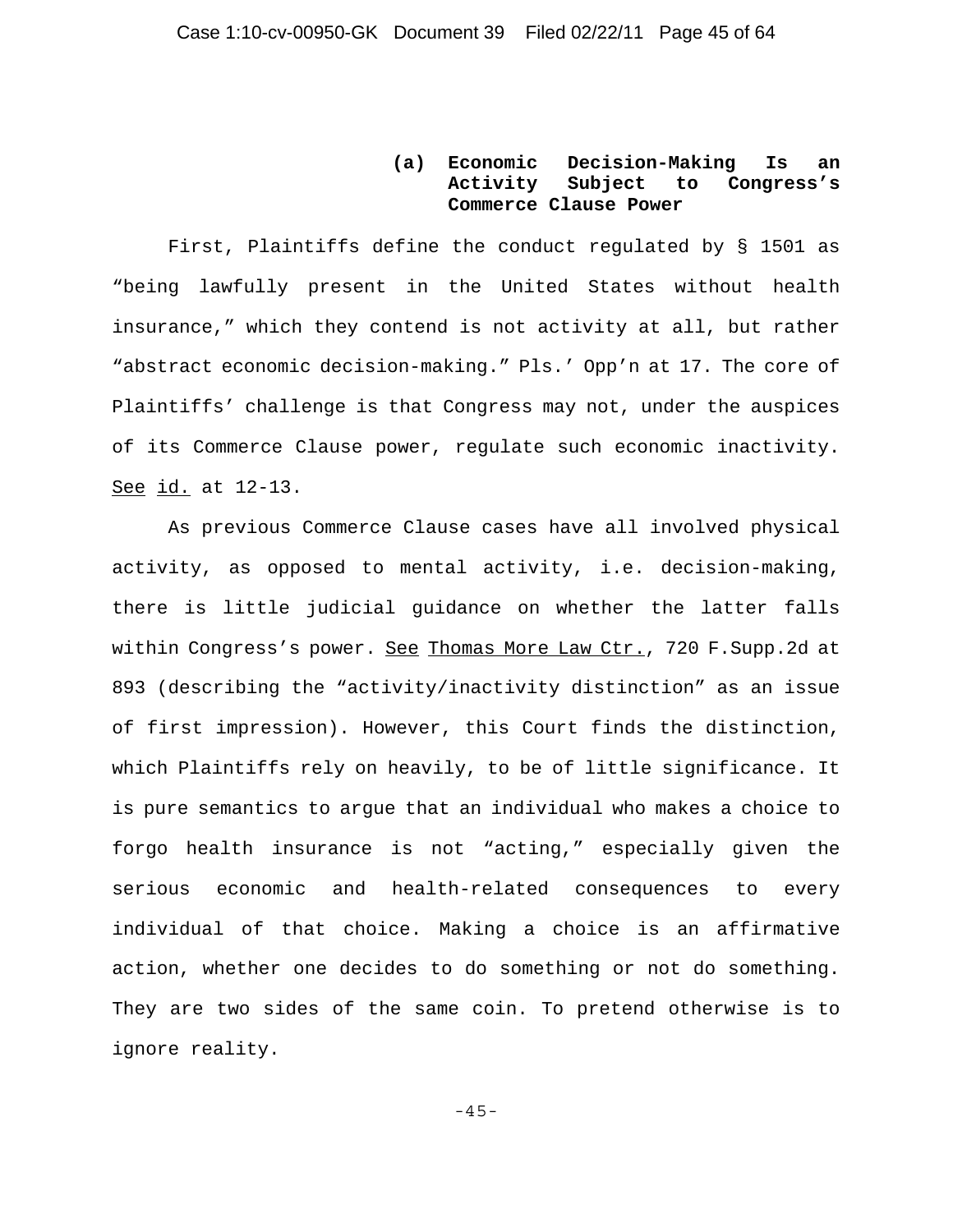More importantly, the premise underlying Plaintiffs' activity/inactivity distinction--that individuals can, in the absence of § 1501's individual mandate, remain outside of the health care market altogether--is erroneous.

First, this Court agrees with the two other district courts which have ruled that the individuals subject to § 1501's mandate provision are either present or future participants in the national health care market. See Liberty Univ., 2010 WL 4860299, at \*15 ("Nearly everyone will require health care services at some point in their lifetimes, and it is not always possible to predict when one will be afflicted by illness or injury and require care."); Thomas More Law Ctr., 720 F. Supp. 2d at 894 ("The health care market is unlike other markets. No one can guarantee his or her health, or ensure that he or she will never participate in the health care market. . . . The plaintiffs have not opted out of the health care services market because, as living, breathing beings . . . they cannot opt out of this market."). Thus, the vast majority of individuals, if not all individuals, will require some medical care in their lifetime.

Second, in contrast to other markets for goods and services, if an individual is sick or injured, medical providers may not refuse basic medical services under federal law, regardless of the

-46-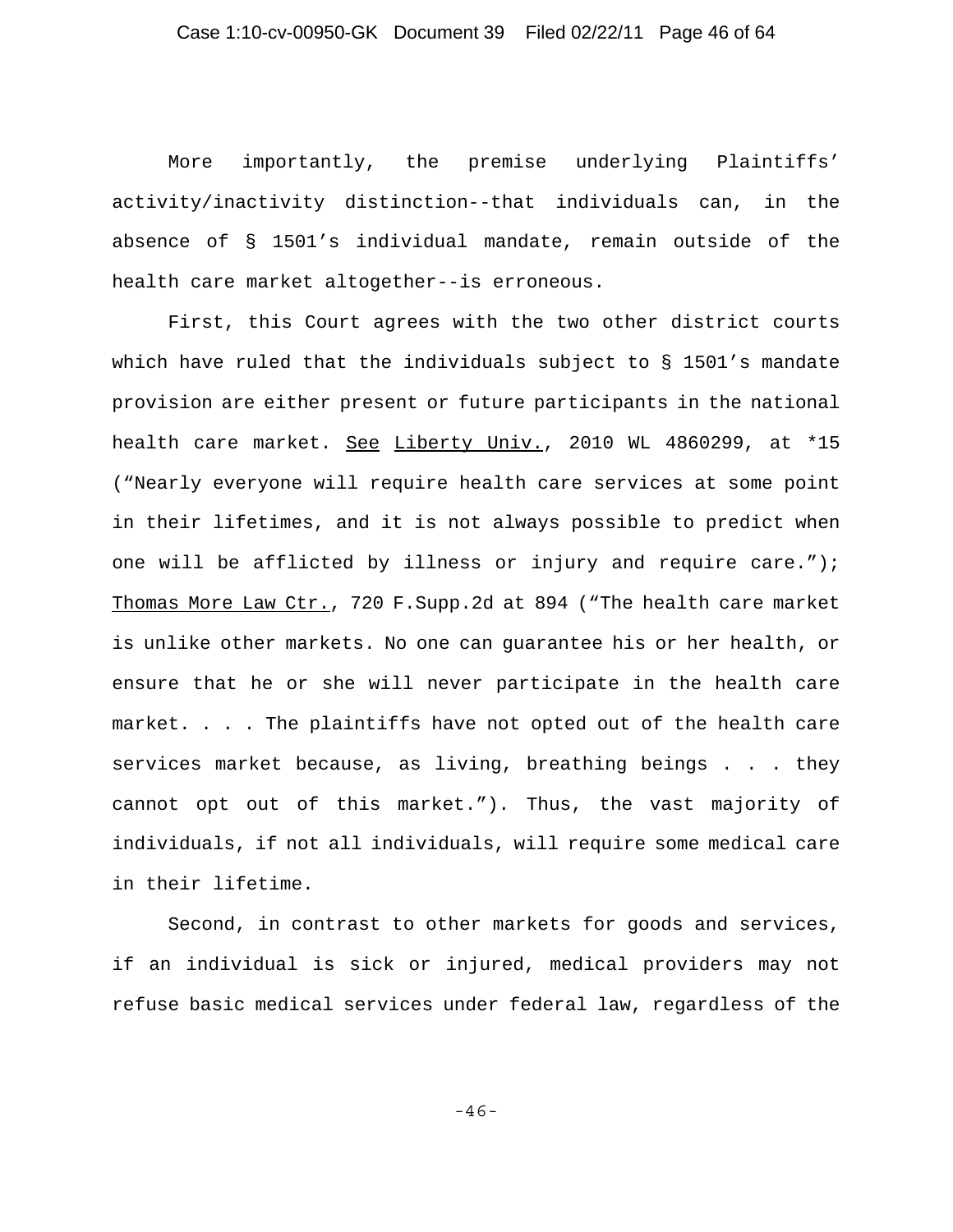individual's ability to pay. $11$  See Emergency Medical Treatment and Active Labor Act of 1986, 42 U.S.C. § 1395dd (requiring all hospitals participating in Medicare and offering emergency services to stabilize any patient who arrives, regardless of whether the patient has insurance). In addition to this federal requirement, most hospitals "have some obligation to provide care for free or for a minimal charge to members of their community who could not afford it otherwise" and "[f]or-profit hospitals also provide such charity or reduced-price care." Cong. Budget Office, Key Issues in Analyzing Major Health Insurance Proposals 13 (2008).

 $11$  This second aspect of the health care market distinguishes the ACA from Plaintiffs' hypothetical scenario in which Congress enacts a law requiring individuals to purchase automobiles in an attempt to regulate the transportation market. Even assuming that all individuals require transportation in the same sense that all individuals require medical services, automobile manufacturers are not required by law to give cars to people who show up at their door in need of transportation but without the money to pay for it. Similarly, food and lodging are basic necessities, but the Court is not aware of any law requiring restaurants or hotels to provide either free of charge.

It should be emphasized that this distinction is not merely a useful limiting principle on Congress's Commerce Clause power. Rather, it is a basic, relevant fact about the operation of the health care market which is critical to understanding the ACA's efforts to reform the health care system. The requirement placed upon medical providers by federal law to care for the sick and injured without recompense is part of the cost-shifting problem that Congress sought to redress by enacting the ACA. When a supplier is obligated by law to produce goods or services for free, there is bound to be a substantial effect on market prices if consumers' behavior results in that obligation's frequent invocation.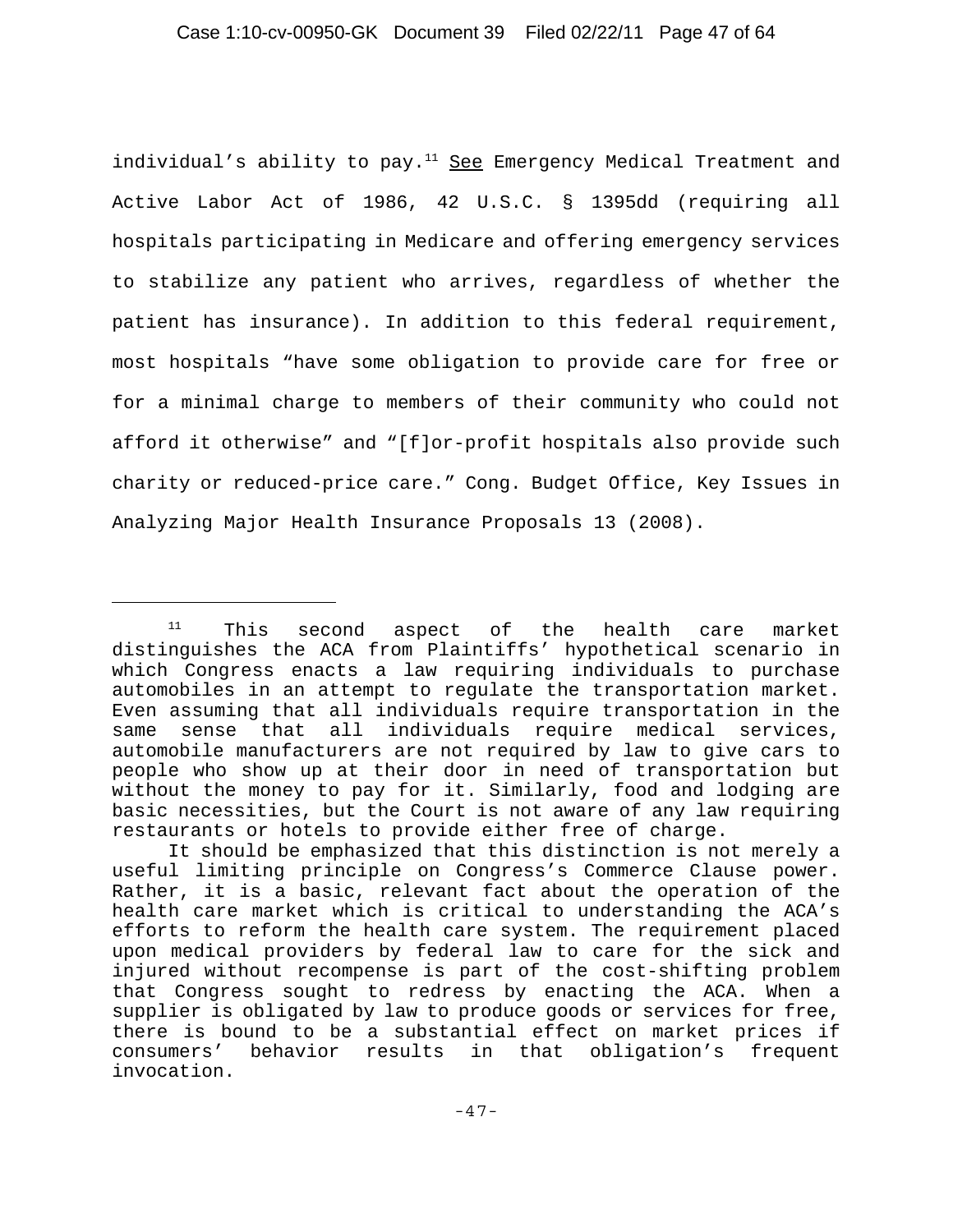The combined effect of these two unique aspects of the health care market--the inevitability of individuals' entrance into that market and the obligation of providers to serve those who do enter- -is to guarantee that nearly all individuals, rich or poor, are or will be consumers of medical services. This effect distinguishes the present case from Plaintiffs' hypothetical scenario in which Congress "could not have dealt with the issue of low wheat prices [in Wickard] by declaring that all Americans must buy a specific amount of wheat or pay a penalty for failing to do so." Pls.' Opp'n at 13. Plaintiffs' argument that the Commerce Clause power does not extend to regulations which require individuals to enter a market they would otherwise choose to remain outside of is irrelevant to this case. Here, Congress enacted § 1501 based on its understanding that (1) all individuals inevitably consume medical services and (2) when they do consume those services, the way in which they pay for them substantially affects market prices.

Thus, as inevitable participants in the health care market, individuals cannot be considered "inactive" or "passive" in choosing to forgo health insurance. Instead, as Defendants argue, such a choice is not simply a decision whether to consume a particular good or service, but ultimately a decision as to how health care services are to be paid and who pays for them. See ACA § 1501(a)(2)(A), as amended by § 10106 ("The requirement [of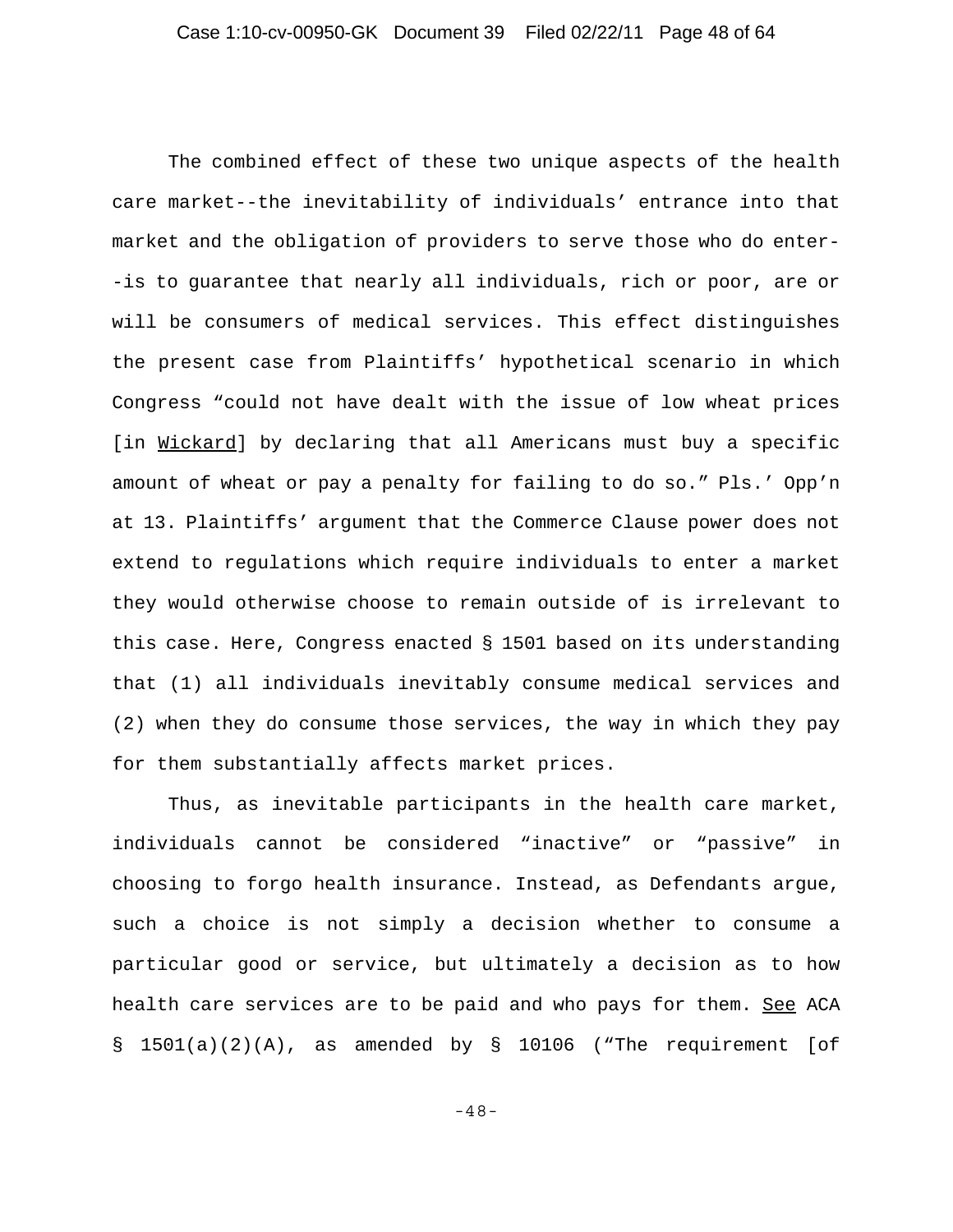### Case 1:10-cv-00950-GK Document 39 Filed 02/22/11 Page 49 of 64

minimum essential coverage] regulates activity that is commercial and economic in nature: economic and financial decisions about how and when health care is paid for, and when health insurance is purchased."). In choosing not to purchase health insurance, Plaintiffs are actively arranging their circumstances (whether to save for their children's education or buy a new car) so that they must, in the future, rely on either their own resources or on federal law requiring medical providers to care for the sick and injured. There is no question, as Congress noted, that such mandatory care often goes uncompensated, although ultimately paid for by other market participants and the taxpayer. See ACA §  $1501(a)(2)(F)$ , as amended by § 10106. For these reasons, the Court concludes that a decision not to purchase health insurance is an "activity."

## **(b) Congress May Regulate the Class of Individuals Who Forgo Health Insurance**

Next, the Court turns to Plaintiffs' argument that § 1501 is unconstitutional because it reaches individuals who will either pay for future medical services out of pocket or who will refuse medical services altogether.

As stated above, Plaintiffs Ruffo and Rodriguez admit that they will consume medical services in the future, but allege that they will pay for all services out of pocket as they have in the

-49-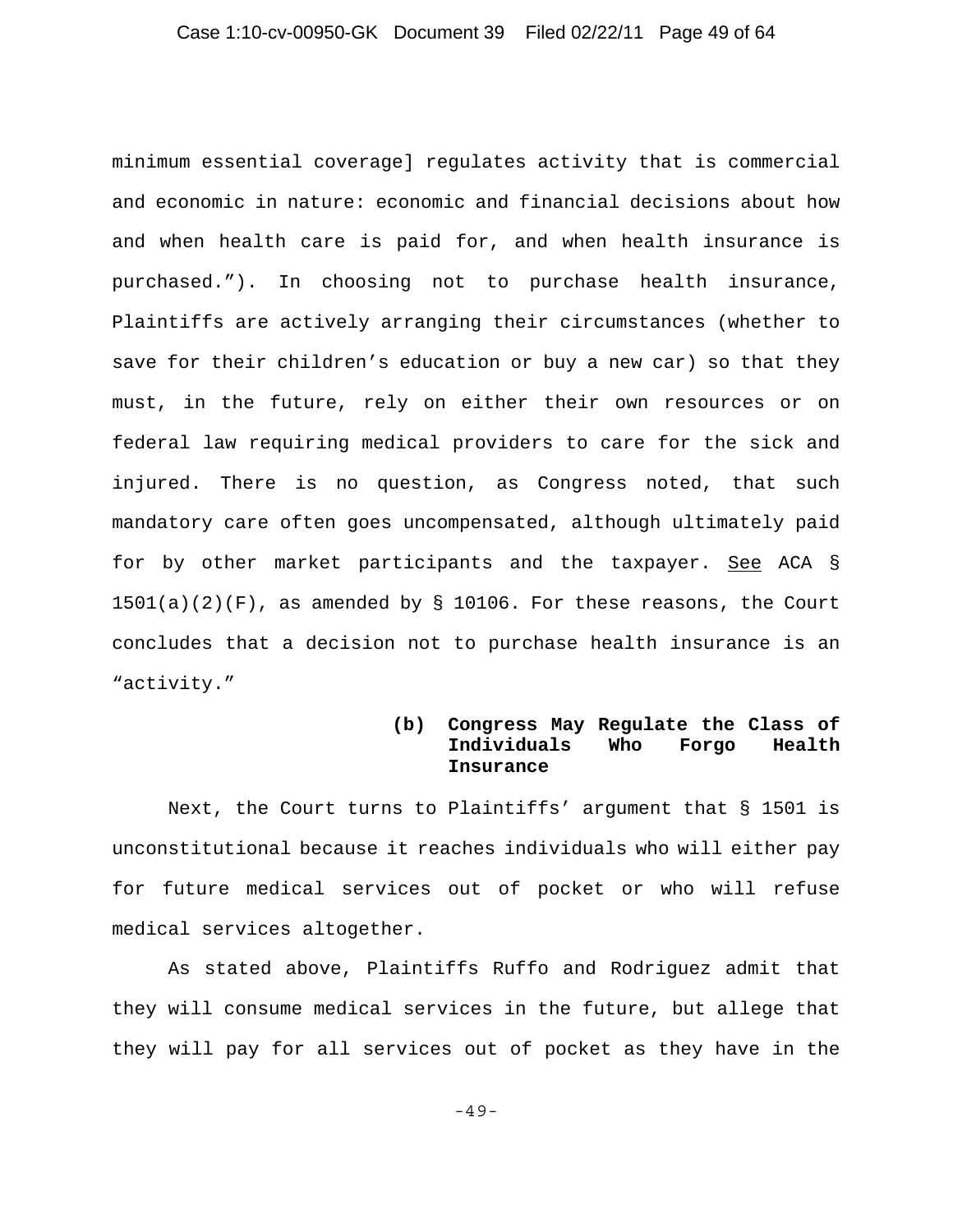past. As an initial matter, the Court notes that Plaintiffs have no way of predicting what their future medical costs will be. In 2008, the average hospital stay in the United States lasted 4.6 days and included total charges of \$29,046. See U.S. Dep't of Health and Human Servs., Agency for Healthcare Research and Quality, Healthcare Cost and Utilization Project (HCUP), available at http://www.ahrq.gov/data/hcup/. If Plaintiffs Ruffo and Rodriguez or dependents in their care were to become seriously ill, necessitating hospital stays in excess of 4.6 days, one can only be skeptical about how long they would be able to continue to pay out of pocket for such costly medical services. Such skepticism seems especially warranted in light of Plaintiffs' admissions that their concern about their ability to make the far less costly shared responsibility payments in 2014 is already leading them to adjust their current finances. Am. Compl. ¶¶ 60-62, 73. In fact, over 62% of personal bankruptcies in this country are attributable in part to medical expenses, a fact which Congress relied upon in enacting § 1501. See ACA § 1501(2)(G), as amended by § 10106.

In any event, even assuming that Plaintiffs will be able to pay for their future medical expenses, the question is whether Congress has the power to regulate the class of individuals participating in the health care market, which includes Ruffo and Rodriguez because they concede they will use health care services

-50-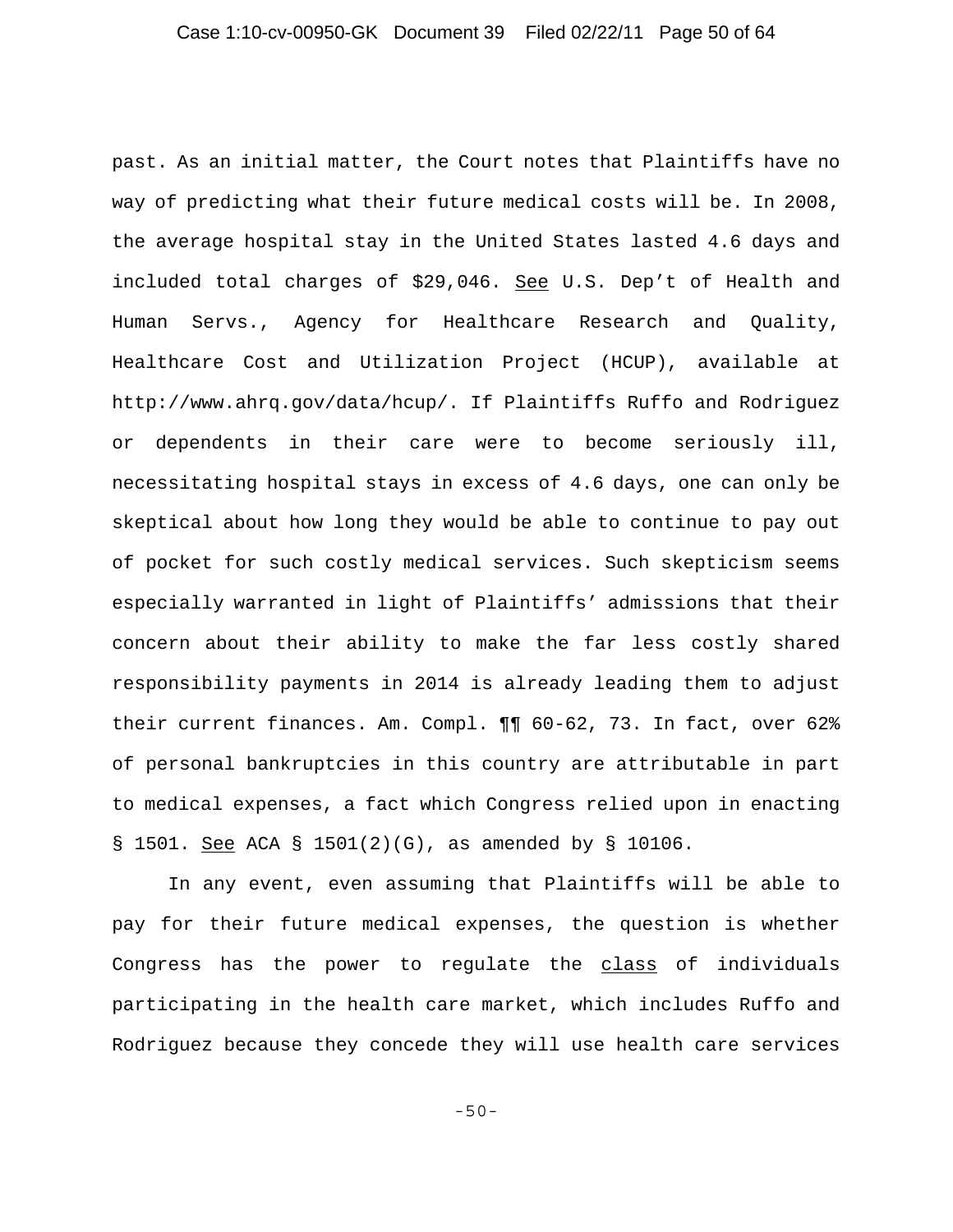### Case 1:10-cv-00950-GK Document 39 Filed 02/22/11 Page 51 of 64

in the future. This Court has already concluded that Congress's regulation of that class is within the limits of the Commerce Clause power. Thus, § 1501 is constitutional regardless of whether Plaintiffs Ruffo and Rodriguez, by paying out-of-pocket for every medical charge accrued, will individually avoid the cost-shifting effect which § 1501 is meant to ameliorate. See Gonzales, 545 U.S. at 17-22, 125 S.Ct. 2195 (refusing to "excise individual components of th[e] larger scheme"); Perez, 402 U.S. at 154-55, 91 S.Ct. 1357 ("Where the class of activities is regulated and that class is within the reach of federal power, the courts have no power to excise, as trivial, individual instances of the class.") (internal quotations and citation omitted).

In contrast to Plaintiffs Ruffo and Rodriguez, Plaintiffs Lee and Seven-Sky<sup>12</sup> allege that they will remain passive, meaning they will not enter the national health care market in the future to consume services no matter what their circumstances are. Similar avowals that "non-commercial" activity would remain as such were viewed with some skepticism in both Nickard and Gonzales. See Wickard, 317 U.S. at 128, 63 S.Ct. 82 (stating that home-consumed wheat could have a substantial influence on price and market conditions because "being in marketable condition such wheat

 $12$  It should be remembered that Plaintiff Mead, who made the same allegation, was dismissed for lack of standing. See supra Part III.A.1.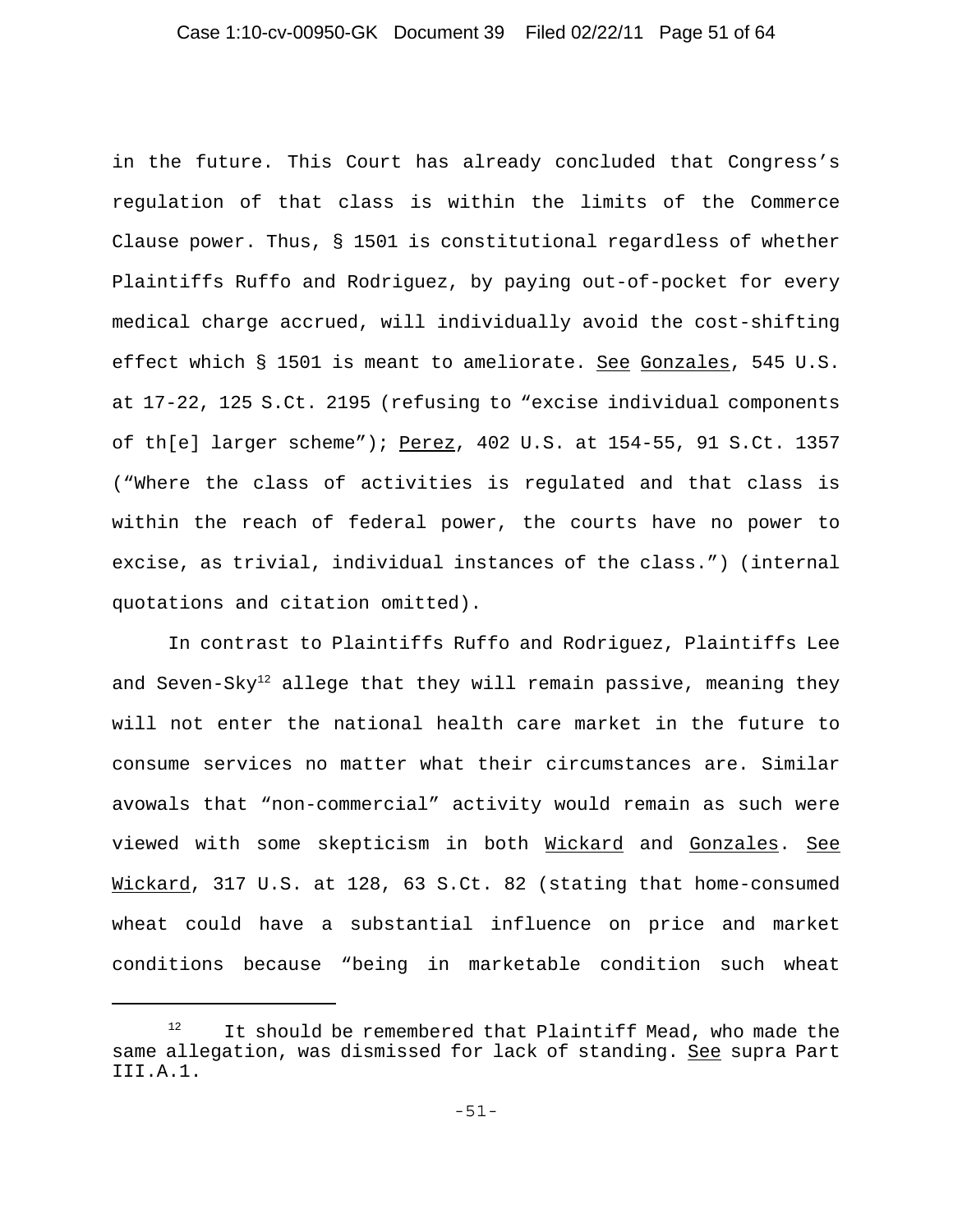### Case 1:10-cv-00950-GK Document 39 Filed 02/22/11 Page 52 of 64

overhangs the market and if induced by rising prices tends to flow into the market and check price increases"); Gonzales, 545 U.S. at 31-32, 125 S.Ct. 2195 ("[T]he danger that excesses [of marijuana produced for personal consumption] will satisfy some of the admittedly enormous demand for recreational use seems obvious."). It is worth noting that, like the farmer and marijuana user in Wickard and Gonzales, respectively, individuals like Plaintiffs who allege now that they will refuse medical services in the future may well find their way into the health care market when they face the reality of illness or injury.

Indeed, for the reasons discussed above, this Court has rejected the premise that individuals can opt out of the health care market indefinitely. See supra Part III.B.1.b(4)(a). The Court therefore likewise rejects Plaintiffs' argument that Congress cannot subject them to regulation under § 1501 because they will never consume medical services. $13$ 

It is correct that, for the purposes of deciding a Rule 12(b)(6) motion, this Court must accept the factual allegations in Plaintiffs' Amended Complaint as true. Iqbal, 129 S.Ct. at 1949-50. However, Plaintiffs' allegations as to their future conduct are purely speculative and therefore unprovable. As such, they are not entitled to an assumption of truth. See Sprewell v. Golden State Warriors, 266 F.3d 979, 988 (9th Cir. 2001) (explaining that a court reviewing a  $12(b)(6)$  motion is not required "to accept as true allegations that are merely conclusory, unwarranted deductions of fact, or unreasonable inferences").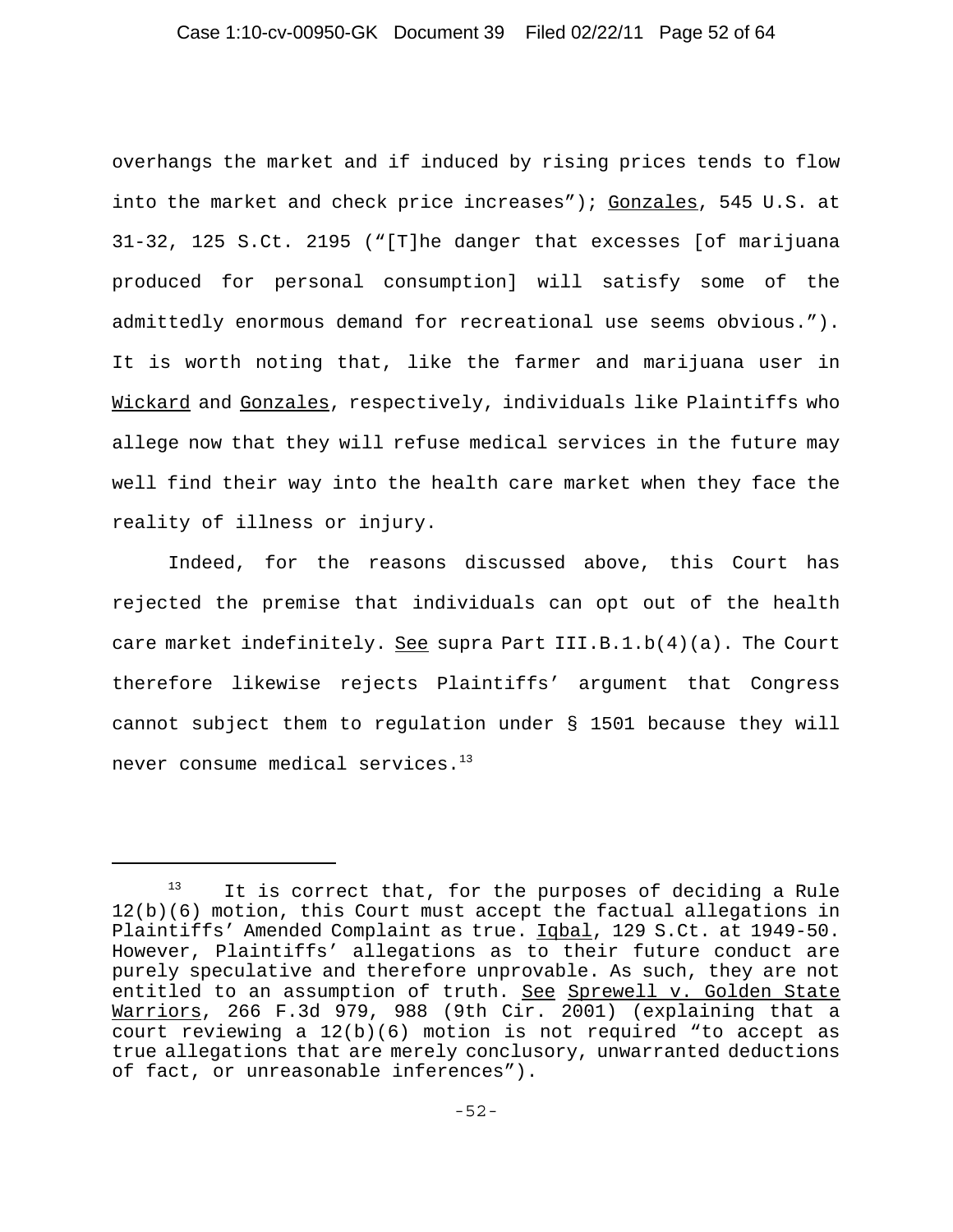Even assuming for the purposes of this Motion, however, that Plaintiffs Lee and Seven-Sky do remain committed to refusing medical care throughout their lives, Congress may still regulate the larger class of individuals when it "decides that the total incidence of a practice poses a threat to a national market." Gonzales, 545 U.S. at 17, 125 S.Ct. 2195. Consequently, the Court looks not to Plaintiffs' particular situation, but must ask instead whether the practice of the broader class of uninsured individuals threatens the national health care market. However, "when it is necessary in order to prevent an evil to make the law embrace more than the precise thing to be prevented it may do so.'" Perez, 402 U.S. at 154-55, 91 S.Ct. 1357 (quoting Westfall v. United States, 274 U.S. 256, 259, 47 S.Ct. 629, 71 L.Ed. 1036 (1927)). Because this Court has determined that the practices of the broader class of uninsured individuals substantially affects the health care market, Plaintiffs' own individual activity may be regulated pursuant to Congress's Commerce Clause power.

In addition, as this Court has explained, § 1501's individual mandate is "an essential part of a larger regulation of economic activity, in which the regulatory scheme could be undercut unless the intrastate activity were regulated." Lopez, 514 U.S. at 561, 115 S.Ct. 1624. Because excepting individuals like Plaintiffs from § 1501 would create a "gaping hole" in the ACA, this Court declines

-53-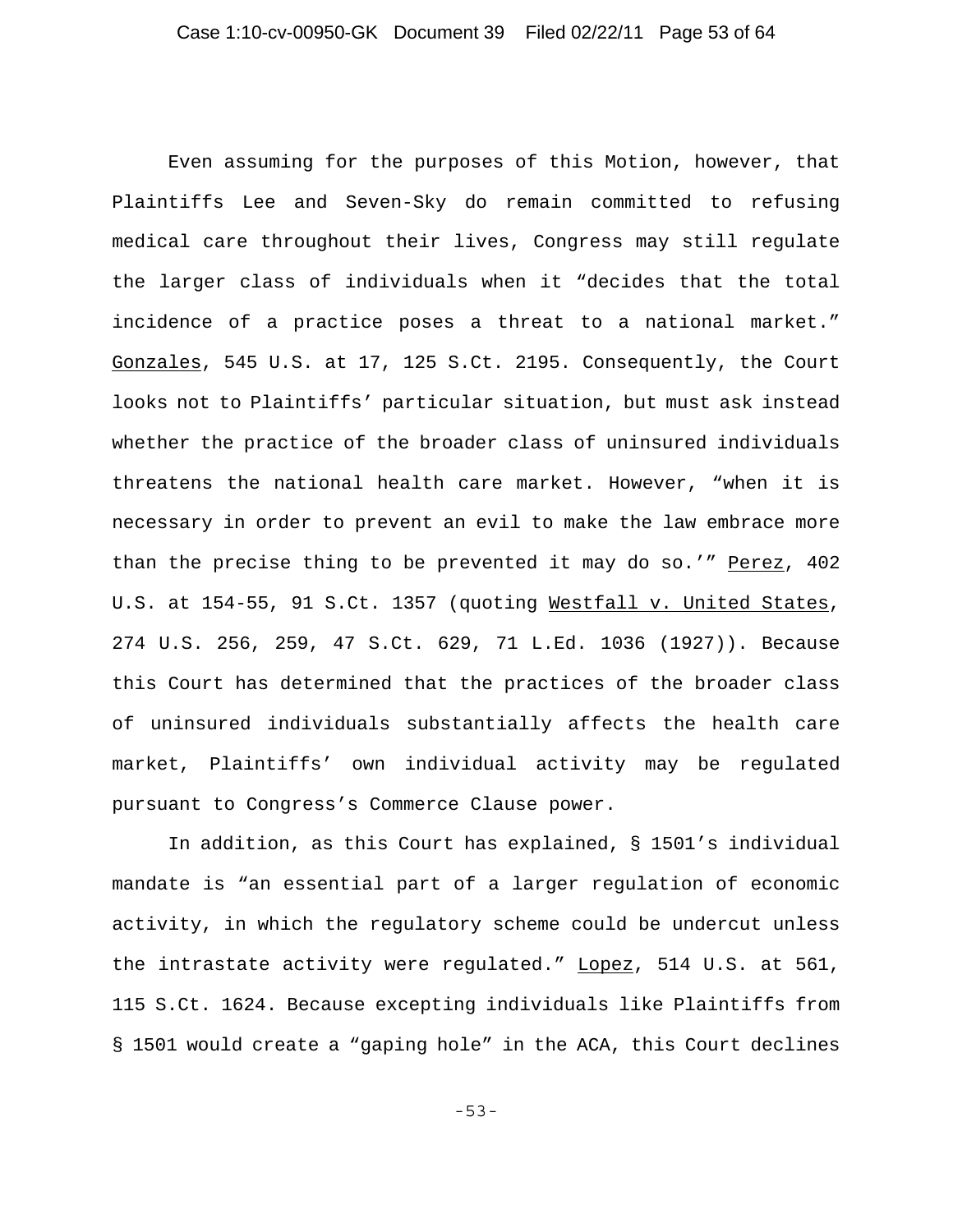### Case 1:10-cv-00950-GK Document 39 Filed 02/22/11 Page 54 of 64

to do so. Gonzales, 545 U.S. at 22, 125 S.Ct. 2195 (refusing to excise individual components involving only intrastate activity from Congress's larger regulatory scheme in part because exclusion of such components would leave a "gaping hole" in the CSA).

For all these reasons, the Court finds Plaintiffs' arguments against dismissal of their constitutional claim unpersuasive. The crux of Plaintiffs' arguments is that § 1501 is an unprecedented attempt by Congress to regulate individual behavior, and therefore threatens individuals' freedom of choice. Appealing as this emotionally charged argument may sound, the ACA is not as unprecedented as Plaintiffs claim: as already discussed, Congress's broad power to regulate individual behavior under the Commerce Clause is well established. See Gibbons, 9 Wheat. at 196, 6 L.Ed. 23; Wickard, 317 U.S. at 118-29, 63 S.Ct. 82; Gonzales, 545 U.S. at 15-33, 125 S.Ct. 2195.

In addition, the mere fact that a case presents a novel set of facts is not cause for viewing an act of Congress with skepticism or doubt. See, e.g., Liberty Univ., 2010 WL 4860299, at \*14 ("While the unique nature of the market for health care and the breadth of the Act present a novel set of facts for consideration, the well-settled principles expounded in [Gonzales] and Wickard control the disposition of this claim."); Florida ex rel. McCollum, 715 F.Supp.2d at 1164 ("[T]o say that something is "novel" and

-54-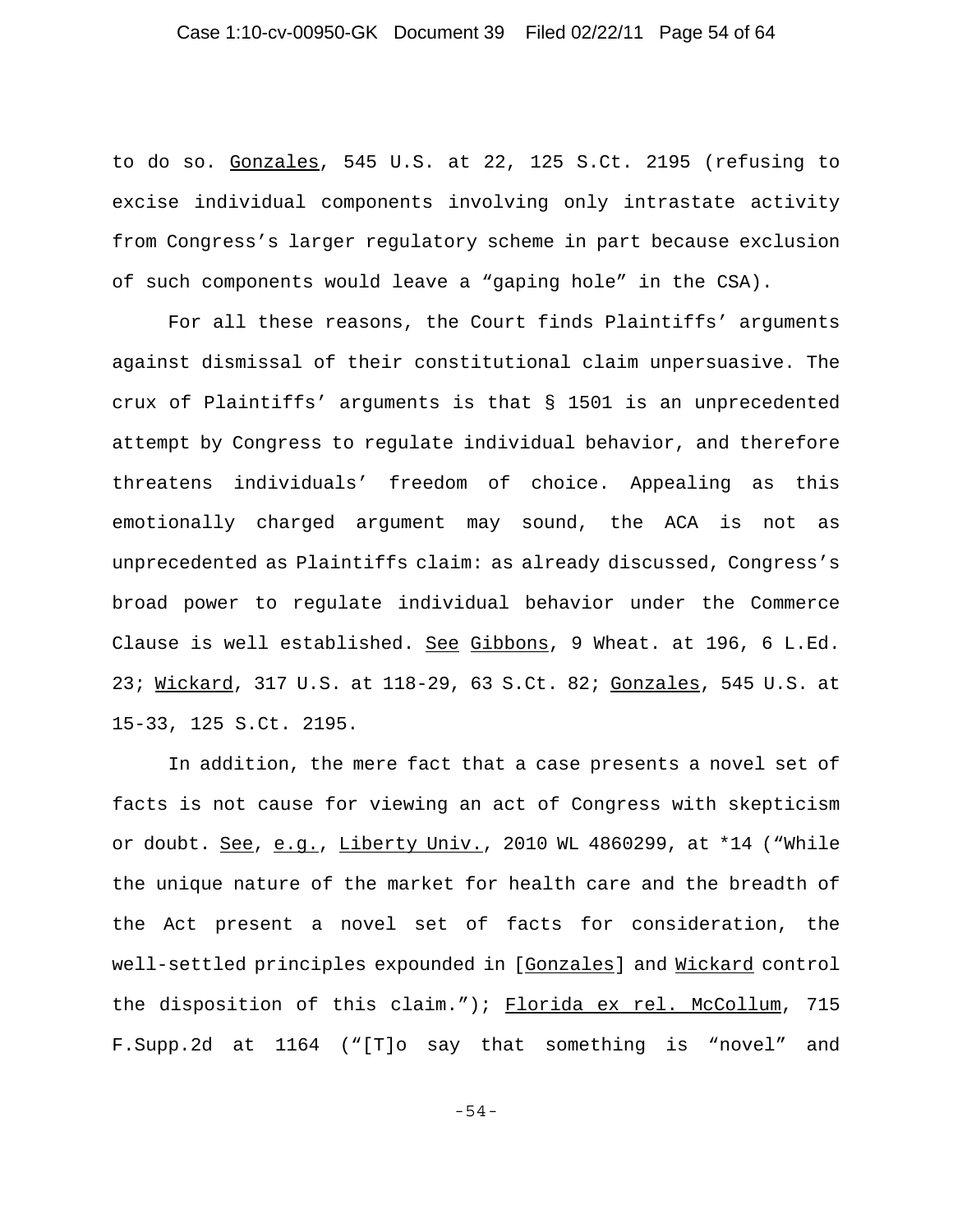# Case 1:10-cv-00950-GK Document 39 Filed 02/22/11 Page 55 of 64

"unprecedented" does not necessarily mean that it is "unconstitutional" and "improper."). On the contrary, as noted above, this Court is bound to grant congressional action a presumption of constitutionality. Morrison, 529 U.S. at 606, 120 S.Ct. 1740 .

Finally, Plaintiffs argue that upholding § 1501 under the Commerce Clause will eviscerate any limits on Congress's power. First, this Court emphasizes that its task is only to determine whether this particular statute is constitutional, and not to speculate about other Commerce Clause challenges presenting different factual scenarios which may arise in the future. Second, there is a straightforward response to the "parade of horribles" claim: the limits on Congress's Commerce Clause power are spelled out clearly in Lopez, 514 U.S. 549, 115 S.Ct. 1624, and Morrison, 529 U.S. 598, 120 S.Ct. 1740. These two cases establish that (1) the activity subject to regulation under the Commerce Clause must be economic in nature, (2) the link between the activity and interstate commerce must not be too attenuated, and (3) other activities may be upheld if they are an essential part of a larger regulatory scheme. Because § 1501 satisfies these requirements, this Court sees no danger of granting Congress limitless power by concluding that § 1501 was enacted pursuant to the Commerce Clause.

-55-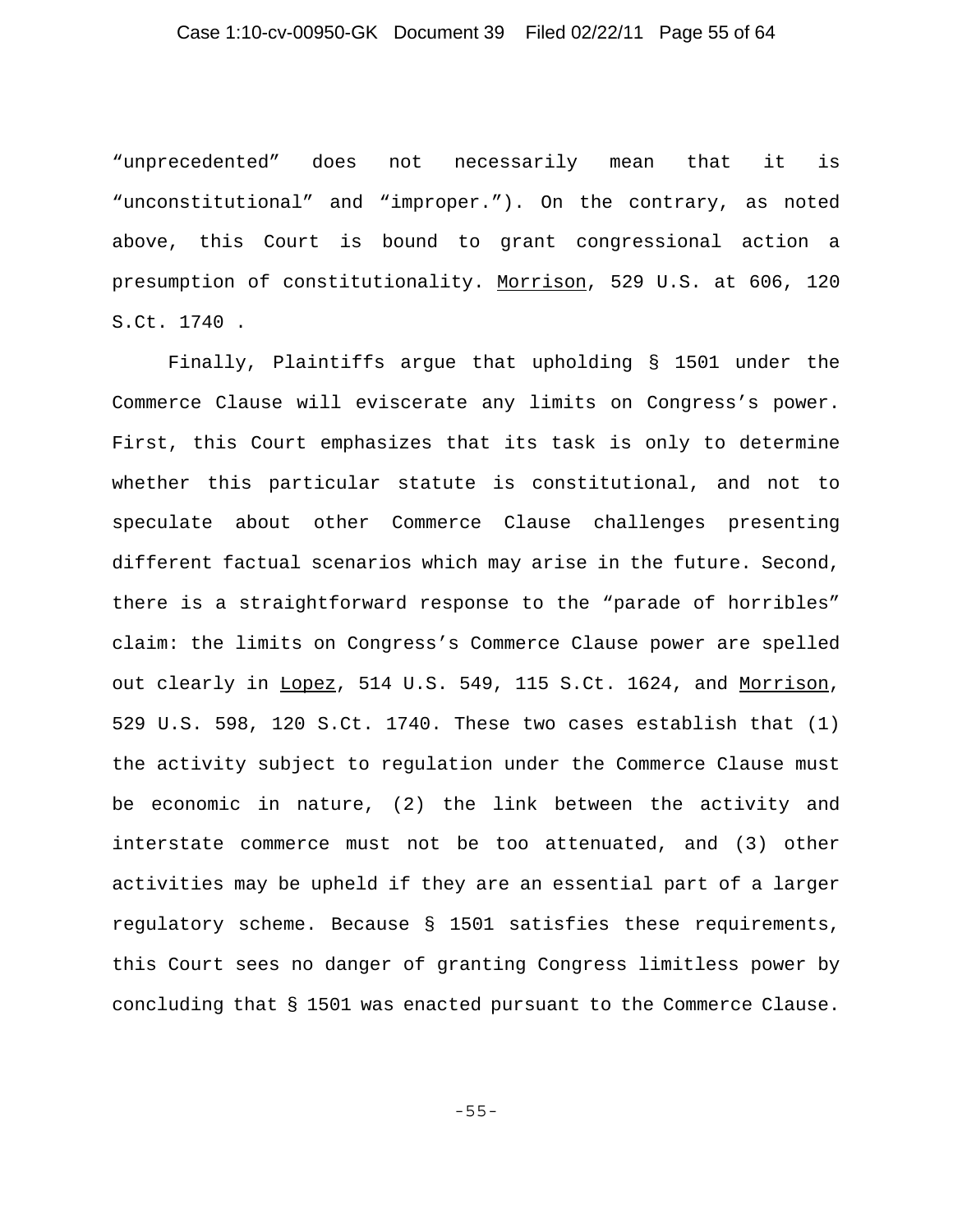#### **2. General Welfare Clause**

As an alternative to their Commerce Clause arguments, Defendants argue that the General Welfare Clause, also called the Taxing and Spending Clause, in Article I, Section 8 of the Constitution grants Congress the power to enact the shared responsibility payment provision, 26 U.S.C. § 5000A(b). The General Welfare Clause states that "[t]he Congress shall have Power To lay and collect Taxes, Duties, Imposts and Excises, to pay the Debts and provide for the common Defence and general Welfare of the United States; but all Duties, Imposts and Excises shall be uniform throughout the United States." U.S. Const. art. I, § 8. Under this Clause, Congress must have intended 26 U.S.C. § 5000A(b) as a tax if it is to be deemed constitutional.

Therefore, we must first consider whether § 5000A(b), which uses the term "penalty," operates as a tax. See Helwig v. United States, 188 U.S. 605, 613, 23 S.Ct. 427, 47 L.Ed. 614 (1903). ("[I]n the absence of any declaration by Congress affecting the manner in which the provision shall be treated, courts must decide the matter in accordance with their views of the nature of the act."). In reaching its decision, the Court notes that, to date, every court which has considered whether § 1501 operates as a tax has concluded that it does not. See Goudy-Bachman, 2011 WL 223010, at \*10-12; Liberty Univ., 2010 WL 4860299, at \*9-11; State of

-56-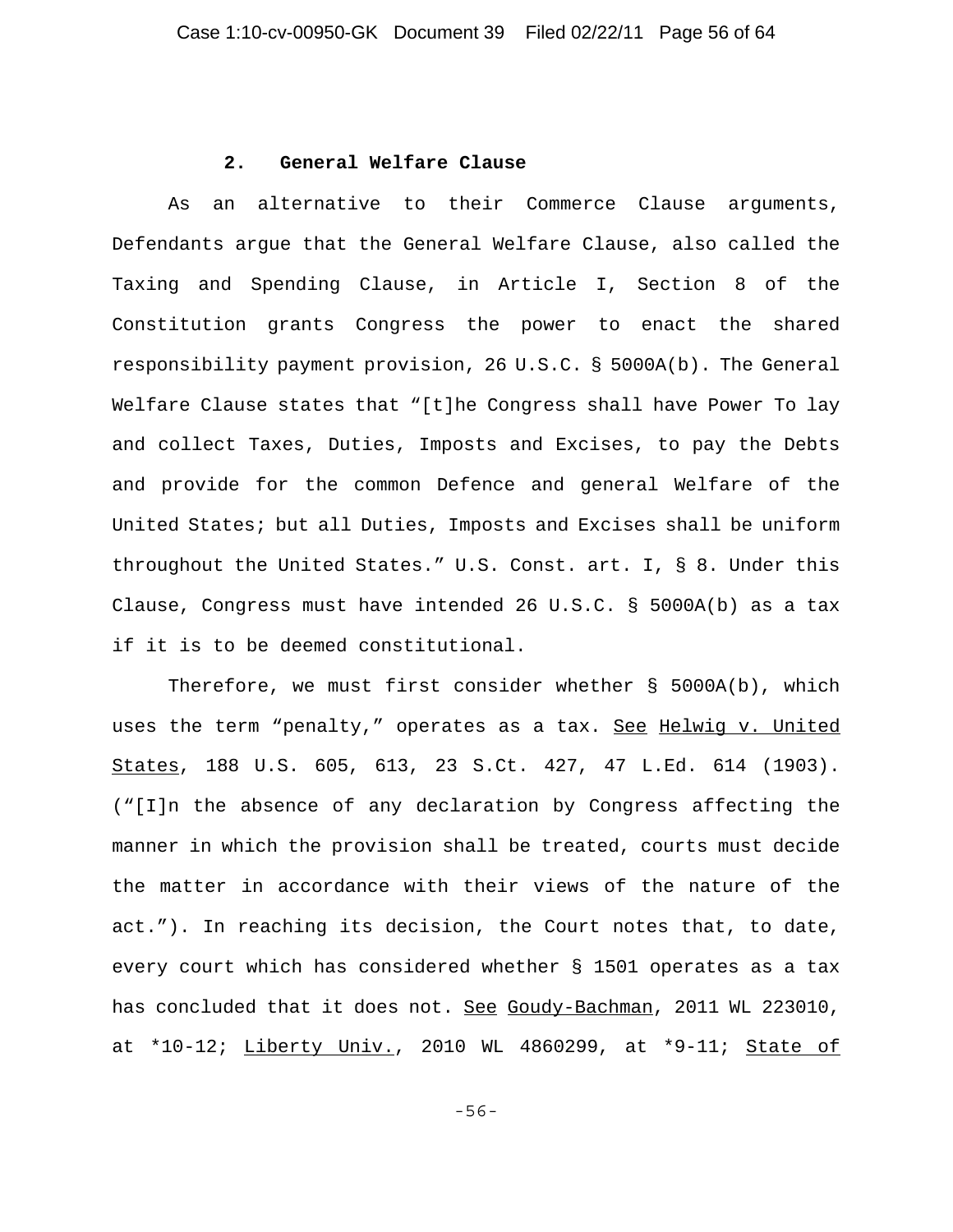### Case 1:10-cv-00950-GK Document 39 Filed 02/22/11 Page 57 of 64

Florida, 716 F.Supp.2d at 1130-41; United States Citizens Ass'n, 2010 WL 4947043, at \*5; Virginia ex rel. Cuccinelli v. Sebelius, 728 F.Supp.2d 768, 786-88 (E.D. Va. 2010).

"In construing a statute, the court begins with the plain language of the statute." United States v. Braxtonbrown-Smith, 278 F.3d 1348, 1352 (D.C. Cir. 2002). As already noted, Congress chose to label the shared responsibility payment in § 5000A(b) as a penalty, although it chose to label several other assessments required under the ACA as taxes. Compare 26 U.S.C.  $\S$  5000A(b) (labelling the shared responsibility payment a "penalty") with ACA §§ 1405, 9001, 9015, 10907 (imposing "taxes").

Because "[w]e must strive to interpret a statute to give meaning to every clause and word," this choice of language obviously suggests that Congress did not intend the mandatory payment in § 5000A(b) to act as a revenue-raising tax, but rather as a punitive measure. Donnelly v. FAA, 411 F.3d 267, 295 (D.C. Cir. 2005); see also Dep't of Revenue v. Kurth Ranch, 511 U.S. 767, 779-80, 114 S.Ct. 1937, 128 L.Ed.2d 767 (1994) ("Whereas fines, penalties, and forfeitures are readily characterized as sanctions, taxes are typically different because they are usually motivated by revenue-raising, rather than punitive, purposes."); Russello v. United States, 464 U.S. 16, 23, 104 S.Ct. 296, 78 L.Ed.2d 17 (1983) ("Where Congress includes particular language in one section of a

-57-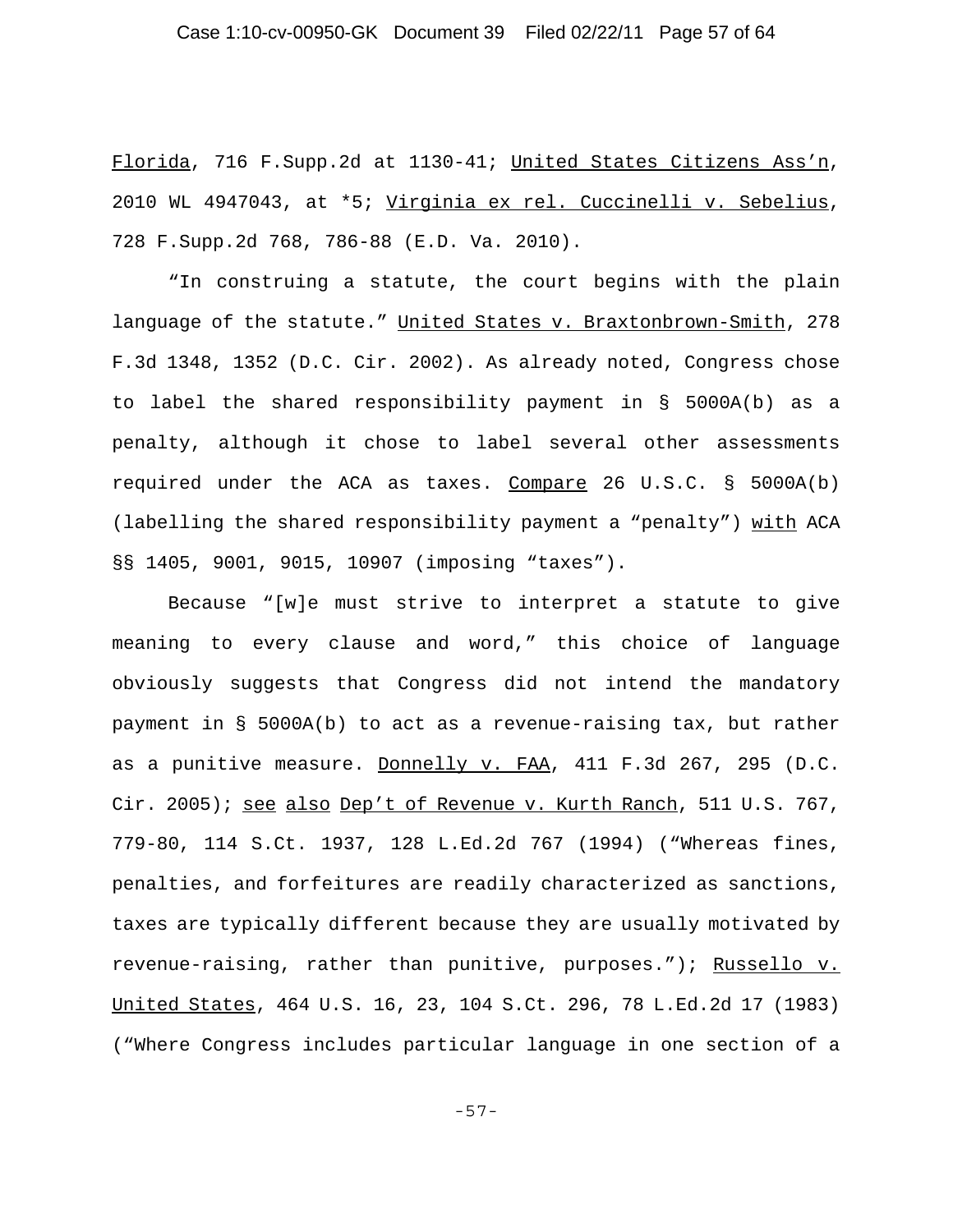statute but omits it from another section of the same Act, it is generally presumed that Congress acts intentionally and purposely in the disparate inclusion or exclusion.").

This conclusion is bolstered by the Congressional findings in support of § 5000A. First, Congress makes clear that it is invoking its regulatory authority under the Commerce Clause, not its power to lay and collect taxes. See ACA  $\S$  1501(a), as amended by  $\S$  10106. Second, the findings demonstrate that the goal of § 5000A is not to raise revenue, but to achieve near-universal health care coverage by giving individuals the incentive to maintain their health insurance under threat of penalty:

> [I]f there were no requirement [to maintain minimum essential coverage], many individuals would wait to purchase health insurance until they needed care. By significantly increasing health insurance coverage, the requirement, together with the other provisions of this Act, will minimize this adverse selection and broaden the health insurance risk pool to include healthy individuals, which will lower health insurance premiums. The requirement is essential to creating effective health insurance markets in which improved health insurance products that are guaranteed issue and do not exclude coverage of preexisting conditions can be sold.

Id. at § 1501(a)(2)(I), as amended by § 10106.

Finally, as Judge Vinson of the United States District Court for the Northern District of Florida discusses in great detail, the legislative history of § 1501 makes clear that Congress did not

-58-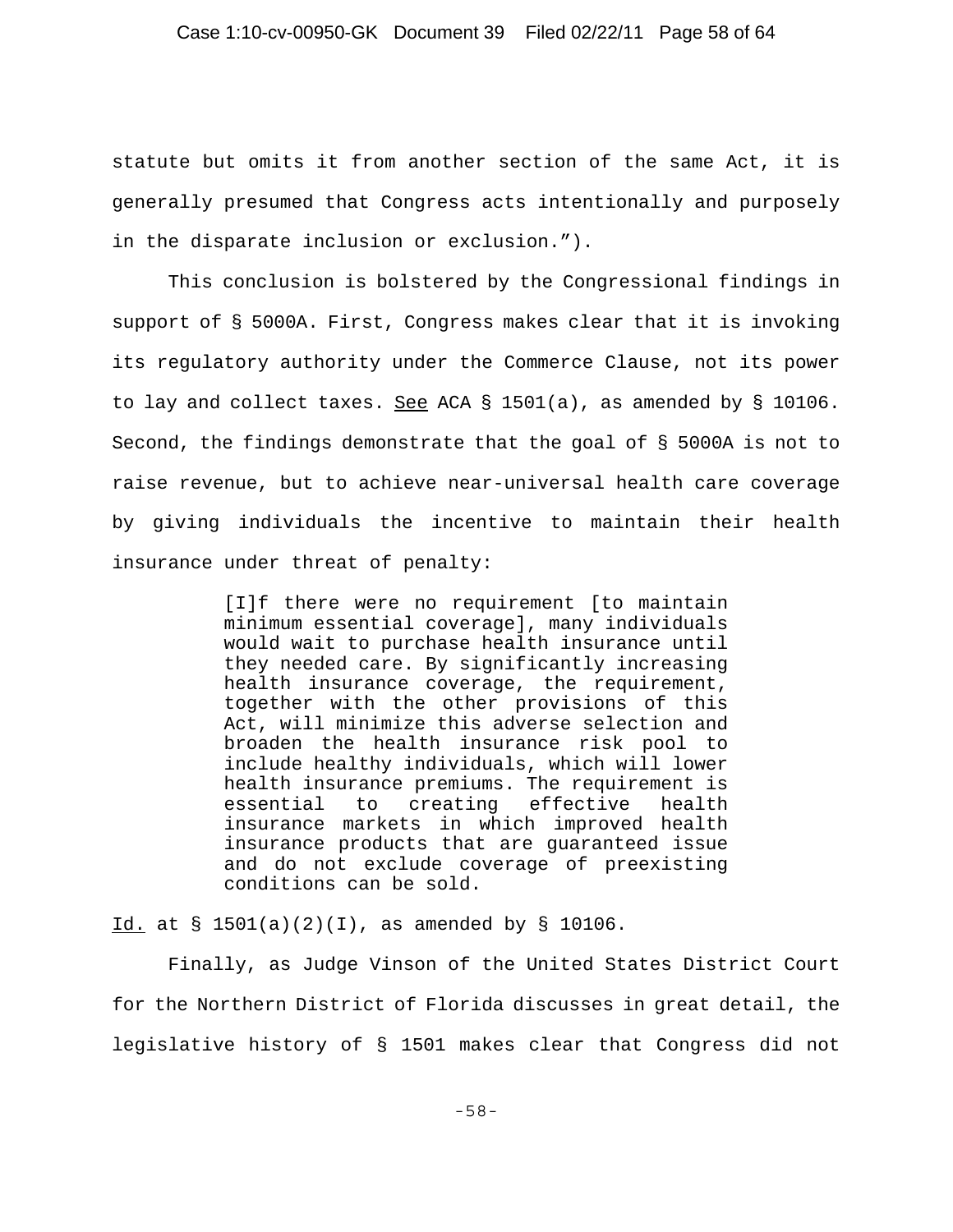intend the provision to operate as a tax. See State of Florida, 716 F.Supp.2d at 1130-41. To the contrary, the legislative history indicates that Congress specifically rejected the term "tax" in favor of "penalty." Id. As Judge Vinson notes, "'[f]ew principles of statutory construction are more compelling than the proposition that Congress does not intend sub silentio to enact statutory language that it has earlier discarded in favor of other language.'" Id. at 1134 (quoting INS v. Cardoza-Fonseca, 480 U.S. 421, 442, 107 S.Ct. 1207, 94 L.Ed.2d 434 (1987)).

For these reasons, the Court concludes that Congress did not intend § 1501 to operate as a tax, and therefore Defendants cannot rely on the General Welfare Clause as authority for its enactment. Consequently, Defendants' Motion to Dismiss on the basis that § 1501 was constitutionally enacted pursuant to the General Welfare Clause is **denied**.

#### **C. Religious Freedom Restoration Act**

Finally, Defendants move under Rule 12(b)(6) for dismissal of Plaintiffs Lee and Seven-Sky's claim that § 1501 violates RFRA. RFRA prevents the federal government from substantially burdening a person's exercise of religion, "even if the burden results from a rule of general applicability." 42 U.S.C. § 2000bb-1(a). The only exception to this rule is when the burden "(1) is in furtherance of a compelling governmental interest; and (2) is the least

-59-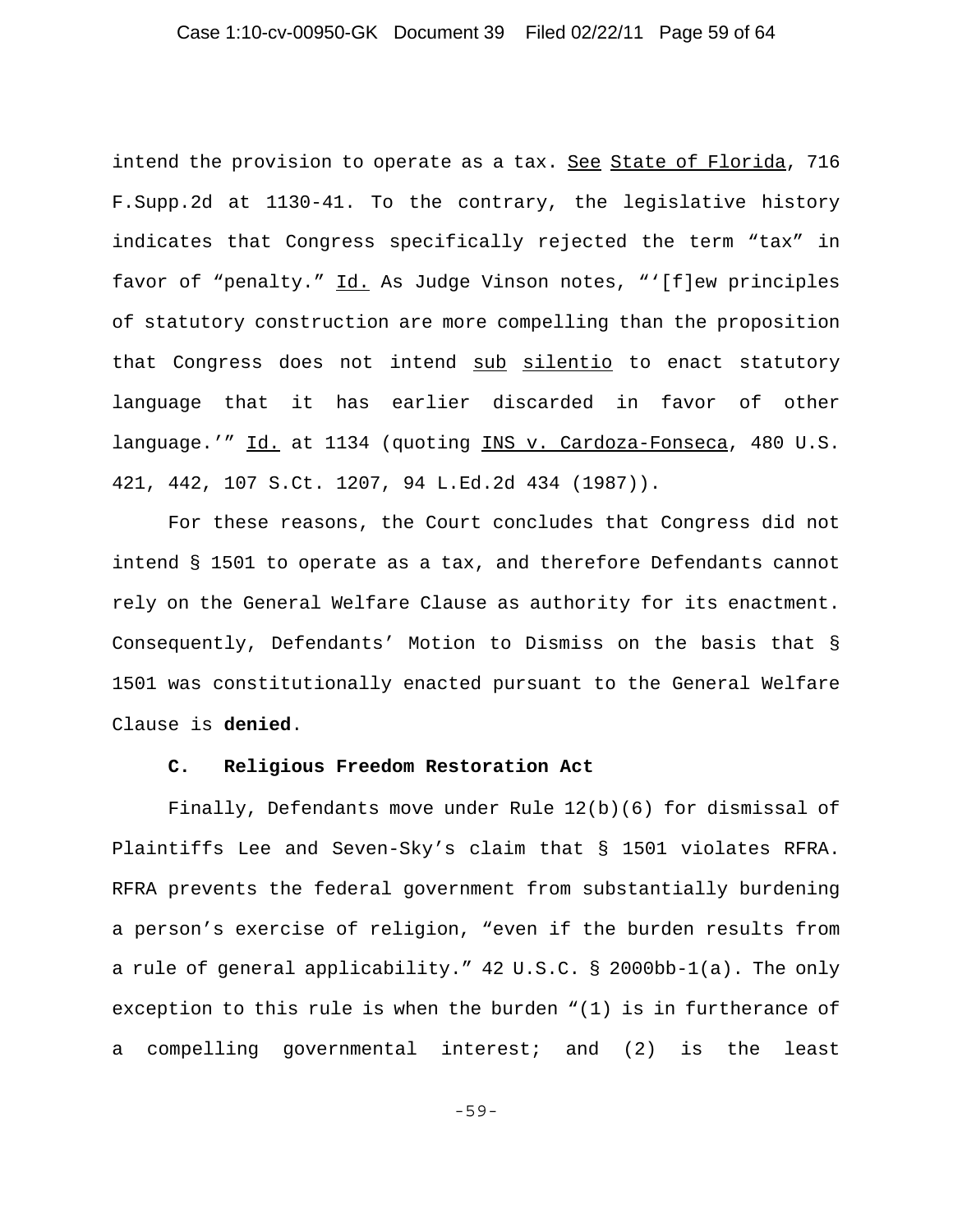### Case 1:10-cv-00950-GK Document 39 Filed 02/22/11 Page 60 of 64

restrictive means of furthering that compelling governmental interest." Id. § 2000bb-1(b); see also Gonzales v. O Centro Espirita Beneficente Uniao do Vegetal, 546 U.S. 418, 424, 126 S.Ct. 1211, 163 L.Ed.2d 1017 (2006).

To survive Defendants' Motion to Dismiss, the Amended Complaint must allege sufficient facts showing that § 1501 imposes a substantial burden on Plaintiffs' exercise of religion. Under RFRA, "religious exercise" includes "any exercise of religion, whether or not compelled by, or central to, a system of religious belief." 42 U.S.C. §§ 2000bb-2(4), 2000cc-5(7). When considering a RFRA claim, the focus is therefore not on the centrality of the religious exercise to the adherent's own religion, but on whether the adherent's sincere religious exercise is substantially burdened. Kaemmerling v. Lappin, 553 F.3d 669, 678 (D.C. Cir. 2008) (citing Levitan v. Ashcroft, 281 F.3d 1313, 1321 (D.C. Cir.2002)). "A substantial burden exists when government action puts 'substantial pressure on an adherent to modify his behavior and to violate his beliefs, Thomas v. Review Bd., 450 U.S. 707, 718, 101 S.Ct. 1425, 67 L.Ed.2d 624 (1981) . . . . An inconsequential or de minimis burden on religious practice does not rise to this level, nor does a burden on activity unimportant to the adherent's religious scheme." Id.

The Amended Complaint states that:

-60-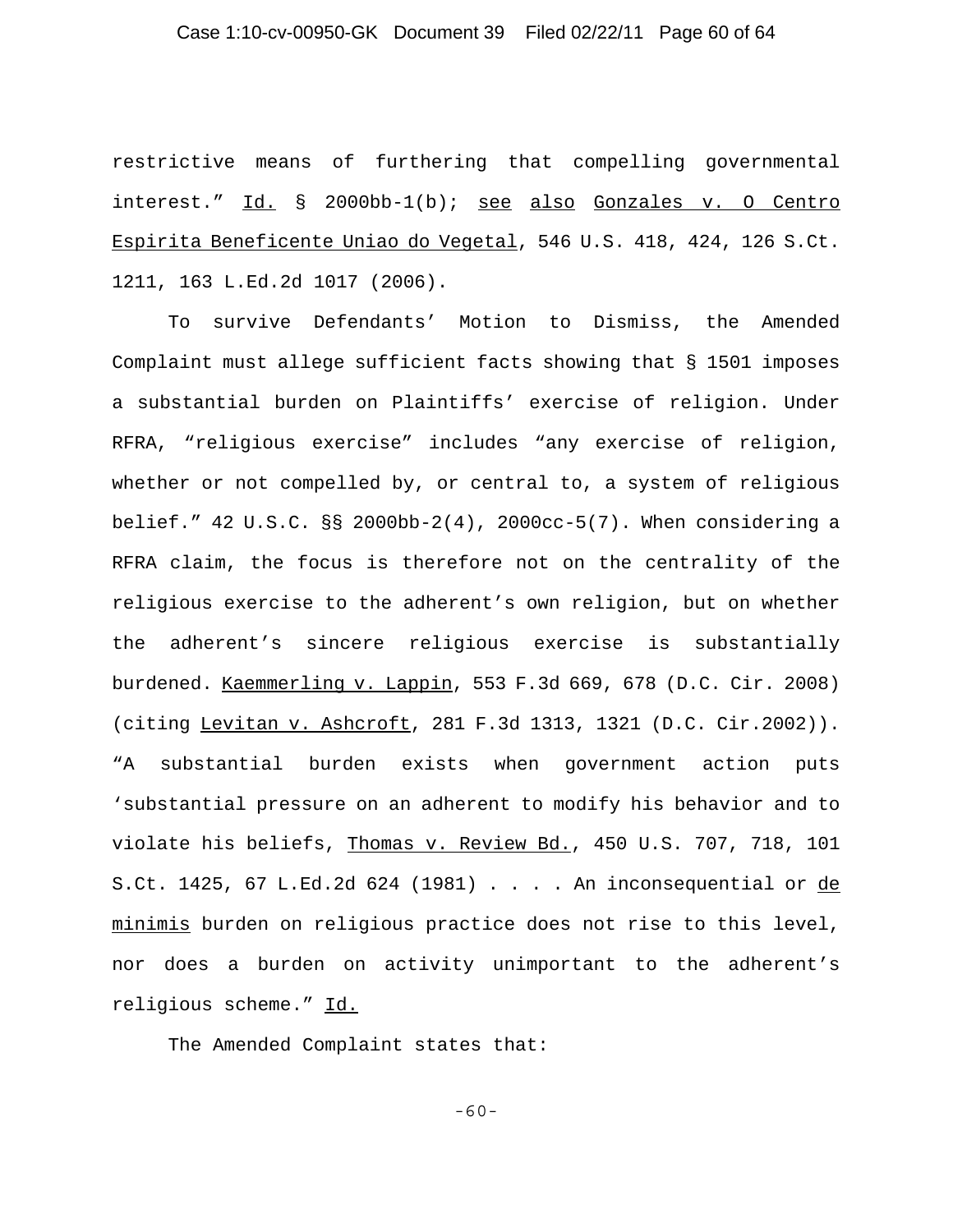[Lee and Seven-Sky] believe[] in trusting in God to protect [them] from illness or injury, and to heal [them] of any afflictions, no matter the severity of the health issue, and [they] do[] not need, or want to be forced to buy, health insurance coverage . . . In addition, [Lee and Seven-Sky have] a sincerely held religious belief that God will provide for [their] physical, spiritual, and financial well-being. Being forced to buy health insurance conflicts with [their] religious faith because [they] believe[] that [they] would be indicating that [they] need[] a backup plan and [are] not really sure whether God will, in fact, provide for [their] needs. . . . Because [Lee and Seven-Sky] believe[] in relying on God to preserve [their] health and provide for [their] physical, spiritual, and financial needs, and object[] to participation in the health insurance system, the Act imposes direct and substantial religious and financial burdens upon [them] by requiring [them] to either 1) purchase and maintain minimum essential coverage, without any consideration of [their] individual needs, Christian faith, and financial situation, or 2) pay an annual shared responsibility payment.

Am. Compl. ¶¶ 15-18, 28-33, 42-45. In essence, then, Plaintiffs allege that § 1501's minimum essential coverage requirement conflicts with their Christian faith because it requires them to perform an act that implies that they doubt God's ability to provide for their health.

Accepting these allegations as true, the conflict alleged between § 1501's requirements and Plaintiffs' Christian faith does not rise to the level of a substantial burden. First, Plaintiffs have failed to allege any facts demonstrating that this conflict is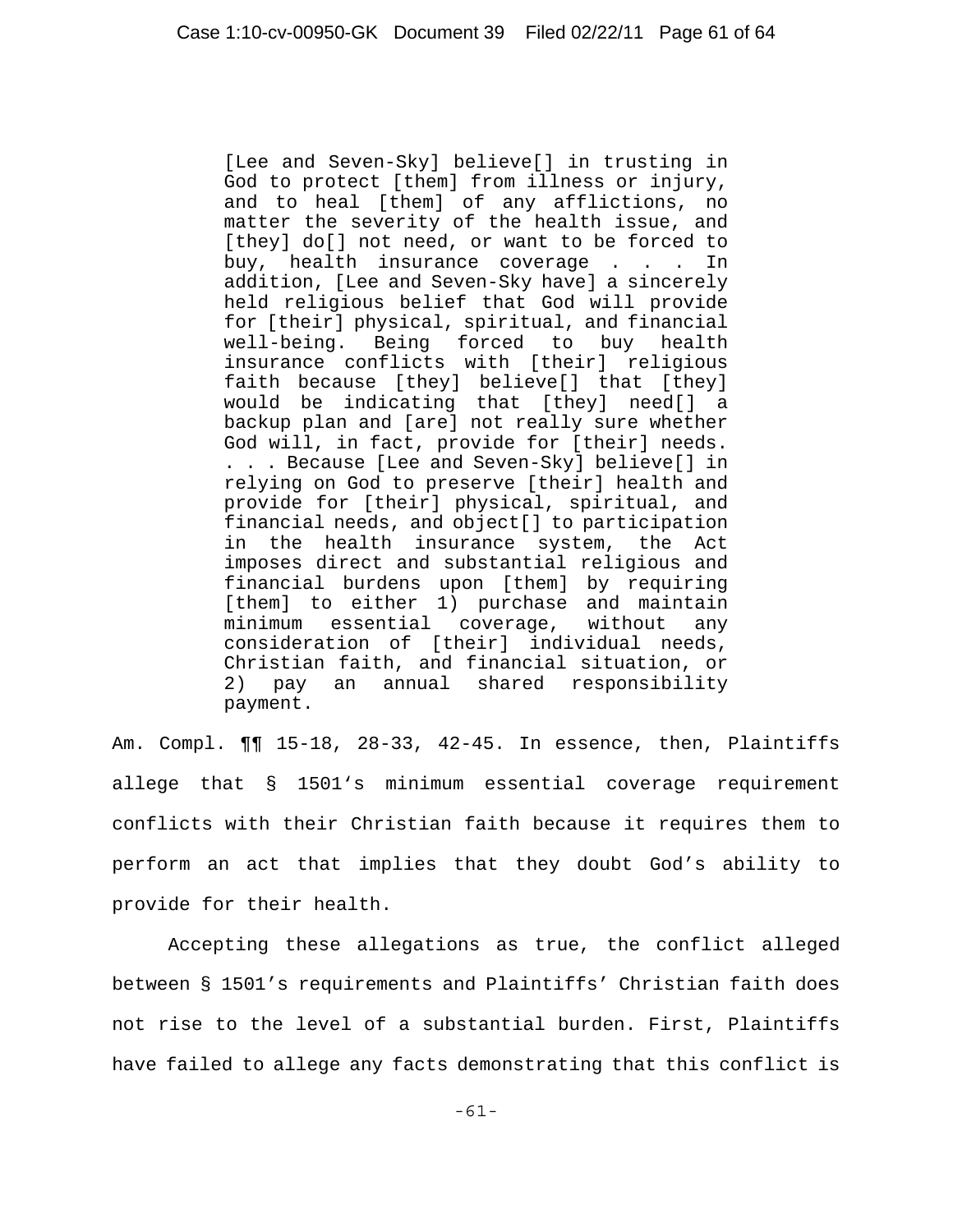more than a de minimus burden on their Christian faith. Second, it is unclear how § 1501 puts substantial pressure on Plaintiffs to modify their behavior and to violate their beliefs, as it permits them to pay a shared responsibility payment in lieu of actually obtaining health insurance. See 42 U.S.C. § 5000A(b). In fact, Plaintiffs specifically allege in the Amended Complaint that they view this shared responsibility payment as "the lesser of two evils" and therefore intend to pay it rather than purchase health insurance. Am. Compl. ¶¶ 19, 33, 46. Finally, as Defendants point out, Plaintiffs routinely contribute to other forms of insurance, such as Medicare, Social Security, and unemployment taxes, which present the same conflict with their belief that God will provide for their medical and financial needs. See Defs.' Mot. at 37.

Even if § 1501 does substantially burden the exercise of Plaintiffs' Christian faith, Plaintiffs have failed to state a claim for relief under RFRA because the individual mandate provision serves a compelling public interest and is the least restrictive means of furthering that interest. 42 U.S.C. § 2000bb-1(b); see Kaemmerling, 553 F.3d at 680. First, the Government clearly has a compelling interest in safeguarding the public health by regulating the health care and insurance markets. See, e.g., Olsen v. Drug Enforcement Admin., 878 F.2d 1458, 1462 (D.C. Cir. 1989) (noting compelling interest in protecting individual health

-62-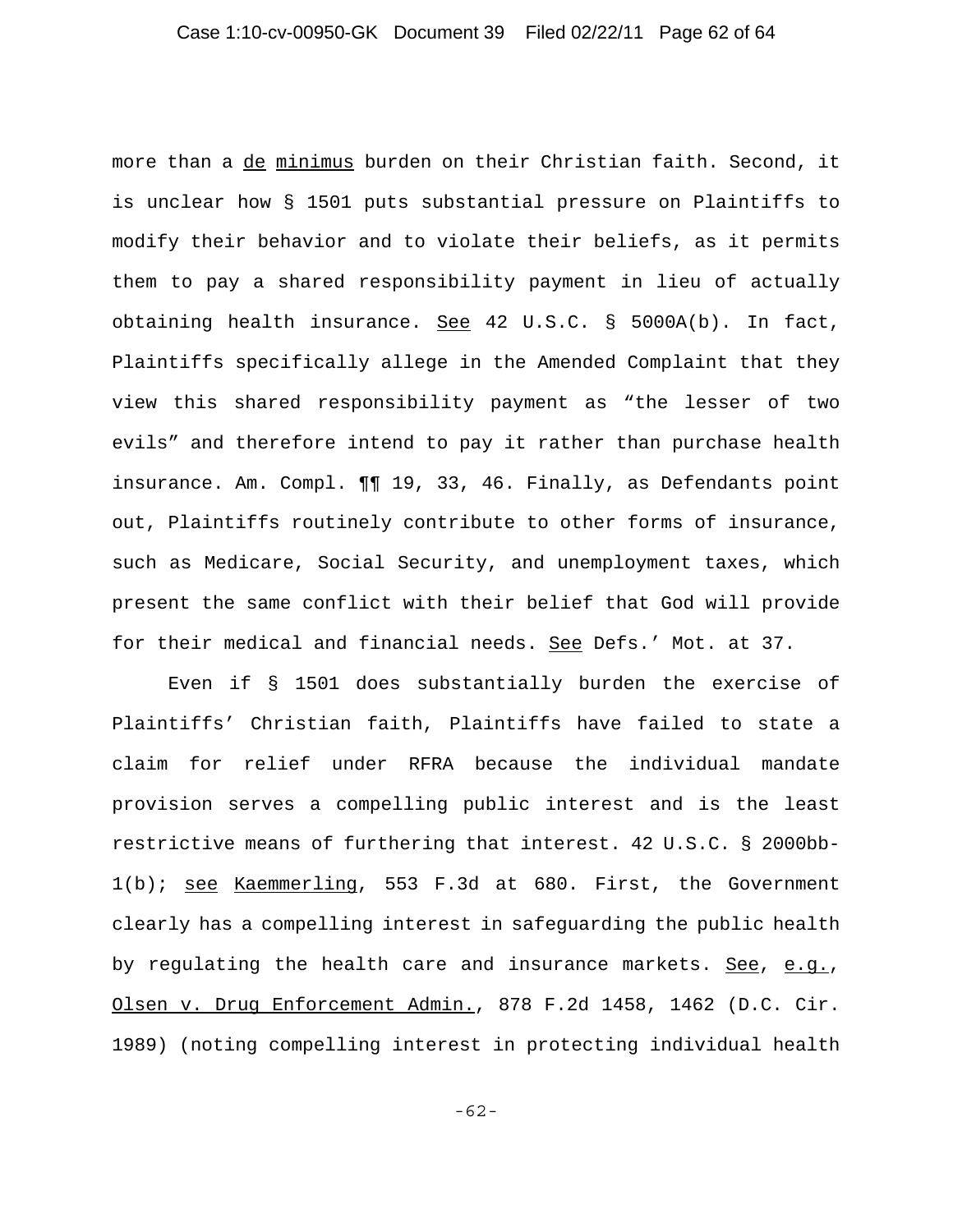### Case 1:10-cv-00950-GK Document 39 Filed 02/22/11 Page 63 of 64

and social welfare). RFRA requires that this compelling interest apply specifically to the "particular claimant whose sincere exercise of religion is being substantially burdened." O Centro Espirita, 546 U.S. at 430-31, 126 S.Ct. 1211. In this case, Congress has made clear that the goal of § 1501 is to achieve nearuniversal health insurance coverage. ACA  $\S$  1501(a)(2). Thus, Congress's compelling interest--reforming the health care market by increasing coverage--applies to Plaintiffs, just as it applies to all individuals.

Second, the individual mandate, as enacted in § 1501, is the least restrictive means of furthering this compelling interest. Congress found that, "[i]n the absence of the requirement, some individuals would make an economic and financial decision to forego health insurance coverage and attempt to self-insure, which increases financial risks to households and medical providers." ACA § 1501(a)(2)(A), as amended by § 10106. In addition, § 1501 includes a number of exemptions on the basis of religious conscience, membership in a health care sharing ministry, incarceration, poverty or inability to afford coverage, membership in an Indian tribe, and hardship. 26 U.S.C. §§ 5000A(d), (e). Finally, when pressed at oral argument to name a less restrictive means of lowering health insurance premiums or otherwise improving access to health care, Plaintiffs could not do so.

-63-